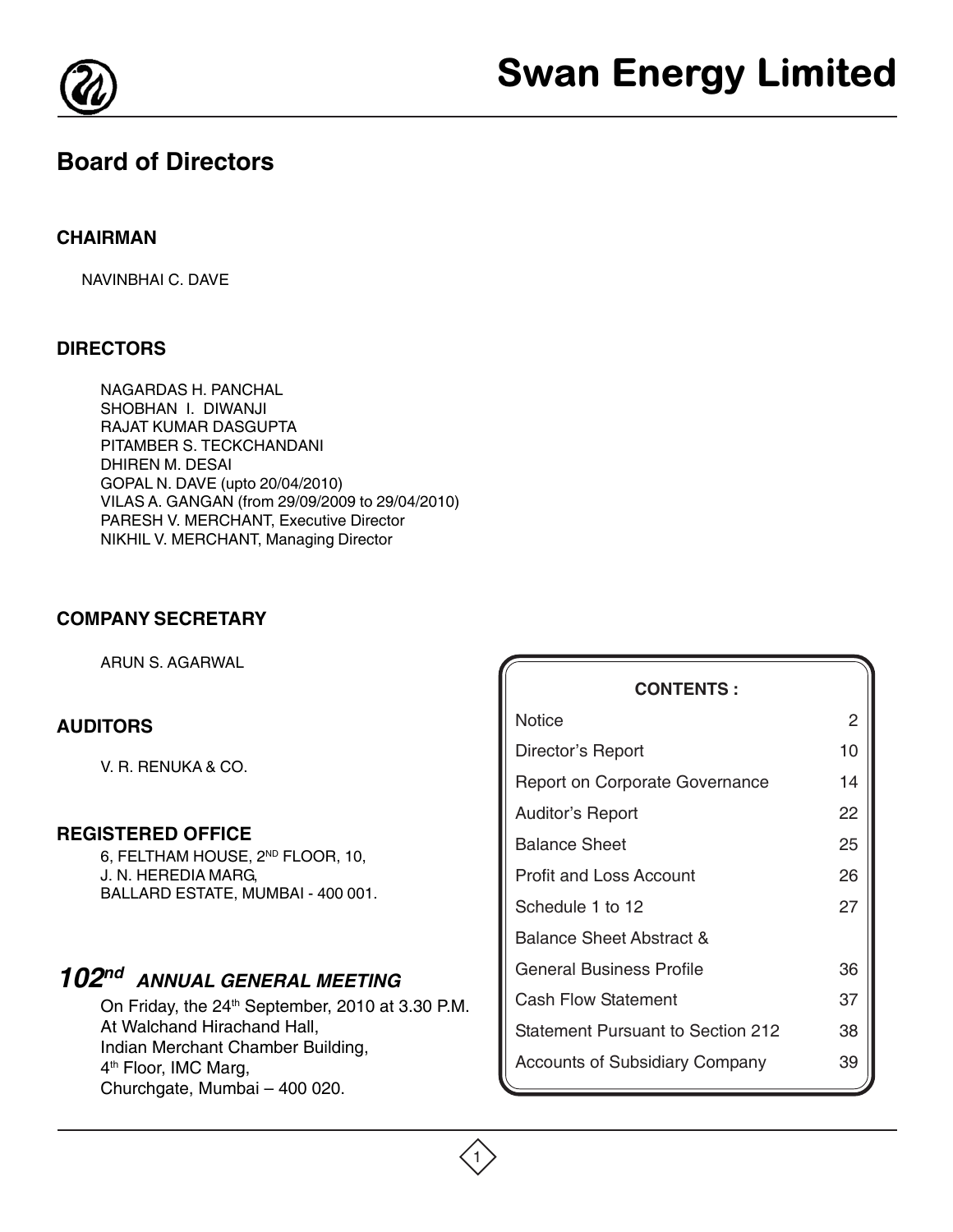

# **N O T I C E**

Notice is hereby given that the 102<sup>nd</sup> (One Hundred and Second) Annual General Meeting of the Company will be held on Friday, 24<sup>th</sup> September, 2010 at 3.30 P.M. at Walchand Hirachand Hall, 4<sup>th</sup> Floor, Indian Merchant Chamber Building, IMC Marg, Churchgate, Mumbai - 400 020 to transact the following business:

# **ORDINARY BUSINESS**

- 1. To receive, consider and adopt the Audited Profit and Loss Account for the financial year ended 31<sup>st</sup> March, 2010, the Balance Sheet as at that date and the Reports of the Board of Directors and the Auditors thereon.
- 2. To declare dividend for the financial year ended  $31<sup>st</sup>$  March, 2010 on the Equity Shares.
- 3. To appoint a Director in place of Mr. Nagardas H. Panchal, who retires by rotation and being eligible, offers himself for re-appointment.
- 4. To appoint a Director in place of Mr. Rajat Kumar Dasgupta, who retires by rotation and being eligible, offers himself for re-appointment.
- 5. To appoint a Director in place of Mr. Dhiren M. Desai, who retires by rotation and being eligible, offers himself for re-appointment.
- 6. To appoint M/s. V. R. Renuka & Company, Chartered Accountants, Mumbai as Statutory Auditors of the Company, to hold office from the conclusion of this Annual General Meeting until the conclusion of the next Annual General Meeting and to authorise the Board of Directors to fix their remuneration for the year ending 31<sup>st</sup> March, 2011.

# **SPECIAL BUSINESS**

7. To consider and if thought fit, to pass with or without modification(s), the following resolution as an ORDINARY RESOLUTION: **"RESOLVED THAT** in partial modification of the Ordinary Resolution passed at the Annual General Meeting of the Company held on 24<sup>th</sup> September, 2009 for the terms of remuneration of Mr. Nikhil V. Merchant, Managing Director and in accordance with the provisions of Sections 198, 269, 309, 310 and 311 read with Schedule XIII and other applicable provisions of the Companies Act, 1956 (the Act) and Article 125 of the Articles of Association of the Company and subject to such other approvals, permissions and sanctions, as may be required, approval of the Company be and is hereby accorded to the payment of revised remuneration to Mr. Nikhil V. Merchant, Managing Director of the Company, with effect from 1<sup>st</sup> September, 2010, as recommended by the Remuneration Committee of the Company, on the terms & conditions as set out in the supplemental agreement to be entered into between the Company and Mr. Nikhil V. Merchant, a draft whereof is placed before this meeting, duly initialed by the Chairman of the meeting for the purpose of identification and that the said draft supplemental agreement be and is hereby approved.

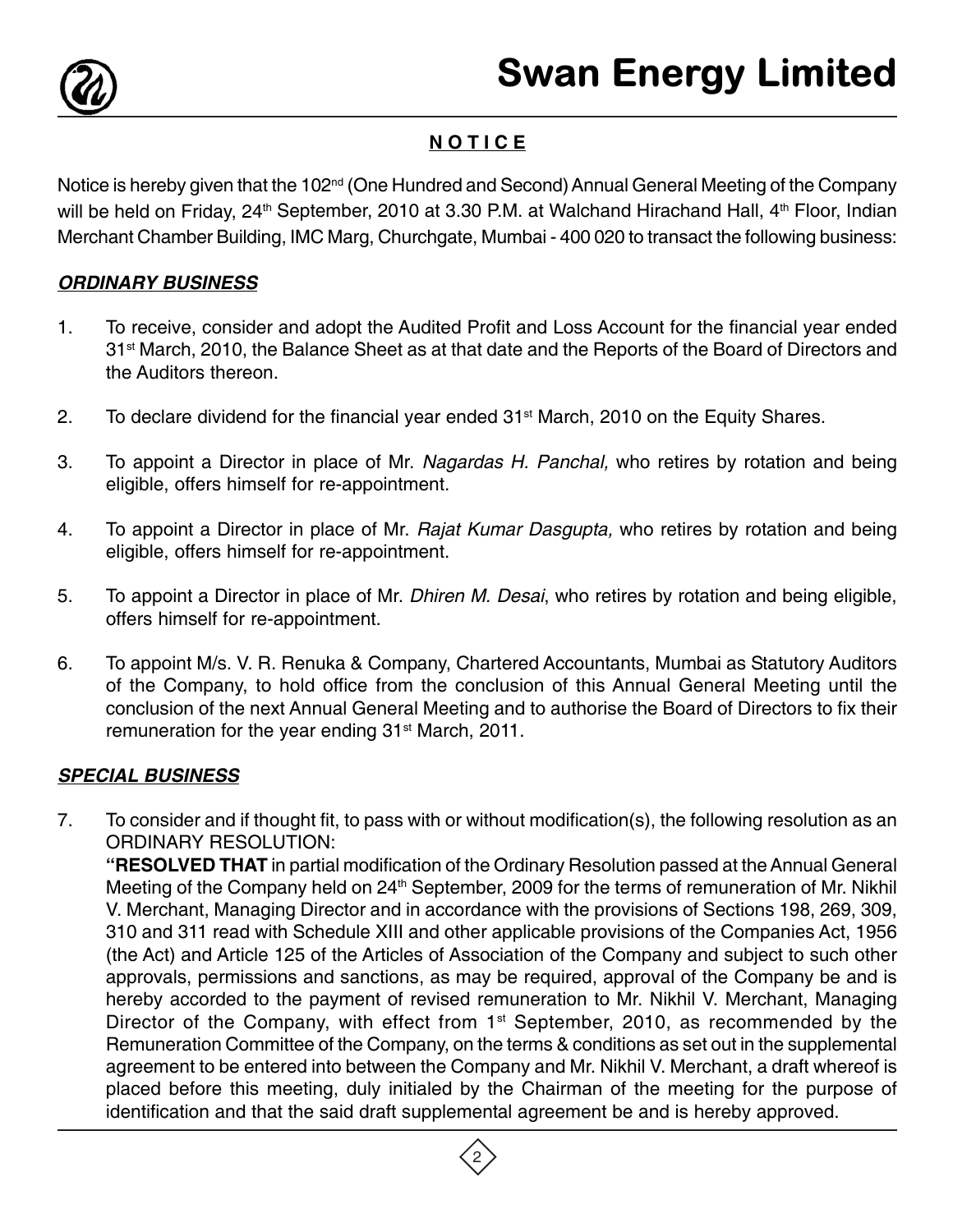

RESOLVED FURTHER THAT the Board ("the Board" which term shall be deemed to include the Remuneration Committee constituted by the Board) be and is hereby authorized to take all such steps as may be necessary, proper or expedient to give effect to this resolution."

8. To consider and if thought fit, to pass with or without modification(s), the following resolution as an ORDINARY RESOLUTION:

**"RESOLVED THAT** in partial modification of the Ordinary Resolution passed at the Annual General Meeting of the Company held on 24<sup>th</sup> September, 2009 for the terms of remuneration of Mr. Paresh V. Merchant, Executive Director and in accordance with the provisions of Sections 198, 269, 309, 310 and 311 read with Schedule XIII and other applicable provisions of the Companies Act, 1956 (the Act) and Article 125 of the Articles of Association of the Company and subject to such other approvals, permissions and sanctions, as may be required, approval of the Company be and is hereby accorded to the payment of revised remuneration to Mr. Paresh V. Merchant, Executive Director of the Company, with effect from  $1<sup>st</sup>$  September, 2010, as recommended by the Remuneration Committee of the Company, on the terms & conditions as set out in the supplemental agreement to be entered into between the Company and Mr. Paresh V. Merchant, a draft whereof is placed before this meeting, duly initialed by the Chairman of the meeting for the purpose of identification and that the said draft supplemental agreement be and is hereby approved.

RESOLVED FURTHER THAT the Board ("the Board" which term shall be deemed to include the Remuneration Committee constituted by the Board) be and is hereby authorized to take all such steps as may be necessary, proper or expedient to give effect to this resolution."

9. To consider and if thought fit, to pass with or without modification(s), the following resolution as a SPECIAL RESOLUTION:

**"RESOLVED THAT** in partial modification of the Special Resolution passed in the Annual General Meeting held on 24<sup>th</sup> September, 2008 and in accordance with the provisions of Section 372A of the Companies Act, 1956 and all other requisite approvals and applicable provisions of the Companies Act, 1956, approval of the Company be and is hereby accorded to the Company to invest upto Rs. 500 crores (Rupees Five hundred crores only) in the Equity Shares of GSPC Pipavav Power Company Limited (GPPC), notwithstanding that the said investment is in excess of sixty percent of Company's paid-up share capital and free reserve / one hundred percent of Company's free reserves.

RESOLVED FURTHER THAT the Board of Directors be and is hereby authorized to take all such steps as may be necessary, proper or expedient to give effect to this resolution."

> By Order of the Board of Directors For Swan Energy Limited

> > **Arun S. Agarwal** Company Secretary

Mumbai, 11<sup>th</sup> August, 2010.

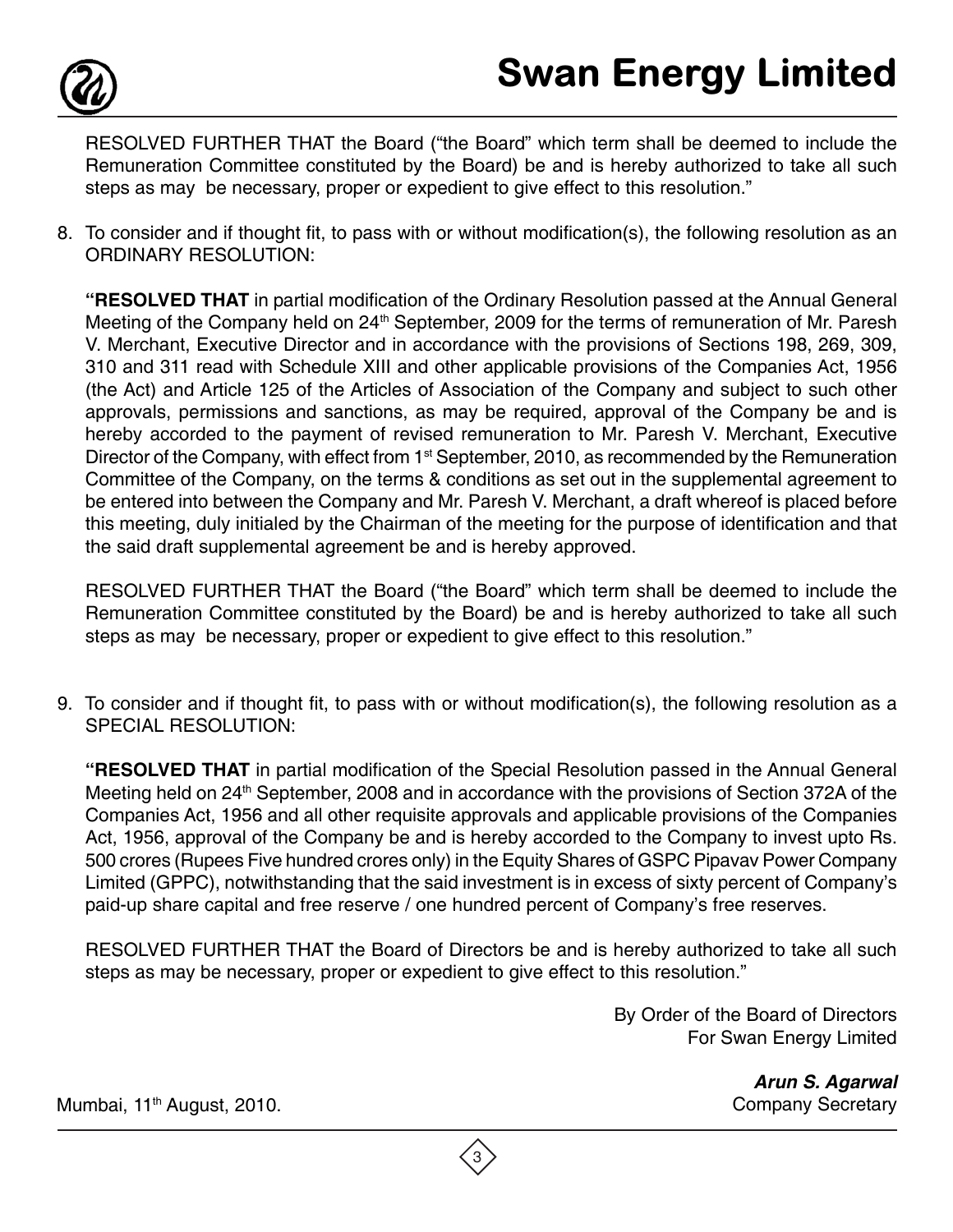

# **NOTES**

- 1. A MEMBER ENTITLED TO ATTEND AND VOTE IS ENTITLED TO APPOINT A PROXY TO ATTEND AND VOTE INSTEAD OF HIMSELF AND THE PROXY NEED NOT BE A MEMBER OF THE COMPANY. The proxy, in order to be effective, should be deposited with the Company not less than forty-eight hours before the commencement of Annual General Meeting. Proxy shall not vote except on a poll.
- 2. The Explanatory Statement pursuant to Section 173(2) of the Companies Act, 1956, setting out all the material facts relating to item No. 7, 8 and 9 of the Notice is annexed.
- 3. Pursuant to provisions of Section 154 of the Companies Act, 1956, the Register of Members and Share Transfer Books of the Company will remain closed from Saturday, 18-09-2010 to Friday, 24- 09-2010 (both days inclusive).
- 4. The dividend on equity shares, if approved at the meeting, will be paid to those members whose names are on the Company's Register of Members on Friday, 17-09-2010. In respect of shares held in electronic form, the dividend will be payable to the beneficial owners of shares as at the end of business hours on Friday, 17-09-2010 as per the details furnished by the Depositories for this purpose.
- 5. Members holding shares in physical form are requested to intimate Registrar and Transfer Agents of the Company viz., Purva Sharegistry (India) Pvt. Ltd., Unit: Swan Energy Limited, 9, Shiv Shakti Ind Estate, J.R. Boricha Marg, Lower Parel, Mumbai - 400 011, changes, if any, in their Bank details, registered address, etc. along with their Pin Code. Members holding shares in electronic form are requested to update such details with their respective Depository Participants.
- 6. Re-appointment of Directors:

Mr. Nagardas H. Panchal, Mr. Rajat Kumar Dasgupta and Mr. Dhiren M. Desai retire by rotation and being eligible, offer themselves for re-appointment.

The information required to be provided under the Listing Agreement in respect of Directors being re-appointed is given herein below:

| Name of<br>the Director        | Brief resume and nature of expertise in functional area                                                                                                                                                                                                                                                                                   | Shareholding |
|--------------------------------|-------------------------------------------------------------------------------------------------------------------------------------------------------------------------------------------------------------------------------------------------------------------------------------------------------------------------------------------|--------------|
| H. Panchal                     | Mr. Nagardas   A graduate in Chemical Engineering with experience of 50 years in<br>consultancy and project implementation in the field of Synthetic fibre<br>and Textiles at India and abroad, both in public and private sectors.                                                                                                       | Nil          |
| Mr. Rajat<br>Kumar<br>Dasgupta | M. Tech. from I.I.T., Kharagpur in Mechanical Engineering with<br>extensive experience of 45 years in the field of Planning, Marketing,<br>Product development, Engineering, Construction and Integrated<br>Project Management, Energy Conservation in Green field Projects,<br>viz. petrochemicals, Fertilizers, Refineries, Cement etc. | Nil          |

4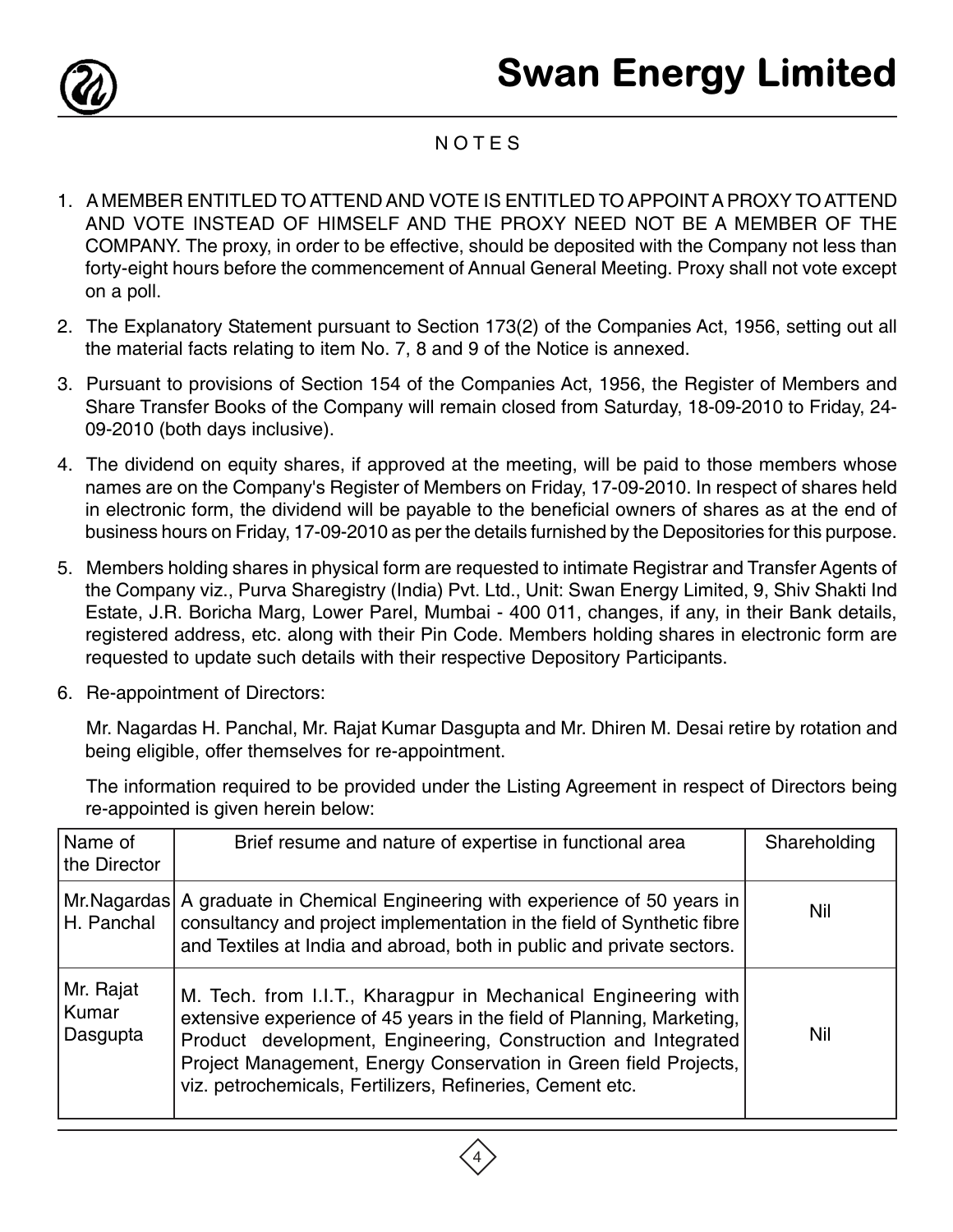

| Mr. Dhiren<br>M. Desai | B. Tech. (Chemical) from I.I.T., Mumbai with 30 years experience of<br>providing consultancy services to hydro carbon processing sector,<br>refineries, petrochemical, gas processing plants (LPG, LNG) and<br>energy projects. Have conceptualized various emerging opportuni-<br>ties in the energy sector and submitted reports on Techno-commer-<br>cial feasibility, including conversion of coal based power plants to<br>gas based. | Nil |
|------------------------|--------------------------------------------------------------------------------------------------------------------------------------------------------------------------------------------------------------------------------------------------------------------------------------------------------------------------------------------------------------------------------------------------------------------------------------------|-----|
|                        |                                                                                                                                                                                                                                                                                                                                                                                                                                            |     |

By Order of the Board of Directors For Swan Energy Limited

Mumbai, 11<sup>th</sup> August, 2010.

**Arun S. Agarwal** Company Secretary

ANNEXURE TO NOTICE:

EXPLANATORY STATEMENT PURSUANT TO SECTION 173(2) OF THE COMPANIES ACT, 1956:-

# **Item No. 7:**

At the Annual General Meeting held on 24<sup>th</sup> September, 2009, Ordinary Resolution was passed for reappointment of Mr. Nikhil V. Merchant as a Managing Director of the Company for a period of five years, with effect from 1<sup>st</sup> September, 2009, on the remuneration not exceeding Rs. 24 Lakhs per annum and other benefits as per the Rules of the Company.

Considering the background, competence and experience of Mr. Nikhil V. Merchant, Managing Director of the Company and also the prevailing packages in the corporate bodies in the country, the Remuneration Committee of the Board of Directors has recommended a revision in his remuneration as was previously approved by the members, for the remaining period of his term, i.e., from  $1<sup>st</sup>$  September, 2010 to 31 $<sup>st</sup>$ </sup> August, 2014. The broad particulars of the supplemental agreement pertaining to remuneration payable during the remaining tenure of his term are as under:

# **(1) Remuneration:**

# **(a) Salary:**

Rs. 5,00,000/- per month in the scale of Rs. 5,00,000 – 1,00,000 – 9,00,000. **(b) Perquisites:**

# **i. Housing:**

- (i) Residential accommodation or House Rent Allowance @ 50% of the Salary;
- (ii) Expenses pertaining to gas, electricity, water and other utilities will be borne/ reimbursed by the Company;

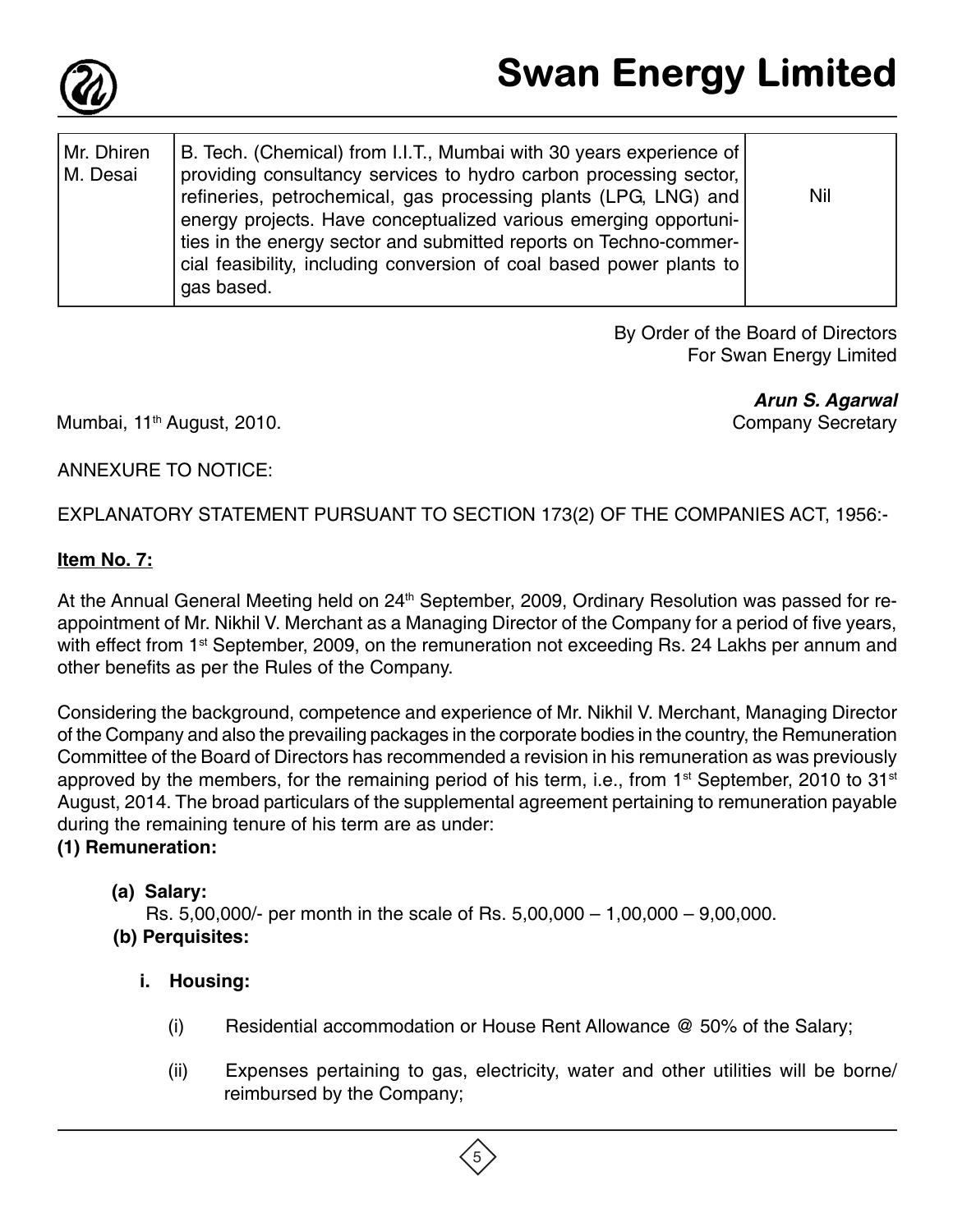

- (iii) The Company shall provide such furniture and furnishings as may be required.
- **ii. Bonus:** As per the Rules of the Company.
- **iii. Medical:** Reimbursement of all medical expenses for self and family.
- **iv. Leave Travel Concession:** Reimbursement of all the expenses for self and family in accordance with the Rules of the Company.
- **v. Club Fees:** Subscription or re imbursement of membership fees of two clubs in India or abroad including admission and life membership fees.
- **vi. Conveyance:** Free use of Company's car with driver. Use of car for private purpose will be billed by the Company.
- **vii. Telephone:** Provision of telephone at residence. However, personal long distance calls will be billed by the Company.
- **viii. Personal Accident Insurance:** Personal Accident Insurance Policy of an annual amount, the annual premium of which shall not exceed Rs.50,000/-.
- **ix.** Earned Leave: Privilege leave as per the Rules of the Company.
- **x. Provident Fund:** Company's contribution to provident fund as per the Rules of the Company.
- **xi. Gratuity:** Not exceeding half a month's salary for each completed year of service, subject to maximum of 20 months' salary.
- **xii. Other perquisites:** Subject to the overall ceiling or remuneration mentioned herein below, he shall be entitled to any other allowances, benefits and perquisites, as the Board of Directors, may on the recommendation of the Remuneration Committee thereof, may from time to time decide.

# **Explanation:**

Perquisites shall be evaluated as per Income Tax Rules, wherever applicable and in the absence of any such rules, it shall be evaluated at actual cost.

# **(2) Overall Remuneration:**

The aggregate of salary and perquisites in any financial year shall not exceed the overall ceilings laid down in Sections 198, 309 and other applicable provisions of the Companies Act, 1956 read with Schedule XIII of the said Act for the time being in force.

# **(3) Minimum Remuneration:**

In the event of absence of profits or inadequacy of profits in any financial year, the aforesaid remuneration shall be governed by limits prescribed under section II of Part II of Schedule XIII of the Companies Act, 1956 for the time being in force.

**(4)** The appointment may be terminated by either party by giving to the other party 3 (three) months prior notice in writing.

 $\left(6\right)$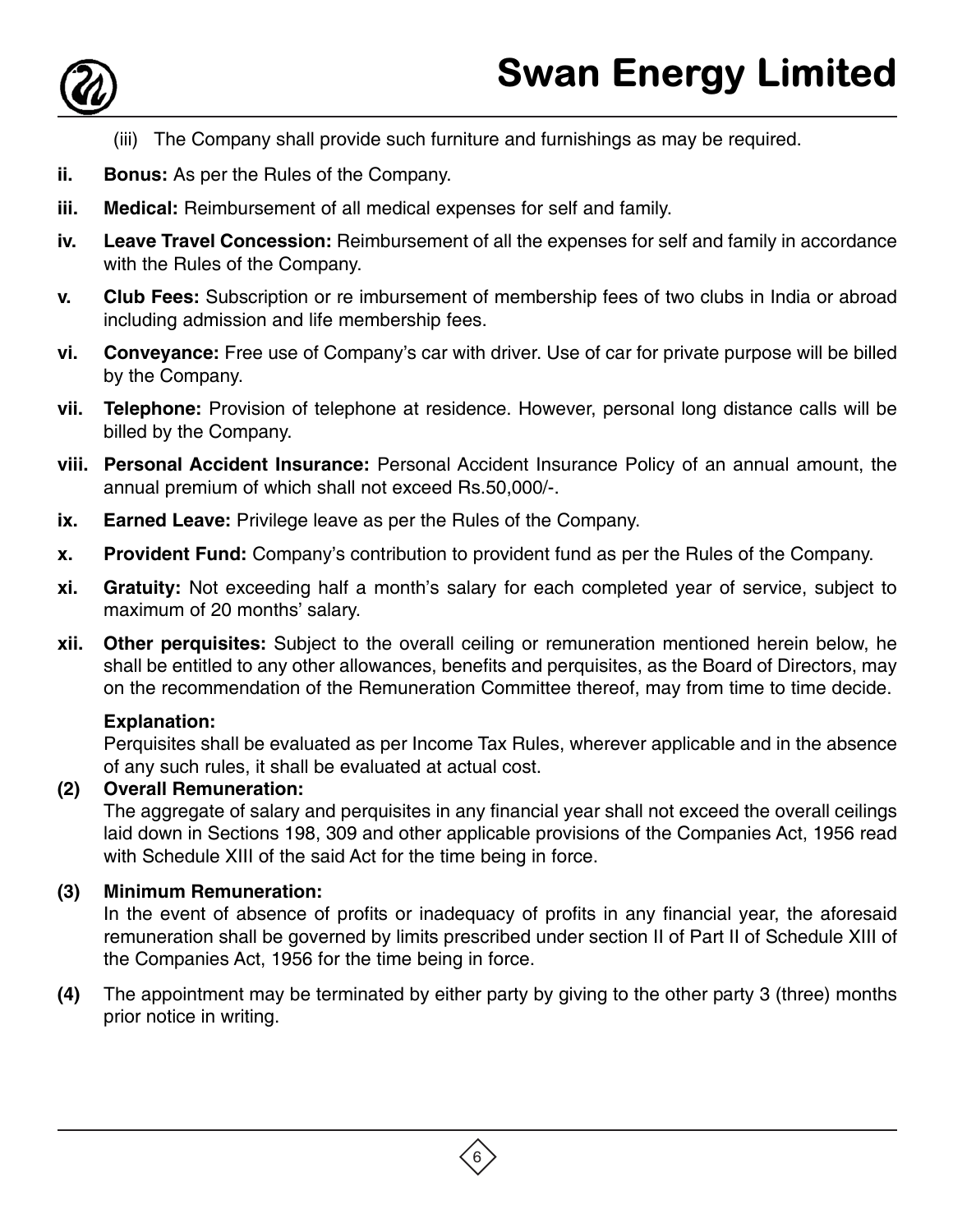

**(5)** All other terms and conditions of the Ordinary Resolution passed in this regard at the Annual General Meeting held on 24<sup>th</sup> September, 2009 shall remain unchanged.

The terms and conditions of increase in the remuneration as stated above in respect of Mr. Nikhil V. Merchant, Managing Director may be treated as an abstract of the terms of the supplemental agreement to be entered into between the Company and Mr. Nikhil V. Merchant, Managing Director pursuant to Section 302 of the Companies Act, 1956.

None of the Directors, except Shri Navinbhai C. Dave, Shri Nikhil V. Merchant and Shri Paresh V. Merchant, are in any way, concerned or interested in the said resolutions.

Your Directors recommend the said resolutions for your approval.

# **Item No. 8:**

At the Annual General Meeting held on 24<sup>th</sup> September, 2009, Ordinary Resolution was passed for appointment of Mr. Paresh V. Merchant as an Executive Director of the Company for a period of five years, with effect from 1<sup>st</sup> September, 2009, on the remuneration not exceeding Rs. 24 Lakhs per annum and other benefits as per the Rules of the Company.

Considering the background, competence and experience of Mr. Paresh V. Merchant, Executive Director of the Company and also the prevailing packages in the corporate bodies in the country, the Remuneration Committee of the Board of Directors has recommended a revision in his remuneration as was previously approved by the members, for the remaining period of his term, i.e., from  $1<sup>st</sup>$  September, 2010 to 31 $<sup>st</sup>$ </sup> August, 2014. The broad particulars of the supplemental agreement pertaining to remuneration payable during the remaining tenure of his term are as under:

# **(1) Remuneration:**

# **(a) Salary:**

Rs. 5,00,000/- per month in the scale of Rs. 5,00,000 – 1,00,000 – 9,00,000.

# **(b) Perquisites:**

# **i. Housing:**

- (i) Residential accommodation or House Rent Allowance @ 50% of the Salary;
- (ii) Expenses pertaining to gas, electricity, water and other utilities will be borne/ reimbursed by the Company;
- (iii) The Company shall provide such furniture and furnishings as may be required.

7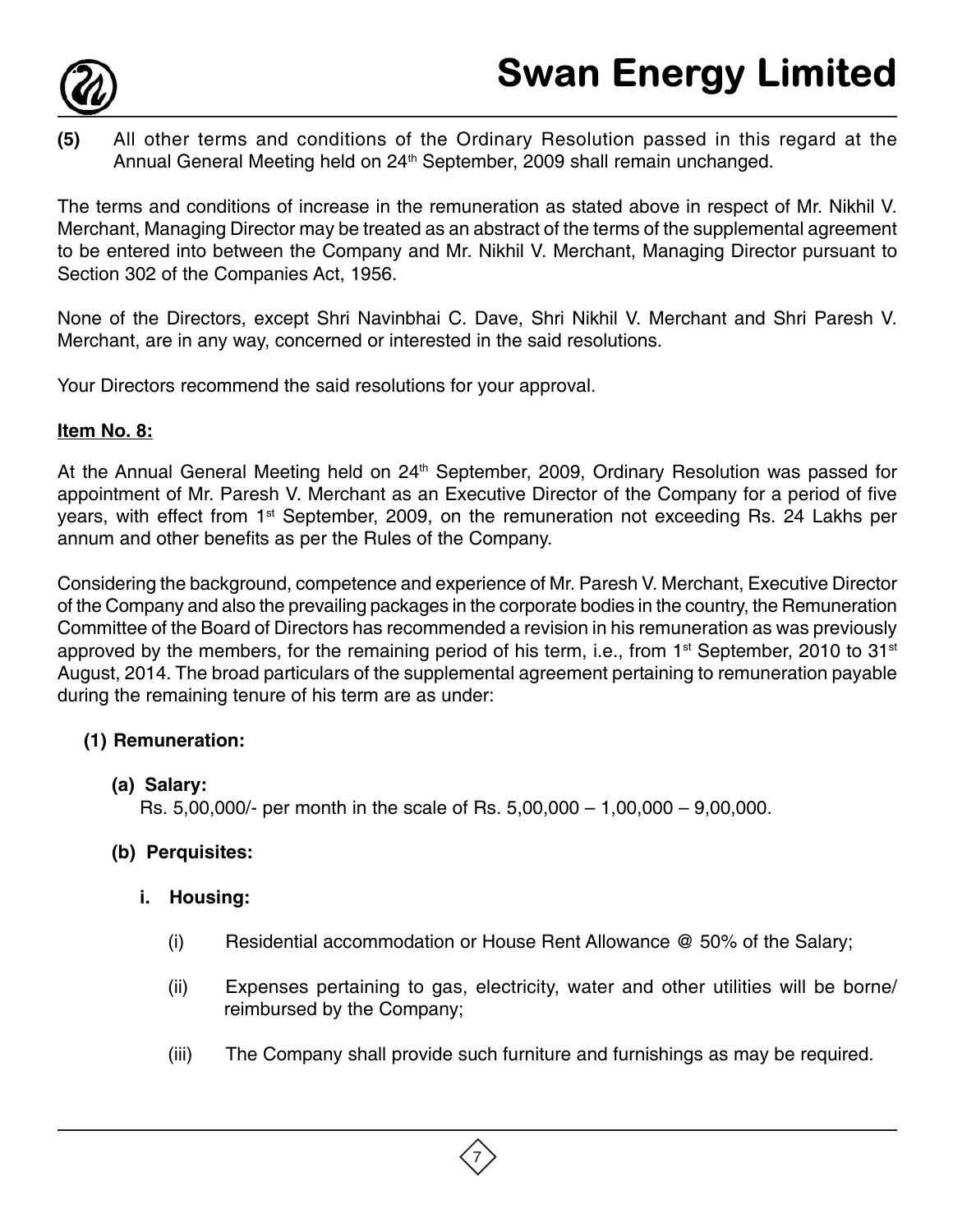

- **Bonus:** As per the Rules of the Company.
- **iii.** Medical: Reimbursement of all medical expenses for self and family.
- **iv. Leave Travel Concession:** Reimbursement of all the expenses for self and family in accordance with the Rules of the Company.
- **v. Club Fees:** Subscription or re-imbursement of membership fees of two clubs in India or abroad including admission and life membership fees.
- **vi. Conveyance:** Free use of Company's car with driver. Use of car for private purpose will be billed by the Company.
- **vii. Telephone:** Provision of telephone at residence. However, personal long distance calls will be billed by the Company.
- **viii. Personal Accident Insurance:** Personal Accident Insurance Policy of an annual amount, the annual premium of which shall not exceed Rs. 50,000/-.
- **ix. Earned Leave:** Privilege leave as per the Rules of the Company.
- **x. Provident Fund:** Company's contribution to provident fund as per the Rules of the Company.
- **xi. Gratuity:** Not exceeding half a month's salary for each completed year of service, subject to maximum of 20 months' salary.
- **xii. Other perquisites:** Subject to the overall ceiling or remuneration mentioned herein below, he shall be entitled to any other allowances, benefits and perquisites as the Board of Directors may, on the recommendation of the Remuneration Committee thereof may, from time to time decide.

## **Explanation:**

Perquisites shall be evaluated as per Income Tax Rules, wherever applicable and in the absence of any such rules, it shall be evaluated at actual cost.

# **(2) Overall Remuneration:**

The aggregate of salary and perquisites in any financial year shall not exceed the overall ceilings laid down in Sections 198, 309 and other applicable provisions of the Companies Act, 1956 read with Schedule XIII of the said Act for the time being in force.

# **(3) Minimum Remuneration:**

In the event of absence of profits or inadequacy of profits in any financial year, the aforesaid remuneration shall be governed by limits prescribed under section II of Part II of Schedule XIII of the Companies Act, 1956 for the time being in force.

**(4)** The appointment may be terminated by either party by giving to the other party 3 (three) months prior notice in writing.

8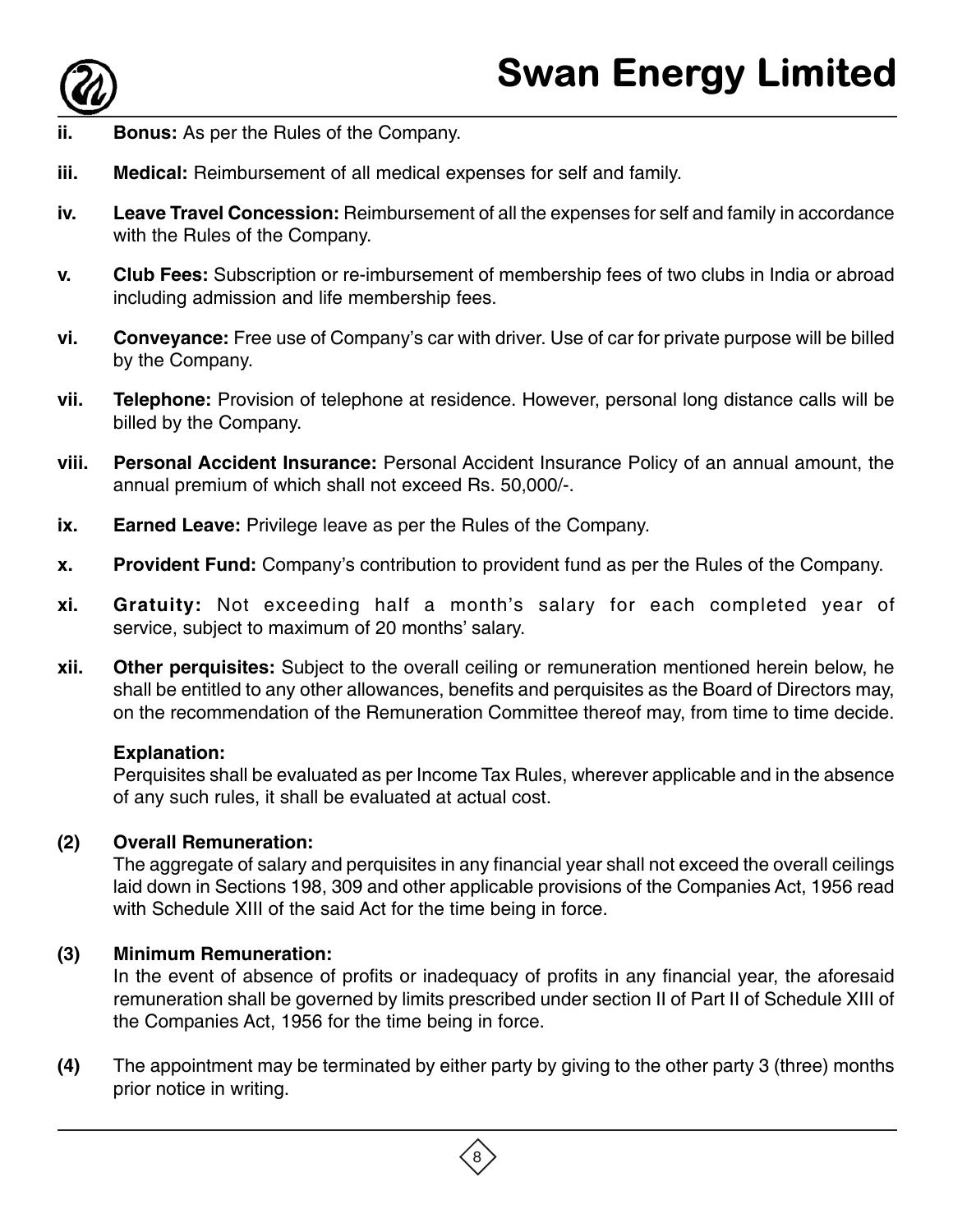

**(5)** All other terms and conditions of the Ordinary Resolution passed in this regard at the Annual General Meeting held on 24<sup>th</sup> September, 2009 shall remain unchanged.

The terms and conditions of increase in the remuneration as stated above in respect of Mr. Paresh V. Merchant, Executive Director may be treated as an abstract of the terms of the supplemental agreement to be entered into between the Company and Mr. Paresh V. Merchant, Executive Director pursuant to Section 302 of the Companies Act, 1956.

None of the Directors, except Shri Navinbhai C. Dave, Shri Nikhil V. Merchant and Shri Paresh V. Merchant, are in any way, concerned or interested in the said resolutions.

Your Directors recommend the said resolutions for your approval.

# **Item No. 9:**

At the Annual General Meeting held on 24<sup>th</sup> September, 2008, Special Resolution was passed, authorizing the Company to make investment upto Rs. 380 crores in the Equity shares of GSPC Pipavav Power Company Limited (GPPC).

Thereafter, a 'Share Subscription and Shareholders Agreement' for subscribing to 49% Equity Share Capital of GPPC has been executed by your Company.

In view of the above agreement, the amount to be invested by the Company in the Equity shares of GPPC is likely to exceed the earlier sanctioned limit, i.e, Rs. 380 crores. Hence, approval of the members is sought to make investment upto Rs. 500 crores in the Equity shares of GPPC. The funding for the same shall be from the internal accruals, raising of resources through issue of securities and/or borrowings.

None of the Directors is, in any way, concerned or interested in the said resolution.

Your Directors recommend the said resolution for your approval.

By Order of the Board of Directors For Swan Energy Limited

> **Arun S. Agarwal** Company Secretary

Mumbai, 11<sup>th</sup> August, 2010.

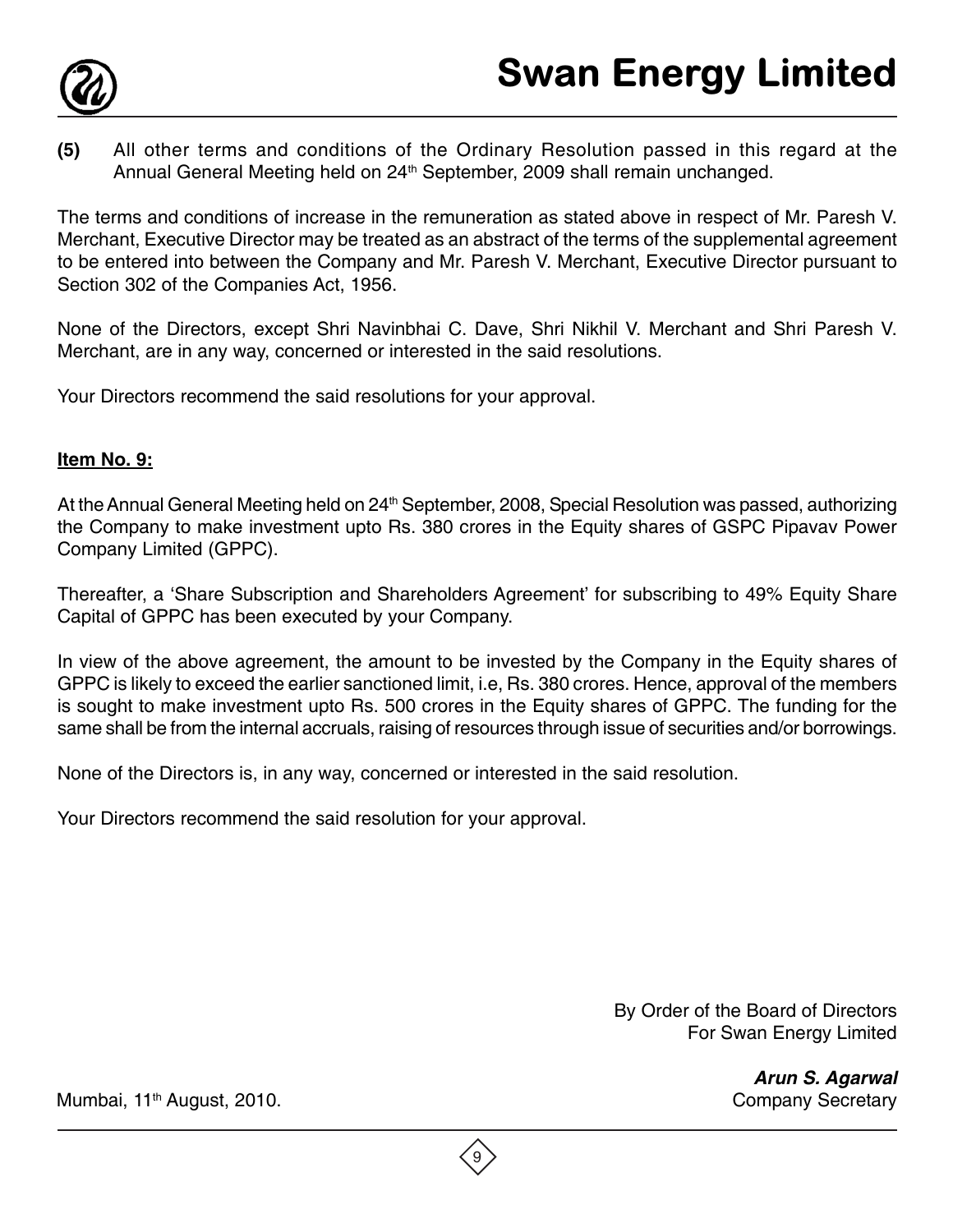

# **DIRECTORS' REPORT:**

Your Directors have the pleasure to present herewith their 102<sup>nd</sup> Annual Report with Audited Statement of Accounts for the year ended on 31.03.2010. The operating results are as under:

|                                                                        | For the year<br>ended on<br>31.3.2010 | For the year<br>ended on<br>31.3.2009 |
|------------------------------------------------------------------------|---------------------------------------|---------------------------------------|
|                                                                        | (Rs. in lacs)                         | (Rs. in lacs)                         |
| <b>Financial Results</b>                                               |                                       |                                       |
| Profit before interest & depreciation                                  | 5680.23                               | 4443.21                               |
| Less: Interest                                                         | 190.15                                | 672.05                                |
| : Depreciation                                                         | 26.58                                 | 20.28                                 |
| Profit before Tax                                                      | 5463.50                               | 3750.88                               |
| Less: Provision for Taxation                                           | 1573.33                               | 588.38                                |
| Net Profit for the year                                                | 3890.17                               | 3162.50                               |
| Add: Amount of Profit & Loss Account brought forward                   | 957.86                                | (4922.71)                             |
| Add: Remission of Interest                                             |                                       | 2718.07                               |
| Amount available for Appropriation                                     | 4848.03                               | 957.86                                |
| Less: Appropriations:<br>Dividend on Preference Shares (including tax) | 20.17                                 |                                       |
| Provision for Proposed Dividend (including tax)                        | 221.56                                |                                       |
| <b>Transfer to Capital Redemption Reserve</b>                          | 14.25                                 |                                       |
| Balance of Profit & Loss Account transferred to                        |                                       |                                       |
| <b>Balance sheet</b>                                                   | 4592.05                               | 957.86                                |

# **Dividend**

Your Directors are pleased to recommend for approval of the members, payment of dividend at the rate of Rs. 0.20 per Equity Share (10%) on 9,50,00,000 Equity Shares of Rs. 2/- each for the year ended 31<sup>st</sup> March, 2010. The amount of dividend and the tax thereon will be Rs. 1,90,00,000/- and Rs. 31,55,663/- (tax rate being @ 16.60875%) respectively.

## **Redemption of Preference Shares**

During the year, the Company has redeemed 9,250 11% Cumulative Redeemable Preference Shares of Rs. 100/- each and 5,000 11% Cumulative Preference Shares of Rs. 100/- each, along with the arrears of dividend till the financial year ended 31<sup>st</sup> March, 2010.

# **Operations**

During the year, the construction work of Sewree residential project 'Ashok Garden', comprising of two towers, have nearly been completed and estimated expenditures likely to be incurred for its completion have been provided for in the books of accounts. The sales proceeds of the flats sold are accounted for during the year under consideration.

10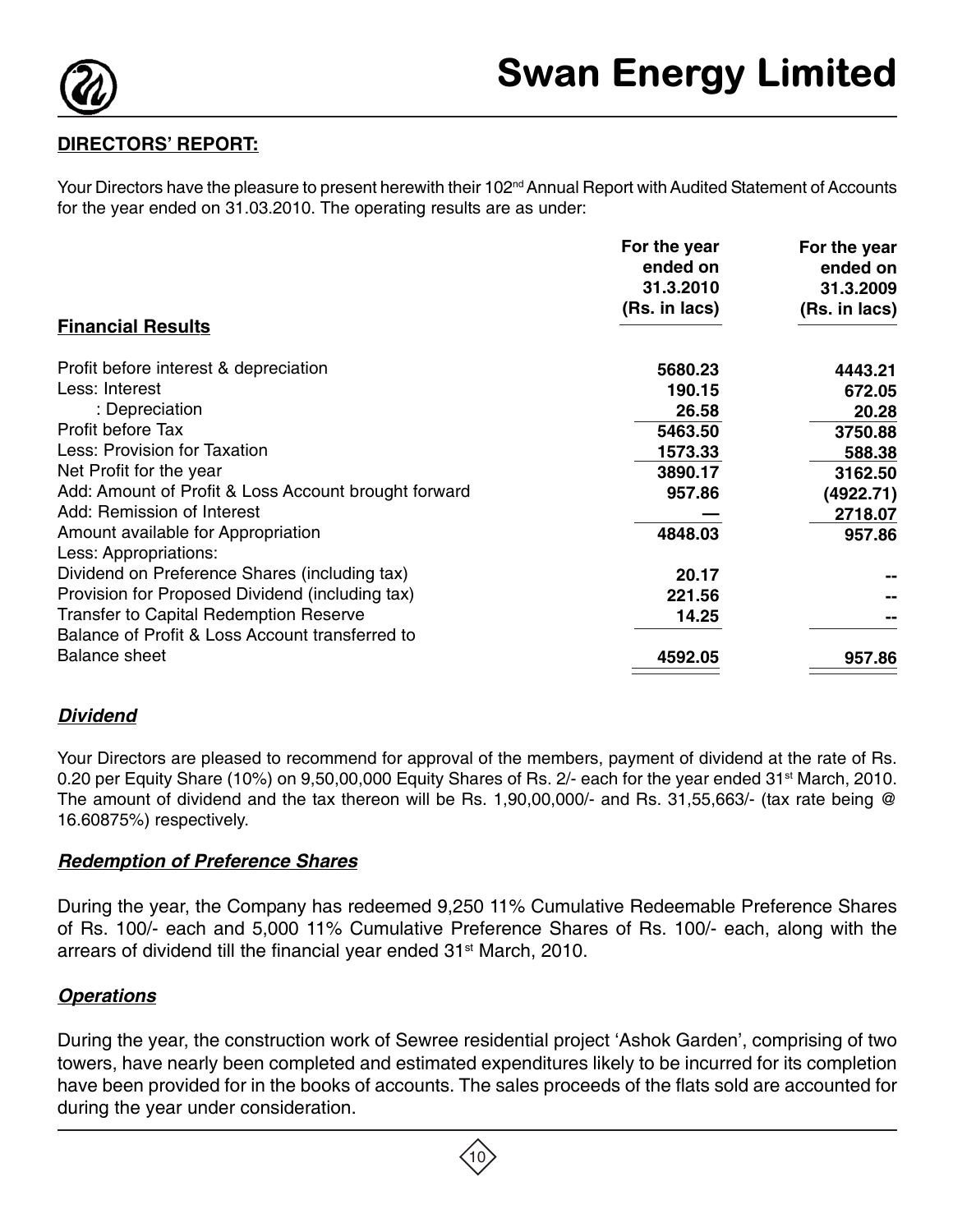

At its Kurla commercial project 'Peninsula Techno-park', construction work of remaining two buildings is at advanced stage. The Company expects to complete the construction work of both the buildings during the financial year 2011-12. The sales of both the buildings have already been tied up.

The Company has also carried out business activities of trading in fabrics during the year.

# **FUTURE PLANS**

# A) ENERGY SECTOR

The Company has so far paid Rs. 123 crore to GSPC Pipavav Power Company Limited (GPPC) towards share application money for the proposed joint venture CDM power project with Gujarat State Petroleum Corporation (GSPC). The project is at the advanced stage of negotiation and implementation. Your Company has already sought approval of the members at the Annual General Meeting held on  $24<sup>th</sup>$ September, 2008 to make investment upto Rs. 380 crores in the Equity shares of GPPC. However, subsequent to execution of 'Share Subscription and Shareholders Agreement' with GPPC, approval of the members is now sought to increase the limit of investment in the Equity shares of GPPC upto Rs. 500 crores at this AGM.

#### B) REAL ESTATE DEVELOPMENT

Except for the completion of its Kurla commercial project 'Peninsula Techno-park', the Company does not have any immediate future plans of the real estate development. The land at Goa may be considered for development in the near future.

## C) TEXTILE

The construction of the industrial shed and installation of imported and indigenous machineries for setting up of a state of art Process House at Ahmedabad, Gujarat is in the final stage of completion. The unit is expected to be operational commercially by the end of September, 2010.

## **Directors**

Shri Nagardas H. Panchal, Shri Rajat Kumar Dasgupta and Shri Dhiren M. Desai, retire by rotation and being eligible, have offered themselves for re-appointment.

Shri Vilas A. Gangan, who was appointed as an additional Director on 29/09/2009, has resigned from the Board of Directors with effect from 29/04/2010. The Board places on record its most sincere gratitude and appreciation for his valuable services and outstanding contributions during his tenure as a Director of the Company.

Shri Gopal N. Dave resigned from the Board of Directors with effect from 20/04/2010. The Board places on record its most sincere gratitude and appreciation for his valuable services and outstanding contributions during his tenure as a Director of the Company.

11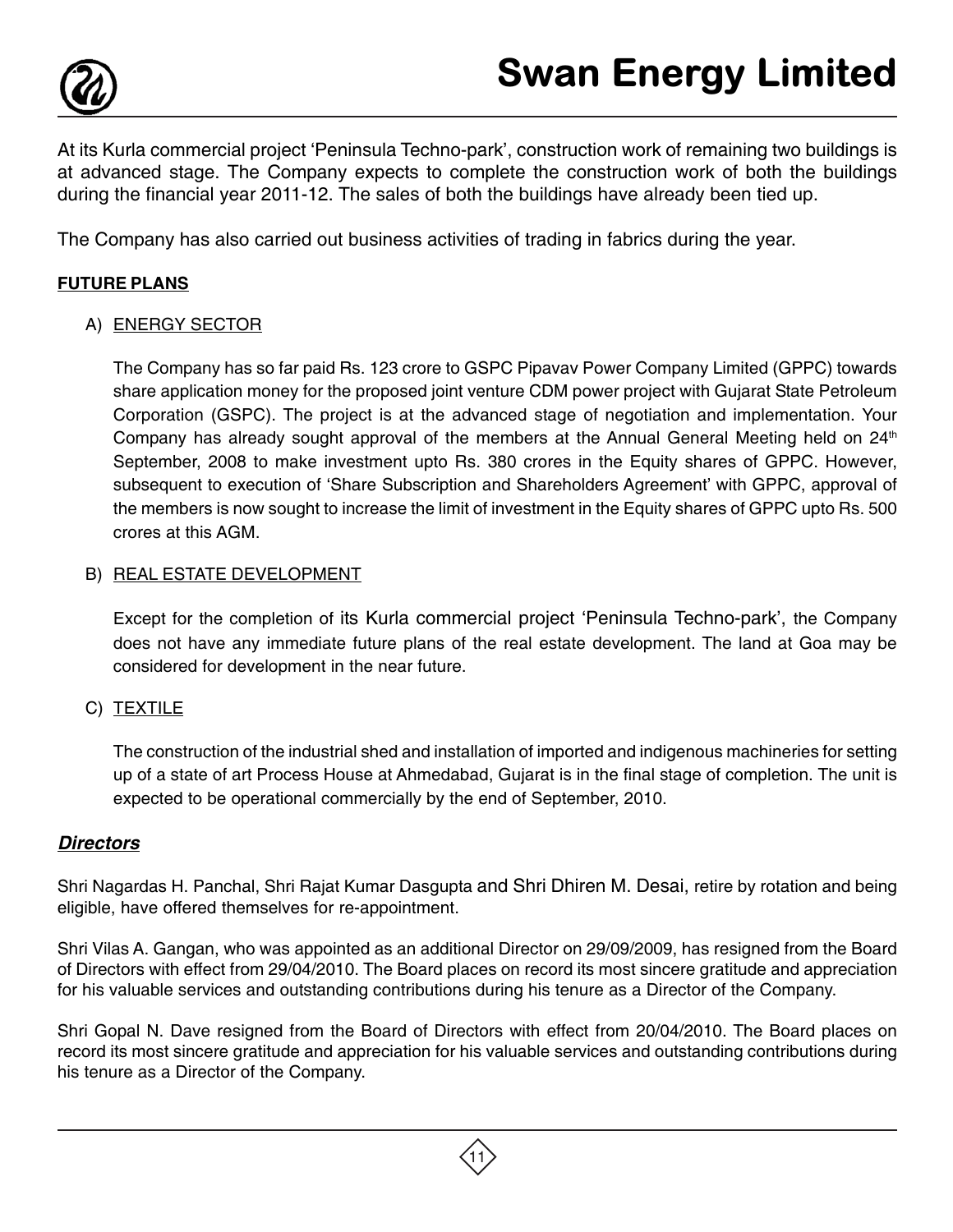

# **Auditors**

The Members are requested to appoint Auditors for the current year and authorize the Board of Directors to fix their remuneration. The retiring Auditors M/s. V. R. Renuka & Co., Chartered Accountants, being eligible, offers themselves for re-appointment.

# **Auditors' Report**

Report of the auditors read with the notes on accounts is self-explanatory and need no elaboration.

# **Particulars of Employees**

The particulars required under Section 217(2A) of the Companies Act, 1956, are furnished in the Annexure.

# **Corporate Governance**

A report on the Corporate Governance (including report on Management Discussions and Analysis), along with a certificate from the Auditors of the Company regarding the compliance of the conditions of the Corporate Governance, as stipulated under Clause 49 of the Listing Agreement is annexed to this report.

Further, as required under the said Clause 49, your Company has adopted a 'Code of Conduct and Ethics' for its Directors and Senior Executives.

# **Directors' Responsibility Statement**

Pursuant to Section 217 (2AA) of the Companies (Amendment) Act, 2000, on the basis of information placed before them, the Directors confirm that:

- i. In the preparation of the Annual Accounts, the applicable accounting standards have been followed along with proper explanation relating to material departures, if any;
- ii. Appropriate accounting policies have been selected and applied consistently, and the judgments and estimates that have been made are reasonable and prudent so as to give a true and fair view of the state of affairs of the Company as at 31st March 2010 and of the profit of the Company for the said year;
- iii. Proper and sufficient care has been taken for the maintenance of the adequate accounting records in accordance with the provisions of the Companies Act, 1956 for safeguarding the assets of the Company and for preventing and detecting fraud and other irregularities;
- iv. The annual accounts have been prepared on a going concern basis.

# **Conservation of energy, technology absorption and foreign exchange earnings and outgo:**

The Company is now engaged in trading and service activities and consequently information in accordance with the provisions of Section 217(1)(e) of the Companies Act, 1956 read with the Companies (Disclosure of particulars in the Report of Board of Directors) Rules, 1988 regarding Conservation of Energy, Technology absorption are not applicable and accordingly not provided.

12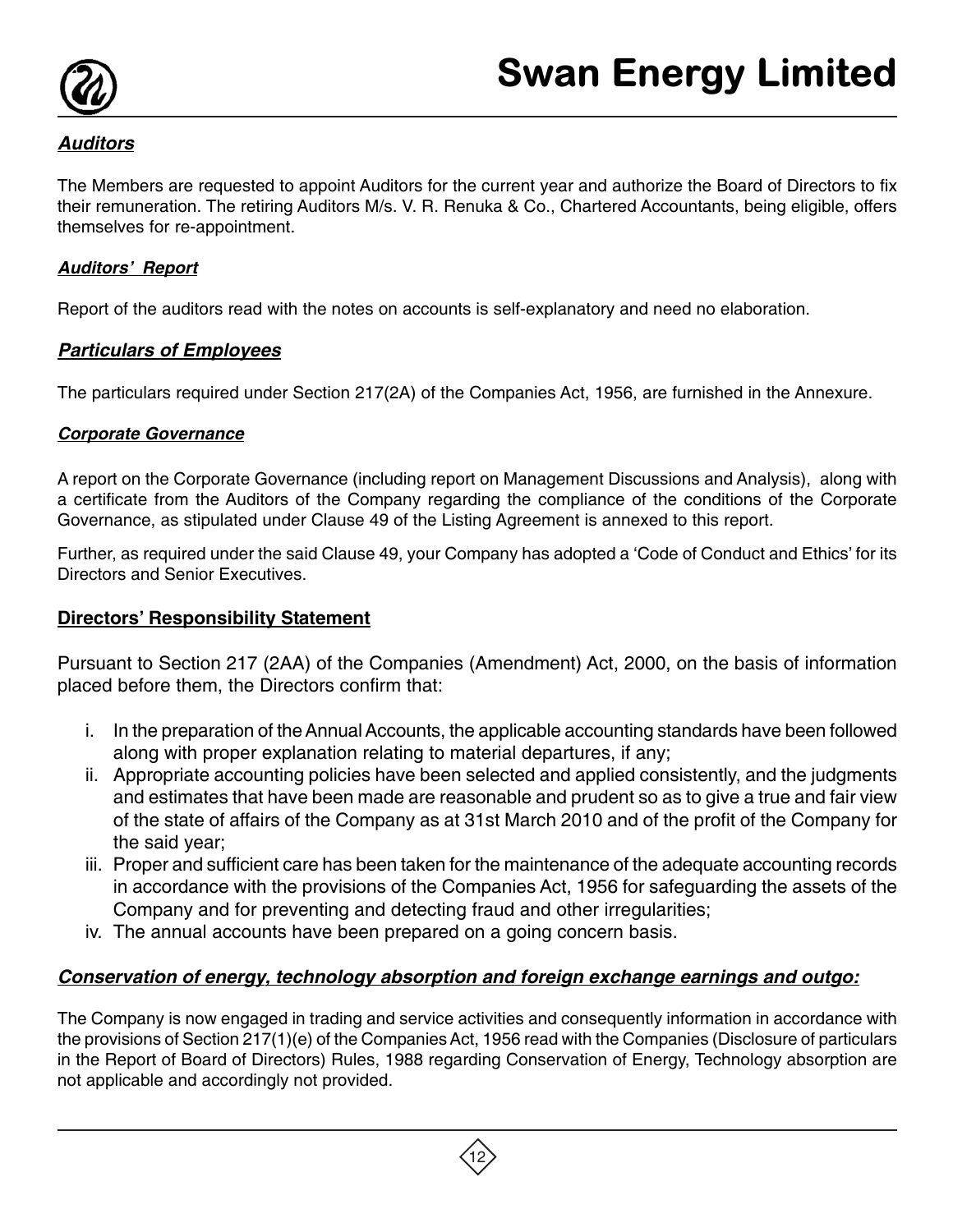

## **Foreign Exchange Earnings and Outgo**.

During the year under review - Earnings -

Outgo Rs. 1892.40 Lac

## **Subsidiary**

The Company has invested Rs. 99,980/-, (being 99.98% of the share capital) in the share capital of 'Cardinal Energy and Infrastructure Private Limited'. However, the subsidiary company has not yet started any commercial activities. As required under section 212 (1) of the Companies Act, 1956, the final accounts for the year ended  $31<sup>st</sup>$  March, 2010 of the subsidiary company along with the Report of Directors and Auditors thereon are attached to the Balance sheet of the Company.

# **Appreciation**

The Directors place on record their appreciation for support and timely assistance from Financial Institutions, Banks, Government Authorities as well as Shareholders who have extended their valuable support to the Company.

The Directors also wish to appreciate sincere and dedicated efforts and services by all the employees/staff.

Registered Office: 6, Feltham House, 2nd Floor, 10, J. N. Heredia Marg, Ballard Estate, Mumbai - 400 001.

Mumbai,11th August, 2010.

For and On behalf of the Board of Directors

**Navinbhai C. Dave** Chairman

# **ANNEXURE TO THE DIRECTORS' REPORT:**

Statement of particulars of Employees, pursuant to Section 217 (2A) of the Companies Act, 1956, read with Companies (Particulars of Employees) Rules, 1975, forming part of the Directors' Report for the year ended 31st March, 2010.

Paid for the part of the period:

| Name                      | Age<br>(Yrs) | Designa-<br>tion                  | Gross<br>Remunera-<br>tion (in Rs.) | Qualifica-<br> tion                                  | <b>Total Expe-</b><br>rience | Date of<br>commence-<br>ment | Previous<br>employ-<br>ment               |
|---------------------------|--------------|-----------------------------------|-------------------------------------|------------------------------------------------------|------------------------------|------------------------------|-------------------------------------------|
| Mr. Nikhil V.<br>Merchant | 50           | Manag-<br>ing<br><b>Director</b>  | 14,00,000/-                         | B.S.(Tex.<br>Eng.) USA,<br><b>DMTC MEP</b><br>(IIM). | 27 years                     | 25-03-1992                   | Indian<br>Organic<br>Chemicals<br>Limited |
| Mr. Paresh<br>V. Merchant | 47           | Execu-<br>tive<br><b>Director</b> | 14,00,000/-                         | B.Com.,<br>MEP (IIM).                                | 24 years                     | 01-12-1992                   | --                                        |

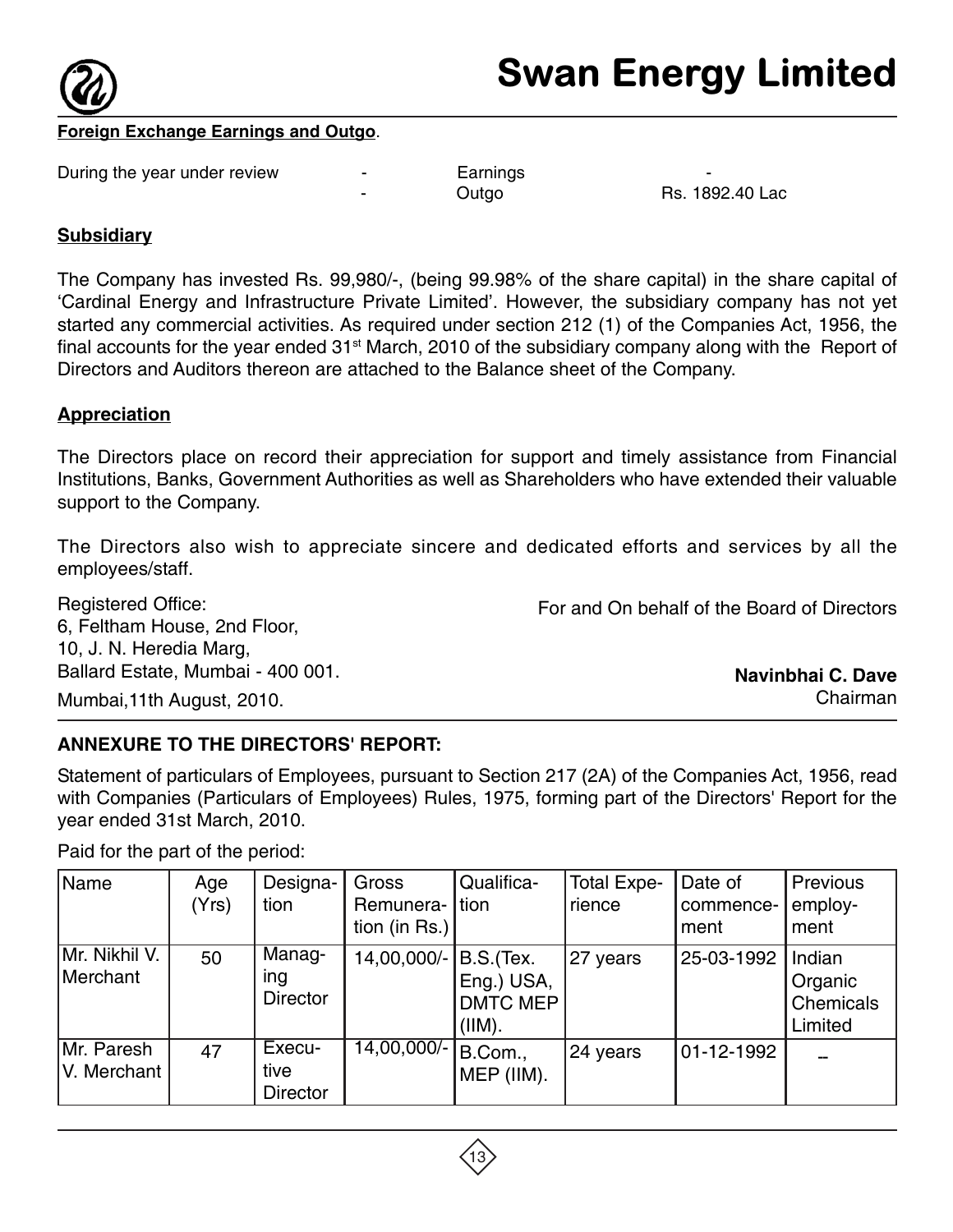

# **REPORT ON CORPORATE GOVERNANCE:**

#### **1 A BRIEF STATEMENT ON THE COMPANY'S PHILOSOPHY ON CODE OF GOVERNANCE:**

Corporate Governance is the system by which Companies are directed and controlled by the management in the best interest of the Shareholders and others, thereby ensuring greater transparency, better and timely financial reporting, generating long term economic value for its Shareholders.

Your Company has incorporated the sound Corporate Governance practices by laying emphasis on transparency, accountability and integrity in all its operations and dealings with outsiders.

#### **2 BOARD OF DIRECTORS:**

As on 31<sup>st</sup> March, 2010, the Company's Board comprises ten members, consisting of five Non-Executive/ Independent Directors. The composition of the Board meets with the requirements of the Clause 49 of the Listing Agreement.

Your Company held nine Board meetings during the year on 30-04-2009, 31-07-2009, 11-08-2009, 21-08-2009, 29-09-2009, 30-10-2009, 25-11-2009, 29-01-2010 and 12-02-2010.

The required details of the Board of Directors as on 31<sup>st</sup> March, 2010 are as under:-

| Name of the<br><b>Director</b>                           | Category                                        | No. of<br>meetings<br>held | No. of<br>meetings<br>attended | Whether<br>attended<br>last AGM | Number of<br>outside director-<br>ships held (*) | Membership<br>in Commit-<br>tees $(**)$ | Chairmanship<br>in Committees<br>$(**)$ |
|----------------------------------------------------------|-------------------------------------------------|----------------------------|--------------------------------|---------------------------------|--------------------------------------------------|-----------------------------------------|-----------------------------------------|
| Navinbhai<br>C. Dave                                     | Non-Executive<br>Chairman                       | 9                          | 9                              | Yes                             |                                                  |                                         |                                         |
| Nikhil V.<br>Merchant                                    | Managing<br><b>Director</b>                     | 9                          | 9                              | Yes                             | $\overline{2}$                                   |                                         |                                         |
| Paresh V.<br>Merchant                                    | Executive<br><b>Director</b>                    | 9                          | 9                              | Yes                             |                                                  | 1                                       |                                         |
| Gopal N. Dave<br>(upto 20/04/<br>2010)                   | Non-Executive                                   | 9                          | 9                              | Yes                             |                                                  | 1                                       |                                         |
| Nagardas<br>H. Panchal                                   | Non-Executive/<br>Independent                   | 9                          | 6                              | Yes                             |                                                  | 3                                       | 3                                       |
| Shobhan<br>I. Diwanji                                    | Non-Executive/<br>Independent                   | 9                          | 5                              | Yes                             |                                                  | $\overline{2}$                          |                                         |
| Rajat kumar<br>Dasgupta                                  | Non-Executive/<br>Independent                   | 9                          | $\overline{4}$                 | No                              | 1                                                |                                         |                                         |
| Pitamber<br>S.Teckchandani                               | Non-Executive/<br>Independent                   | 9                          | $\overline{7}$                 | Yes                             | --                                               | $\overline{c}$                          |                                         |
| <b>Dhiren</b><br>M. Desai                                | Non-Executive/<br>Independent                   | 9                          | $\overline{7}$                 | Yes                             | --                                               |                                         |                                         |
| Vilas A.<br>Gangan (from<br>29/09/2009 to<br>29/04/2010) | Non-Executive/<br>Additional<br><b>Director</b> | 9                          | 5                              | N.A.                            |                                                  |                                         |                                         |

\*(Excluding alternate Directorship and Directorship in private limited companies, foreign companies and section 25 companies)

14

\*\* Committees considered are Audit Committee, Shareholders' Grievance Committee and Remuneration Committee.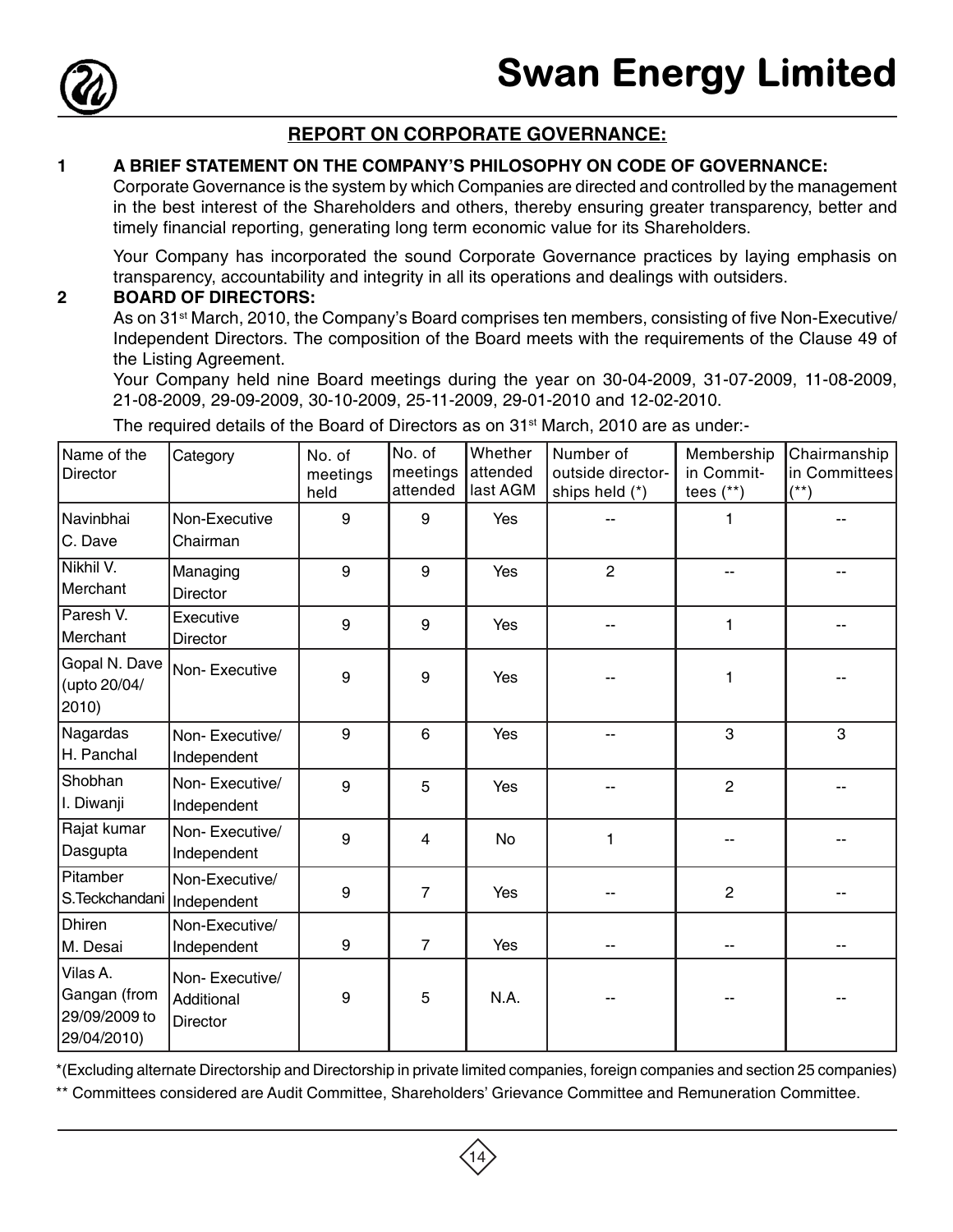

#### **3 BOARD - LEVEL COMMITTES:**

The Company has three Board level committees, namely;

- a) Audit Committee.
- b) Shareholders'/Investors' Grievances Committee.
- c) Remuneration Committee.

### **a) Audit Committee:**

The Audit Committee of the Company consists of qualified and non-executive Directors. It comprises of Mr. Nagardas H. Panchal,(Chairman & Independent Director), Mr. Pitamber S. Teckchandani and Mr. Shobhan I. Diwanji. The Committee met five times during the year 2009-10 on 30-04-2009, 31-07-2009, 11-08-2009, 30-10-2009 and 29-01-2010.

The Audit Committee held discussions with the statutory auditors on the "Limited Review" of the quarterly and half-yearly accounts, final accounts, matters relating to compliance of accounting standards, their observations arising from the annual audit of the Company's accounts and other related matters.

#### **b) Shareholders'/Investors' Grievances Committee:**

The Shareholders/Investors' Grievances Committee, comprising Mr. Nagardas H. Panchal (Chairman & Independent Director), Mr. Paresh V. Merchant, and Mr. Navinbhai C. Dave, has been constituted for redressing shareholders and investors' complaints. Mr. Arun S. Agarwal, Company Secretary has been designated as Compliance Officer. The Committee met four times during the year 2009-10 on 30-04- 2009, 31-07-2009, 30-10-2009 and 29-01-2010.

During the year, company has received 33 complaints from the shareholders, which were duly resolved/ replied.

Delivery of equity shares of the company by all investors/shareholders is now mandatory in the dematerialized form in the Stock Exchanges.

## **c) Remuneration Committee:**

The Remuneration Committee comprises of three independent Directors, namely, Mr. Nagardas H. Panchal (Chairman & Independent Director), Mr. Shobhan I. Diwanji, and Mr. Pitamber S. Teckchandani. The terms of reference of Remuneration Committee, inter-alia, consists of recommendation for appointment/ re-appointment of Managing Director, Executive Director/s and senior executives and review of terms of appointment. The Committee met once during the year 2009-10 on 30-10-2009. During the year, remuneration was paid to Mr. Nikhil V. Merchant, Managing Director and Mr. Paresh V. Merchant, Executive Director, details of which are given in the annexure to the Directors' Report.

The Remuneration Committee has recommended revision in the remuneration payable to the Managing Director and Executive Director, for which separate resolutions are being proposed for the consideration and approval of the members of the Company.

#### **4) GENERAL BODY MEETING**

Date, Time and Venue for the last three Annual General Meetings are given below:

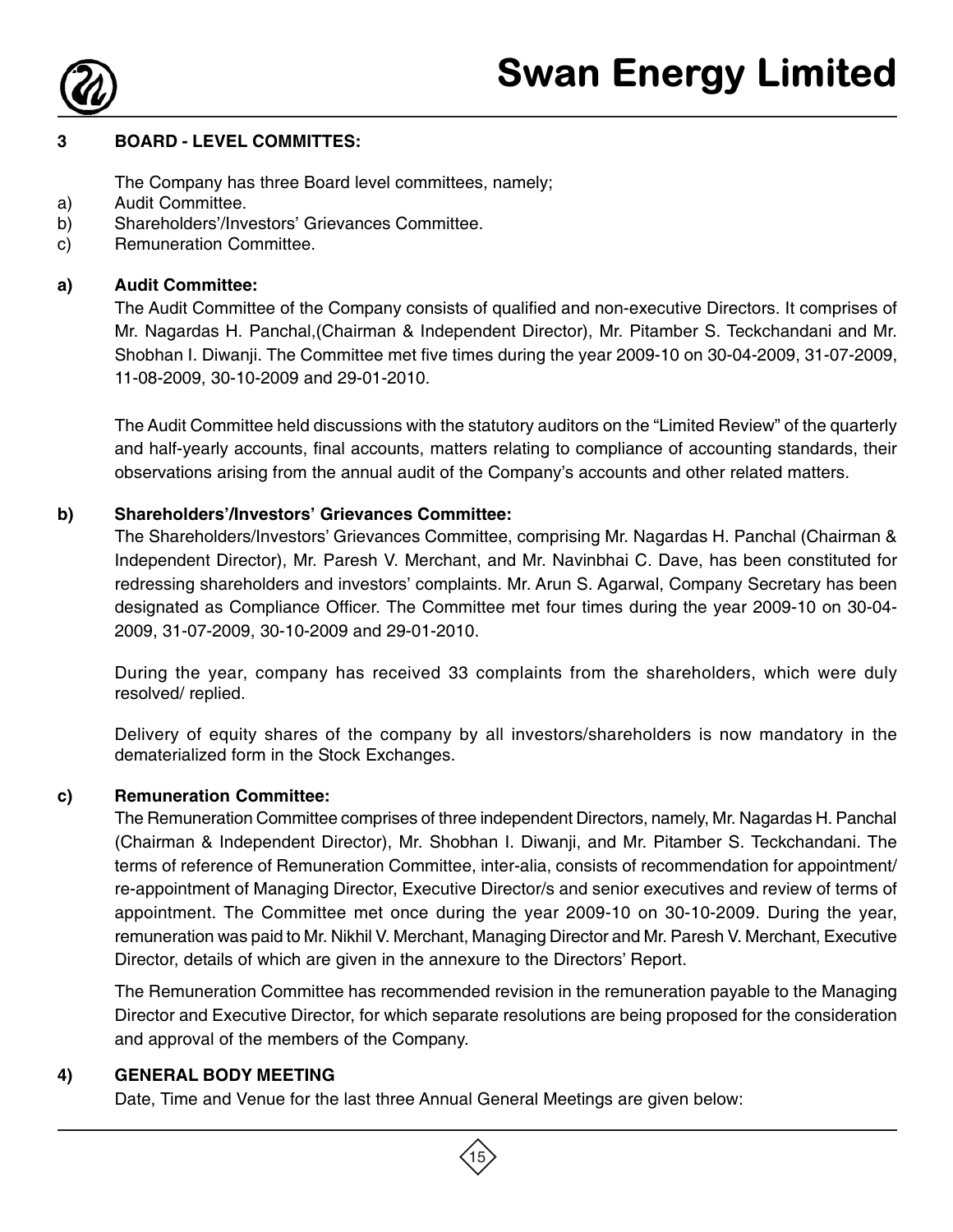

| Financial Year ended | Date       | Time       | Venue                                                                   |
|----------------------|------------|------------|-------------------------------------------------------------------------|
| 31 March, 2007       | 24.09.2007 | 12.15 P.M. | Walchand Hirachand Hall, IMC Building,<br>Churchgate, Mumbai - 400 020. |
| 31 March, 2008       | 24.09.2008 | 12.15 P.M. | Walchand Hirachand Hall, IMC Building,<br>Churchgate, Mumbai - 400 020. |
| 31 March, 2009       | 24.09.2009 | 11.30 A.M. | Walchand Hirachand Hall, IMC Building,<br>Churchgate, Mumbai - 400 020. |

# **5 EXTRA ORDINARY GENERAL MEETING**

During the year, the Company held an Extra Ordinary General meeting on 11<sup>th</sup> March, 2010, wherein the members passed following resolutions unanimously:

- i. Increase in the Authorised Share Capital of the Company from Rs. 19.25 Crores (Rupees Ninteen Crore Twenty five lacs only) to Rs. 100.25 Crores (Rupees One Hundred Crore Twenty Five Lacs only) and consequential amendments in the relevant Clauses of the Memorandum of Association and the Articles of Association of the Company.
- ii. To authorize the Board of Directors of the Company to raise the resources of the Company through issue of securities for an aggregate amount, not exceeding Rs. 1200 Crores (Rupees Twelve Hundred Crores only).

# **6 DISCLOSURE BY MANAGEMENT TO THE BOARD**

All disclosures relating to financial and commercial transactions where directors may have a potentiaCl interest are provided to the Board, and the interested Directors do not participate in the discussion nor do they vote on such matters.

# **7 CEO/CFO CERTIFICATION**

As required under Clause 49 V of the Listing Agreement with the Stock Exchange, the Managing Director of the Company has certified to the Board regarding their review on the Financial Statements, Cash Flow Statements and matters related to internal controls etc. in the prescribed format for the year ended 31<sup>st</sup> March, 2010.

# **8 MEANS OF COMMUNICATION**

The quarterly results are published in the newspapers. The company has launched its website under the name 'www.swan.co.in' during the year. Official news releases are sent to the Bombay Stock Exchange Limited.

16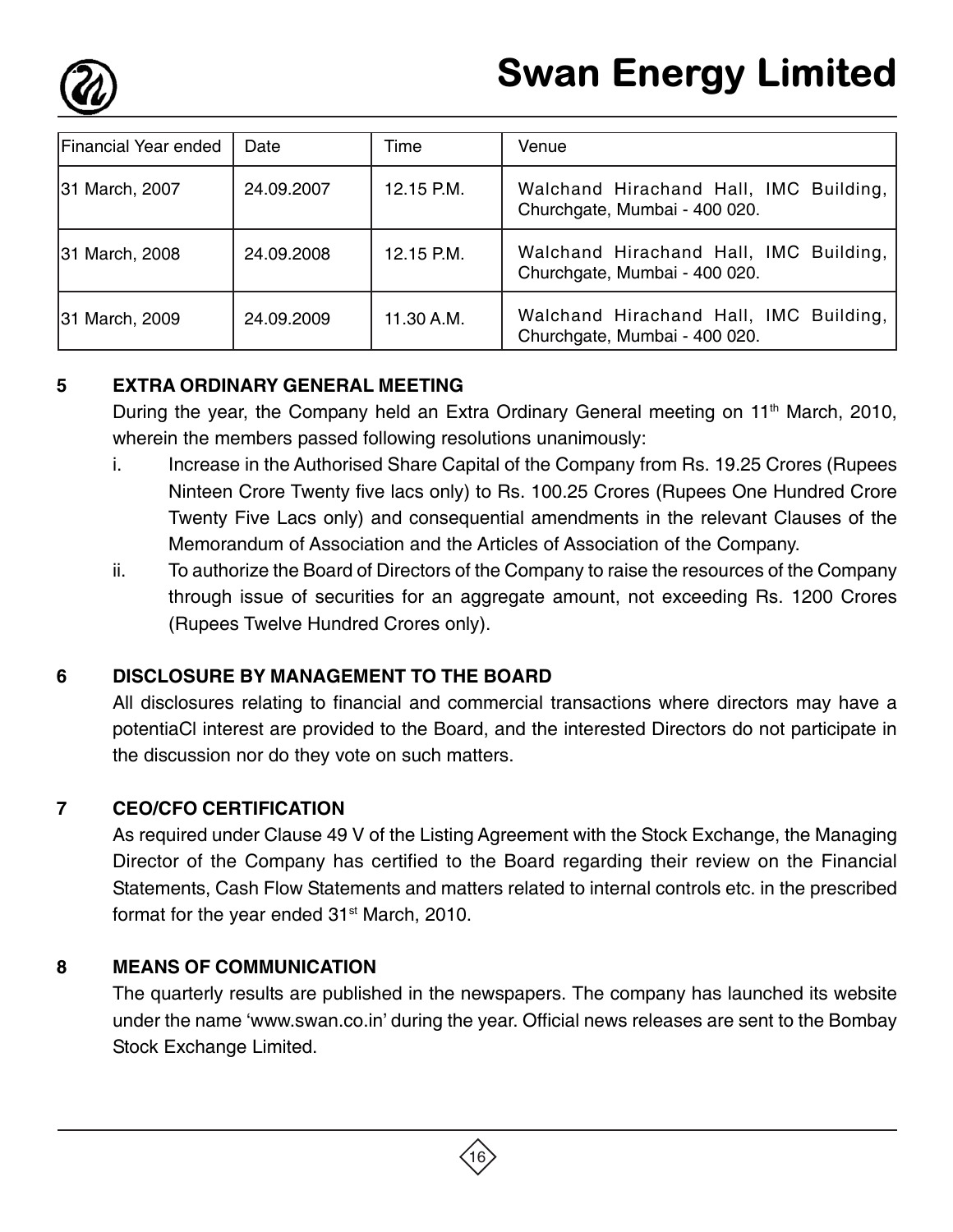

# **9 SHAREHOLDER INFORMATION**

a) Annual General Meeting Date : 24<sup>th</sup> September, 2010<br>Time : 3.30 P.M. Time : 3.30 P.M.<br>Venue : 3.30 P.M. : Walchand Hirachand Hall,  $4<sup>th</sup>$  Floor, IMC Building, Churchgate, Mumbai – 400 020. b) Financial Calendar Financial reporting for Quarter ending Sept 30 2010 : Upto 15<sup>th</sup> November, 2010<br>Quarter ending Dec 31 2010 : Upto 15<sup>th</sup> February, 2011 Quarter ending Dec 31 2010 :

Annual General Meeting for the year

- Quarter ending March 31 2011: Upto 15<sup>th</sup> May, 2011
	- : Upto end of September 2011
- c) Dates of Book closure : 18-09-2010 to 24-09-2010 (both days inclusive)
- d) Dividend payment date : On or after 24-09-2010
- e) Listing on Stock Exchange at : Bombay Stock Exchange Limited The Calcutta Stock Exchange Asso. Ltd.
- f) Demat ISIN Number : INE665A01020
- g) Stock Market Data **:**
	-

| <b>Month</b>      | <b>Volume (No. of Shares)</b> | Price (Rs.)* |        |
|-------------------|-------------------------------|--------------|--------|
|                   |                               | High         | Low    |
| April, 2009       | 9,53,934                      | 46.10        | 32.00  |
| May, 2009         | 15,38,496                     | 72.15        | 32.50  |
| June, 2009        | 6,16,486                      | 65.40        | 49.45  |
| <b>July, 2009</b> | 16,26,224                     | 100.00       | 57.15  |
| August, 2009      | 8,49,630                      | 102.90       | 74.00  |
| September, 2009   | 32,09,020                     | 124.70       | 80.50  |
| October, 2009     | 15,30,601                     | 139.45       | 108.00 |
| November, 2009    | 29,00,040                     | 156.75       | 102.65 |
| December, 2009    | 17,83,502                     | 186.95       | 149.95 |
| January, 2010     | 5,44,892                      | 181.55       | 140.20 |
| February, 2010    | 4,12,536                      | 164.90       | 138.00 |
| March, 2010       | 5,67,908                      | 154.00       | 132.10 |

• Source: Website of Bombay Stock Exchange Limited (www.bseindia.com)

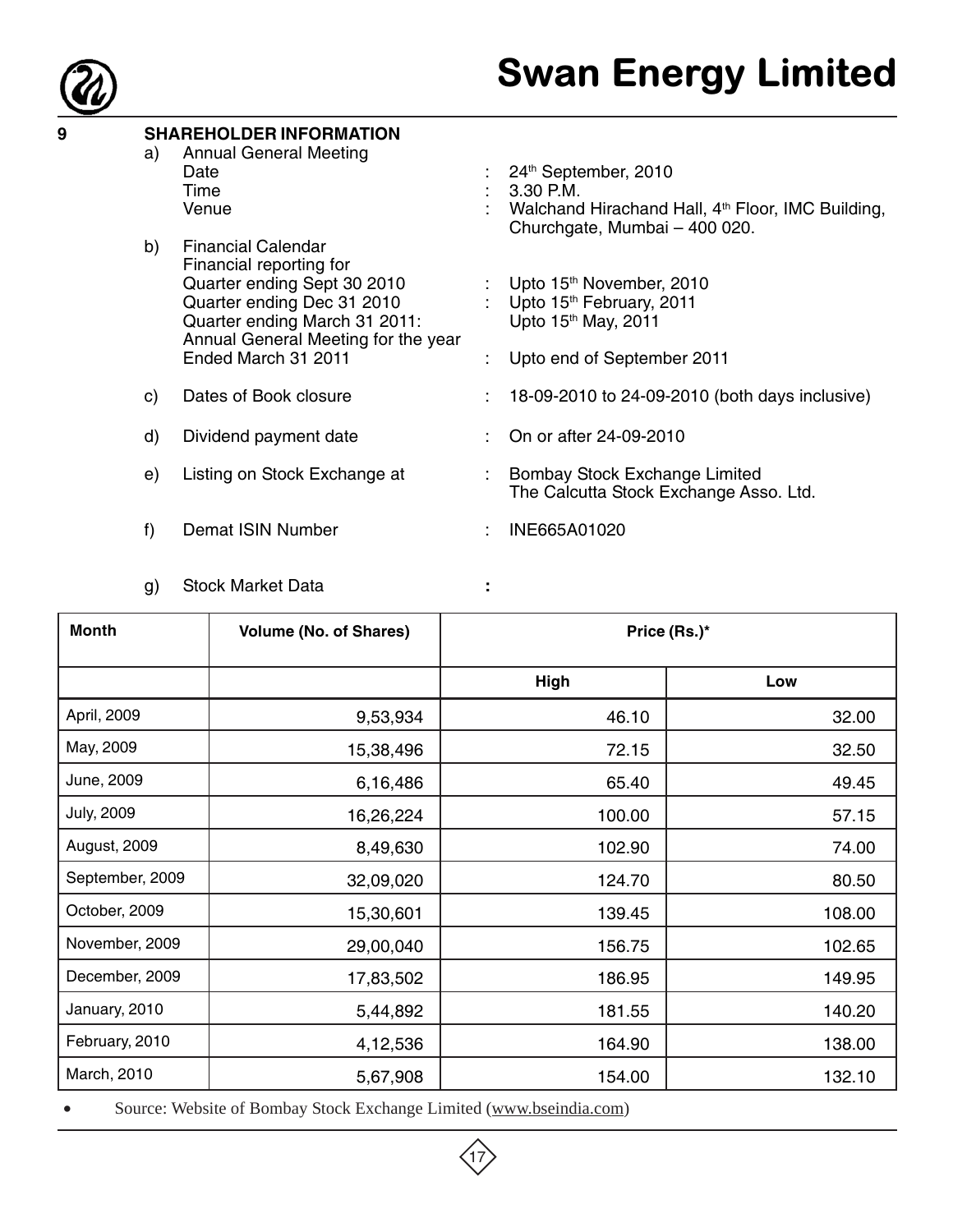

#### **10 Registrar and Share Transfer Agent**

Purva Sharegistry (India) Private Limited, Gala No. 9, J.R. Boricha Marg, Shivshakti Industrial Estate, Lower Parel, Mumbai – 400 011. Tel.: 23016761/23018261. Fax: 2301 2517. Email: busicomp@vsnl.com

#### **11 Share Transfer Systems**

Share Transfers are registered and returned within a period of 30 days from the date of receipt, if the documents are clear in all respects. The power to approve transfer of securities has been delegated by the Board of Directors to the Shareholders'/ Investor Grievance and Share Transfer Committee.

#### **12 Distribution of Shareholding (as on 31.03.2010)**

| Category           | Number of Shareholders | % of Shareholders | No. of Shares held<br>% of shareholding |        |
|--------------------|------------------------|-------------------|-----------------------------------------|--------|
|                    |                        |                   |                                         |        |
| $1 - 5,000$        | 7,822                  | 96.06             | 21,18,434                               | 2.23   |
| 5,001-10,000       | 154                    | 1.89              | 5,78,131                                | 0.61   |
| 10,001-20,000      | 65                     | 0.80              | 4,62,964                                | 0.49   |
| 20,001-30,000      | 26                     | 0.32              | 3,32,510                                | 0.35   |
| 30,001-40,000      | 15                     | 0.18              | 2,67,388                                | 0.28   |
| 40,001-50,000      | 10                     | 0.12              | 2,30,086                                | 0.24   |
| 50,001-1,00,000    | 14                     | 0.17              | 4,97,981                                | 0.52   |
| 1,00,001 and above | 37                     | 0.45              | 9,05,12,506                             | 95.28  |
| Total              | 8,143                  | 100.00            | 9,50,00,000                             | 100.00 |

#### **13 Categories of Shareholders (as on 31.03.2010)**

| Category                        | Number of Shares held | % of Shareholdings |
|---------------------------------|-----------------------|--------------------|
| Promoters & associates          | 7,68,75,429           | 80.92              |
| Mutual funds / LIC / UTI        | 7,11,050              | 0.75               |
| <b>Banks</b>                    | 50,700                | 0.05               |
| <b>Insurance Companies</b>      | 100                   | 0.00               |
| Foreign Institutional Investors | 28,04,578             | 2.95               |
| <b>Bodies Corporate</b>         | 90,54,188             | 9.53               |
| <b>Indian Public</b>            | 45,83,438             | 4.83               |
| <b>NRIS</b>                     | 9,19,467              | 0.97               |
| <b>Trusts</b>                   | 1,050                 | 0.00               |
| Total                           | 9,50,00,000           | 100.00             |

The stock code on BSE is 503310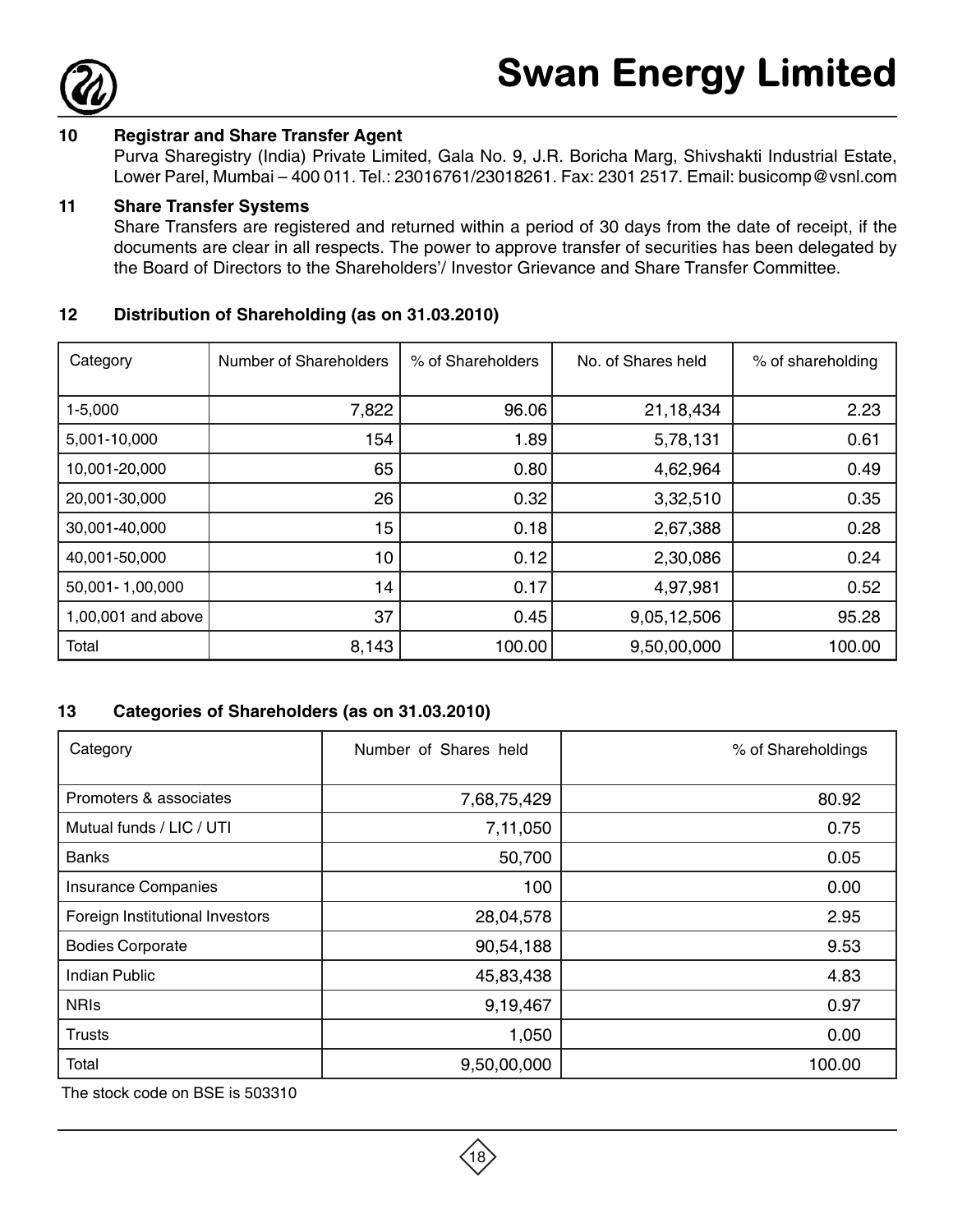

#### **14 Dematerialisation of Shares and liquidity**

Your Company's shares are traded compulsorily in dematerialized form at Bombay Stock Exchange Limited. Approximately, 98.82% of the equity shares of your Company have been dematerialized upto 31st March 2010.

#### **15 Address of the correspondence**

Swan Energy Limited : 6, Feltham House, 2<sup>nd</sup> Floor, 10, J.N. Heredia Marg, Ballard Estate, Mumbai - 400 001. Phone: 022-40587350. Fax: +91-22-40587360. Email: swan@swan.co.in

#### **16 Management Discussion and Analysis Report:**

#### **Forward – looking statements**

This report contains forward looking statements that address expectations or projections about the future, including but not limited to statements about the Company's strategy for growth, product development, market position, expenditures and financial results, based on certain assumptions and expectations of future events. The Company's actual results, performance or achievements could thus differ materially from those projected in any such forward looking statements.

#### **Industry Structure, Outlook, Developments and Expansion plans**

The Company has set up a state of art Fabric Process House at Ahmedabad, Gujarat with latest imported machineries, which is likely to be commercially operational by the end of September, 2010.

The Company is currently engaged in the development of property projects, both residential and commercial, at Mumbai. The projects are expected to generate substantial cash flows, which will be used for funding the energy projects/initiatives.

The Company aims to emerge as 'Green Energy" company with a pipeline of innovatively structured power projects in collaboration with the Gujarat State Petroleum Corporation (GSPC). The details of such projects are as under:

- The first 700MW Greenfield gas-based power plant is expected to be commissioned phase wise in the year 2011, for which power purchase agreements have already been executed.
- An innovative project probably 'first of its kind' in India, involving conversion of existing 1330MW of coal/furnace oil based power plants to 3600MW gas-based plants. This project, called, coal to gas (C-2-G), would be one of the world's largest Clean Development Mechanism (CDM) project. It is expected to increase the power generation capacity of the existing power plants substantially and also reduce carbon emissions substantially.

The above two projects, which would be eligible for Carbon Credit benefits with United Nation Framework Convention on Climate Control (UNFCCC), are expected to together generate huge quantity of carbon credits. Our Company will be entitled to 70% of the credits in lieu of the investments made over a period of 10 years, thereby ensuring steady returns.

- Another unique proposal is setting up of 'LNG Floating Storage and Re-gasification Unit (LNG FSRU) to ensure fuel security and adequate gas supplies for the C-2-G project in the long run. The Company has planned to develop a vessel of LNG FSRU with the capacity of 4.5mn metric tone p.a., which will be berthed at a captive jetty at Pipavav, Gujarat for uninterrupted 24\*7 operations. It will provide regasification facilities at the most competitive cost. Given the huge demand-supply gap in the natural gas market in India and with growing thrust on gas based power generations, the re-gasification business provides significant growth opportunities in the Natural Gas (NG) sector in future.

#### **Opportunities and Threats, Risks and Concerns**

#### **Opportunities**

The continued power deficit position in India and Gujarat being power deficit region, it is an ideal place being strategically located with efficient power transmission network;

19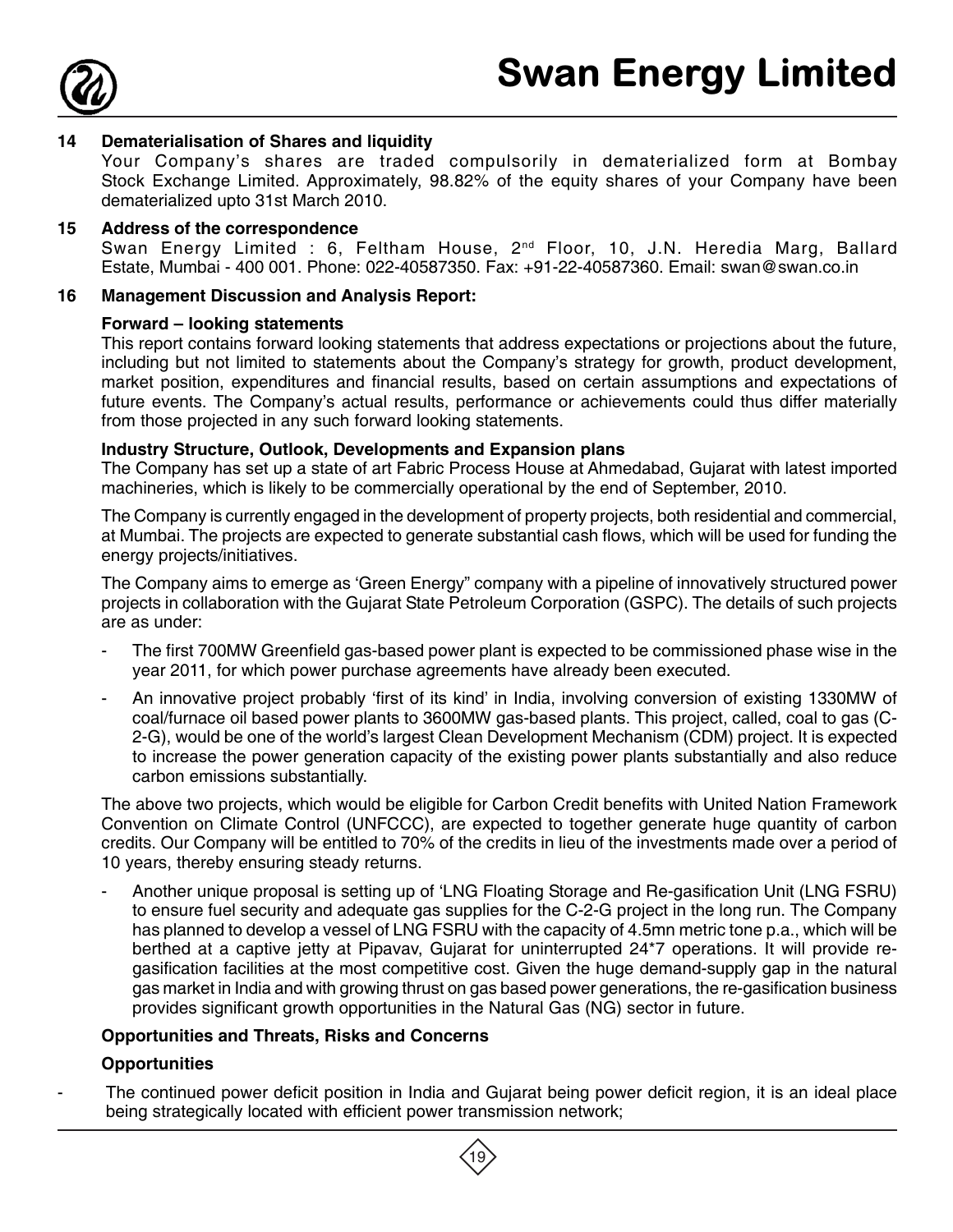

- India, being the 5<sup>th</sup> largest carbon emitting nation, has huge opportunities for CDM projects; The proposed C-2-G projects will entitle the company for Certified Emission Reduction (CERs or Carbon Credits), which shall be tradable in the international market having huge potential of cash inflows;
- Natural gas is expected to attain significant importance in India's energy basket in the near term and proposed LNG FSRU project has tremendous scope;
- The CDM market in India would continue to grow due to coal being used as the main fuel for the primary energy demand.
- Increasing demand for imported LNG due to insufficient natural gas supply domestically;
- Increasing thrust on cleaner sources for fuel to provide a boost to gas based power generation in the country;
- India is one of the largest emitters of greenhouse gases, thereby, providing greater scope for emissionreducing activities;

#### **Threats, Risks & Concerns**

- Non-availability of gas on continuous basis at competitive rates could significantly affect operations and profitability;
- Increasing competition from similar projects in the energy sector;
- Delay in implementation and execution of projects could negatively impact the performance;
- Risks in terms of registration of power projects with the UNFCCC;
- Financial risk due to huge investments involved;
- Risk in terms of uncertainty / volatility about price behavior of carbon credit;

#### **Segment-wise or product wise performance**

Presently, the Company is engaged in real estate development activities. The erection of its Process house at Ahmedabad, Gujarat is near completion. The business proposals / plans in the Energy sector have been mentioned in the above paragraphs.

#### **Internal Control Systems**

The Company has adequate and appropriate internal audit controls and checks to ensure that all transactions are adequately authorized, accounted and disclosed properly. Audit Committee of the Board regularly reviews all such controls.

#### **Financial Performance with respect to Operational Performance**

The Sales, including other income, during the financial year ended 31<sup>st</sup> March, 2010 was Rs. 53,729.20 lacs as against Rs. 21,963.56 lacs in 2008-09. Net Profit during the year 2009-10 was Rs. 3890.17 lacs as against Rs. 3162.50 lacs in 2008-09.

#### **Human Resources and Industrial Relations**

The Company places high emphasis on human capital with a strong and highly experienced team of management. The Company has recruited skilled managerial and operational personnels to manage the new projects. As on 31<sup>st</sup> March, 2010, there were 27employees, including two whole time Directors.

Industrial relations continue to be harmonious and cordial.

For and on behalf of Board of Directors

**Nikhil V. Merchant** Managing Director

Mumbai, 11<sup>th</sup> August, 2010.

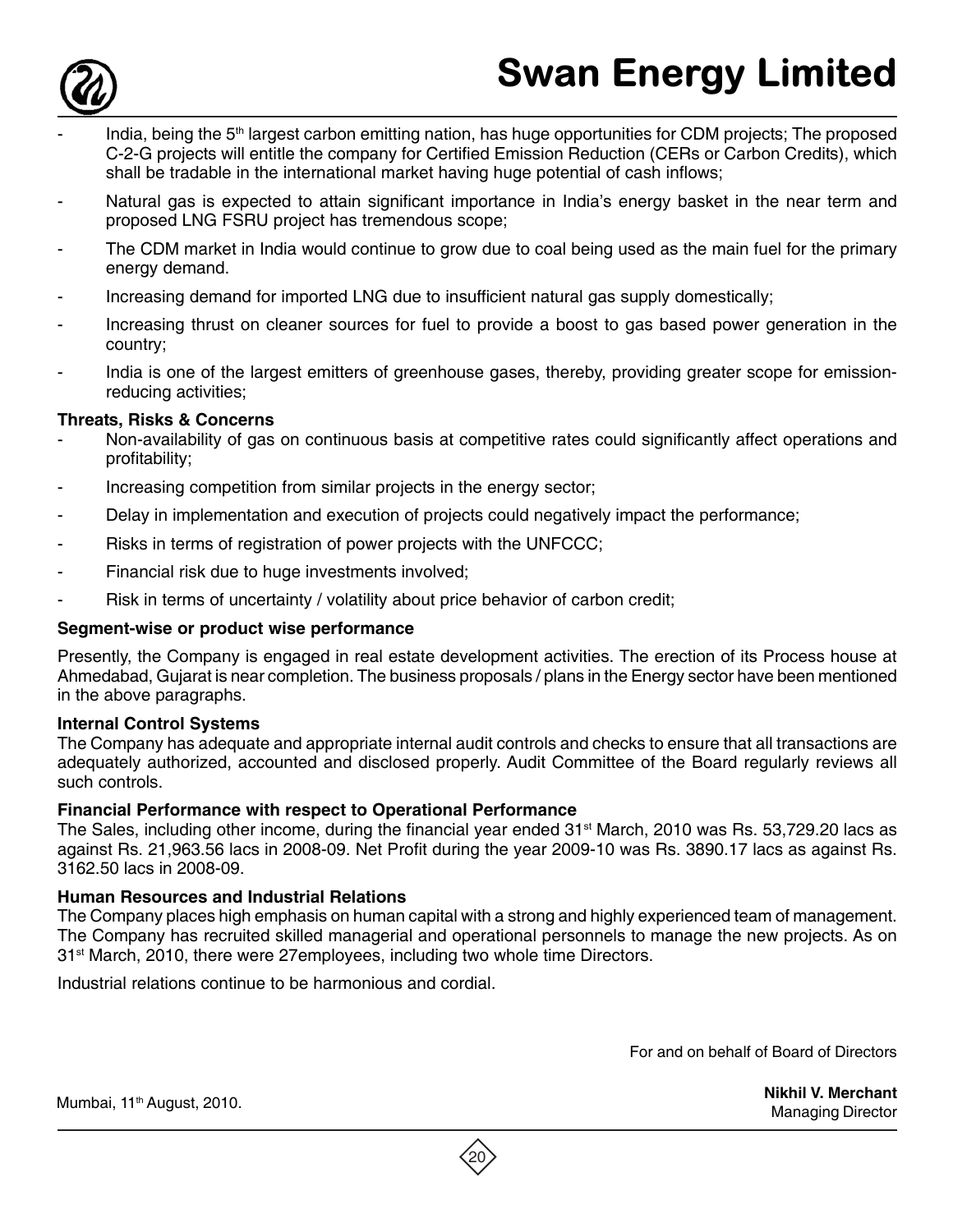

#### **DECLARATION BY THE CEO**

As provided under Clause 49 of the Listing Agreement with the Stock Exchange, I, Nikhil V. Merchant, Managing Director of the Company declare that all the Board Members and the senior Management Employees of the Company have affirmed compliance with the code of conduct for the year ended  $31<sup>st</sup>$ March, 2010.

For and on behalf of Board of Directors

Mumbai, 11<sup>th</sup> August, 2010.

#### **Nikhil V. Merchant** Managing Director

# **Auditors Certificate on Corporate Governance**

To the members of Swan Energy Limited,

We have examined the records concerning the Company's compliance of the conditions of Corporate Governance as stipulated in clause 49 of the Listing Agreement entered into by the Company with the Stock Exchange of India for the financial year ended on March 31, 2010.

The objective of our examinations is to give our opinion on whether the Company has complied with the conditions of Corporate Governance as stipulated in the provisions of Clause 49 of the Listing Agreement entered into by the Company with the Stock Exchange of India.

The compliance of conditions of corporate governance is the responsibility of the management. Our examination was limited to procedures and implementation thereof, adopted by the Company for ensuring the compliance of the conditions of the Corporate Governance. It is neither an audit nor an expression of opinion on the financial statements of the Company.

We have conducted our examination on the basis of the relevant records and documents maintained by the Company and furnished to us for examination and the information and explanations given to us by the Company.

Based on such examination, in our opinion, the Company has complied with Clause 49 of the Listing Agreement of the Stock Exchange.

We further state that, such compliance is neither an assurance as to the future viability of the Company, nor to the efficiency or effectiveness with which the management has conducted the affairs of the Company.

> For **V. R. Renuka & Co.** Chartered Accountants Firm Registration. No. 108826W

> > **V.R.Renuka** Proprietor M. No. 32263

Mumbai, 11<sup>th</sup> August, 2010.

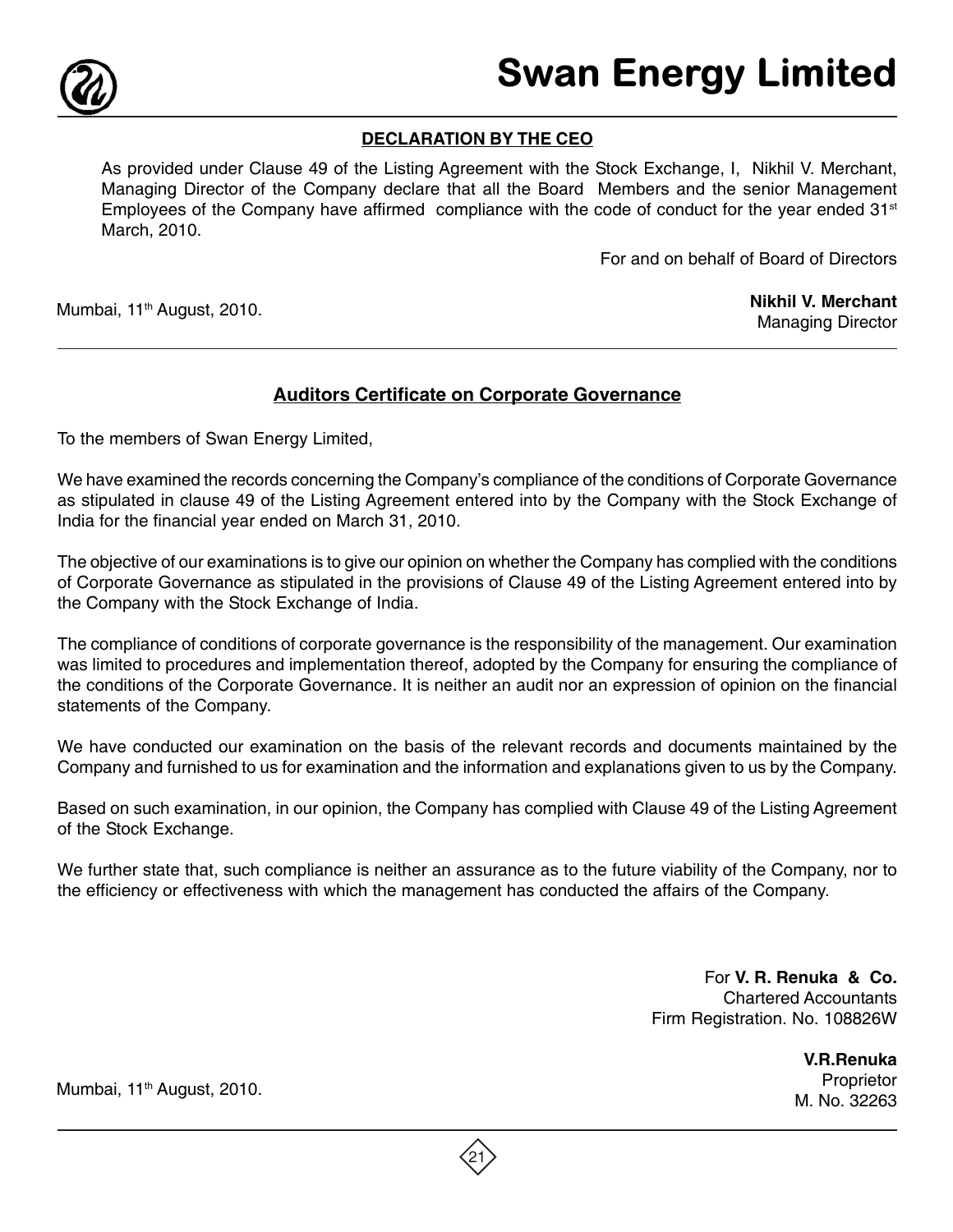

#### **Auditors' Report to the Members of Swan Energy Limited**

We have audited the attached Balance Sheet of **SWAN ENERGY LIMITED** as at 31<sup>st</sup> March 2010 and the Profit and Loss Account and also the Cash Flow Statement of the Company for the year ended 31<sup>st</sup> March 2010, annexed thereto. These financial statements are the responsibility of the Company's management. Our responsibility is to express an opinion on these financial statements based on our audit.

- 1. We conducted our audit in accordance with the auditing standards generally accepted in India. Those standards require that we plan and perform the audit to obtain reasonable assurance about whether the financial statements are free of material misstatement. An audit includes examining, on a test basis, evidence supporting the amounts and disclosures in the financial statements. An audit also includes assessing the accounting principles used and significant estimates made by management, as well as evaluating the overall financial statement presentation. We believe that our audit provides a reasonable basis for our opinion.
- 2. As required by the Companies (Auditor's Report) Order, 2003, as amended by the Companies (Auditor's Report) (Amendment) Order, 2004 (together the "Order"), issued by the Central Government of India in terms of sub-section (4A) of Section 227 of 'The Companies Act 1956' of India (the 'Act') and on the basis of such checks of the books and records of the Company as we considered necessary and appropriate and according to the information and explanations given to us during the course of audit, we enclose in the Annexure a statement on the matters specified in paragraphs 4 and 5 of the said Order.
- 3. Further to our comments in the Annexure referred to above, we report that:
	- a. We have obtained all the information and explanations, which to the best of our knowledge and belief were necessary for the purpose of our audit;
	- b. In our opinion, proper books of accounts as required by law have been kept by the Company so far as it appears from our examination of those books.
	- c. The Balance Sheet, the Profit and Loss Account and Cash Flow Statement dealt with by this report are in agreement with the books of account;
	- d. In our opinion, the Balance Sheet, the Profit and Loss Account and Cash Flow Statement dealt with by this report are in compliance with the Accounting Standards (AS) referred to in Section 211 (3C) of the Companies Act, 1956.
	- e. On the basis of information and explanations given to us and representations received from the directors of the Company and taken on record by the Board of Directors, we report that no director is disqualified from being appointed as director of the Company under clause (g) of sub section (1) of Section 274 of the Companies Act, 1956.
- 4. In our opinion and to the best of our information and according to the explanations given to us, the said financial statements, read with note No. B-6 of Schedule 12, relating to disclosure of the amount payable to small scale industrial undertakings, give the information required by the Companies Act, 1956, in the manner so required and give a true and fair view in conformity with the accounting principles, generally accepted in India:
	- (a) in the case of the Balance Sheet, of the state of the Company's affairs as at  $31<sup>st</sup>$  March, 2010;
	- (b) in the case of the Profit & Loss Account, of the Profit of the Company for the year ended on that date, and
	- (c) In the case of the Cash Flow Statement, of the Cash Flows for the year ended on that date.

For **V. R. Renuka & Co.** Chartered Accountants Firm Registration No. 108826W

**V. R. Renuka**

Proprietor Mumbai, 11<sup>th</sup> August, 2010.<br>M.N. 32263 . Mumbai, 11<sup>th</sup> August, 2010.

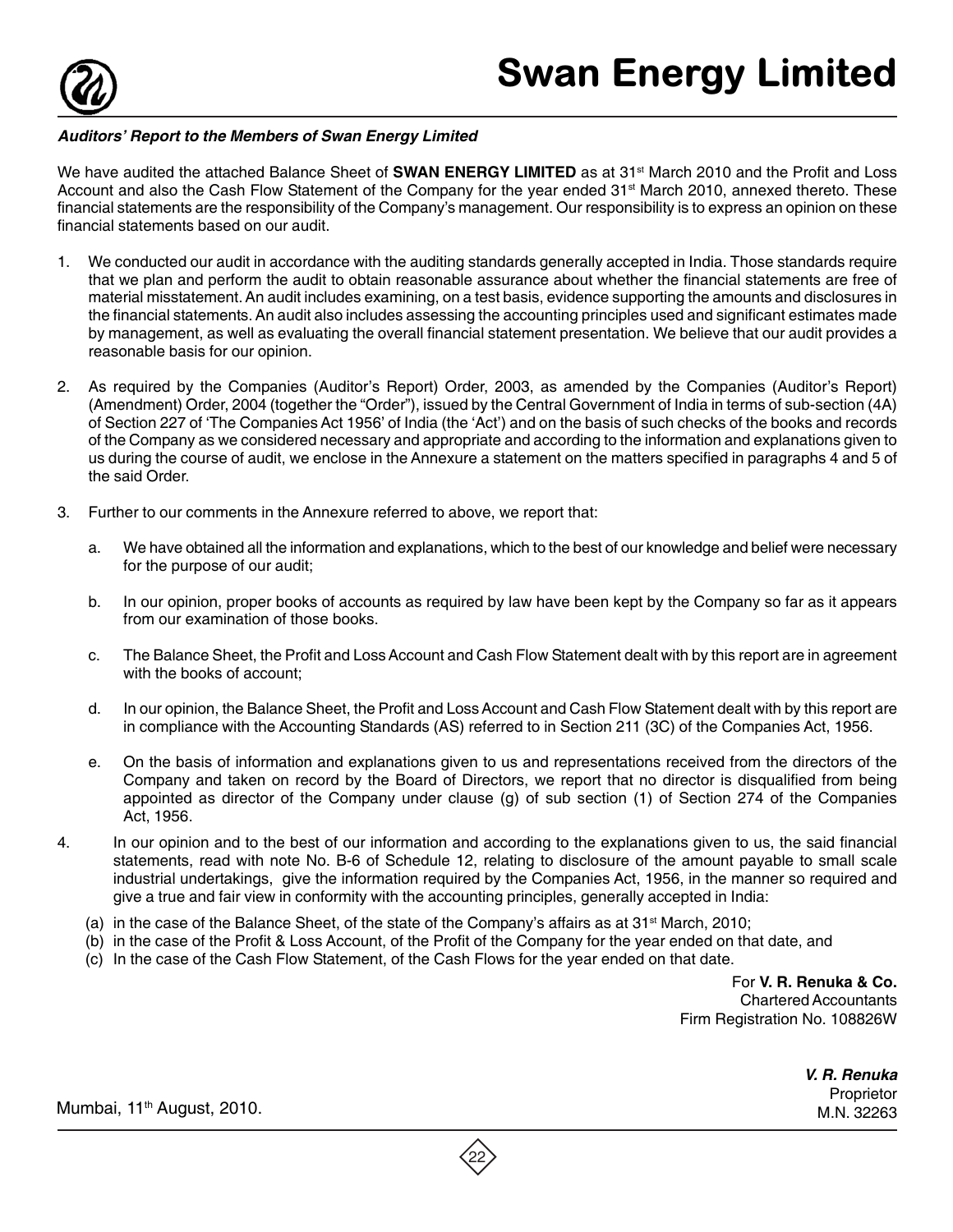

#### **Annexure to the Auditors' Report**

(Referred to in Paragraph (2) of our Report of even date)

- (i) (a) The Company has maintained proper records showing full particulars including quantitative details and situation of fixed assets.
	- (b) According to the information and explanation given to us, the Company has formulated the regular programme of verification by which all the assets of the Company are verified in a phased manner, which in our opinion, is reasonable having regard to the size of the Company and nature of its assets and no material discrepancies were noticed.
	- (c) According to the information and explanation given to us, substantial part of fixed assets has not been disposed of by the Company during the year.
- (ii) (a) As explained to us the management has conducted physical verification of traded items at reasonable Intervals during the year. In respect of land as stock in trade, we are informed that verification has been conducted as to the area and title of the land.
	- (b) In our opinion and according to the information and explanation given to us, the procedure of physical verification of traded items and stock in trade followed by the management are reasonable and adequate in relation to the size of the Company and nature of its business.
	- (c) On the basis of examination of inventory records, in our opinion, the Company has maintained proper records of inventory, the discrepancies noticed on verification between the physical stock and book records were not material and the same has been properly dealt with in the books of accounts.
- (iii) (a) During the year, the Company has availed loan of Rs. 1805.00 lacs from a Company covered in the register maintained u/s. 301 of the Companies Act, 1956.

During the year, the Company has granted loan of Rs. 3054.90 lacs to a Company covered in the register maintained u/s. 301 of the Companies Act, 1956.

- (b) In our opinion, the rate of interest and other terms and conditions of loan taken/granted by the Company are not prima facie prejudicial to the interest of the Company, repayment is regular.
- (iv) In our opinion and according to the information and explanations given to us, there are adequate internal control procedures commensurate with the size of the Company and the nature of its business for the purchase of inventory/ material, fixed assets and for the sale of goods/flats/offices and services. Further on the basis of our examination of books and records of the Company and according to the information and explanation given to us, we have neither come across nor have been informed of any continuing failure to correct major weaknesses in the aforesaid internal control procedures.
- (v) In our opinion and according to the information and explanations given to us, there are no transactions of purchase of goods and materials and sale of goods, materials and services aggregating during the period to Rs. 5, 00,000 or more in respect of each party, in pursuance of contracts or arrangements entered in the register maintained Under Section 301 of the Companies Act, 1956.
- (vi) In our opinion and according to the information and explanations given to us, the Company has not accepted any deposits from the Public to which the directives issued by the Reserve Bank of India and provisions of Section 58A and Section 58AA of the Companies Act 1956 and the rules made there under are applicable.
- (vii) In our opinion, the Company has an Internal Audit System commensurate with the size and nature of its business.
- (viii) As informed to us, for the present business activities of the Company, the maintenance of cost records under Section 209 (1) (d) of the Companies Act, 1956, is not required.

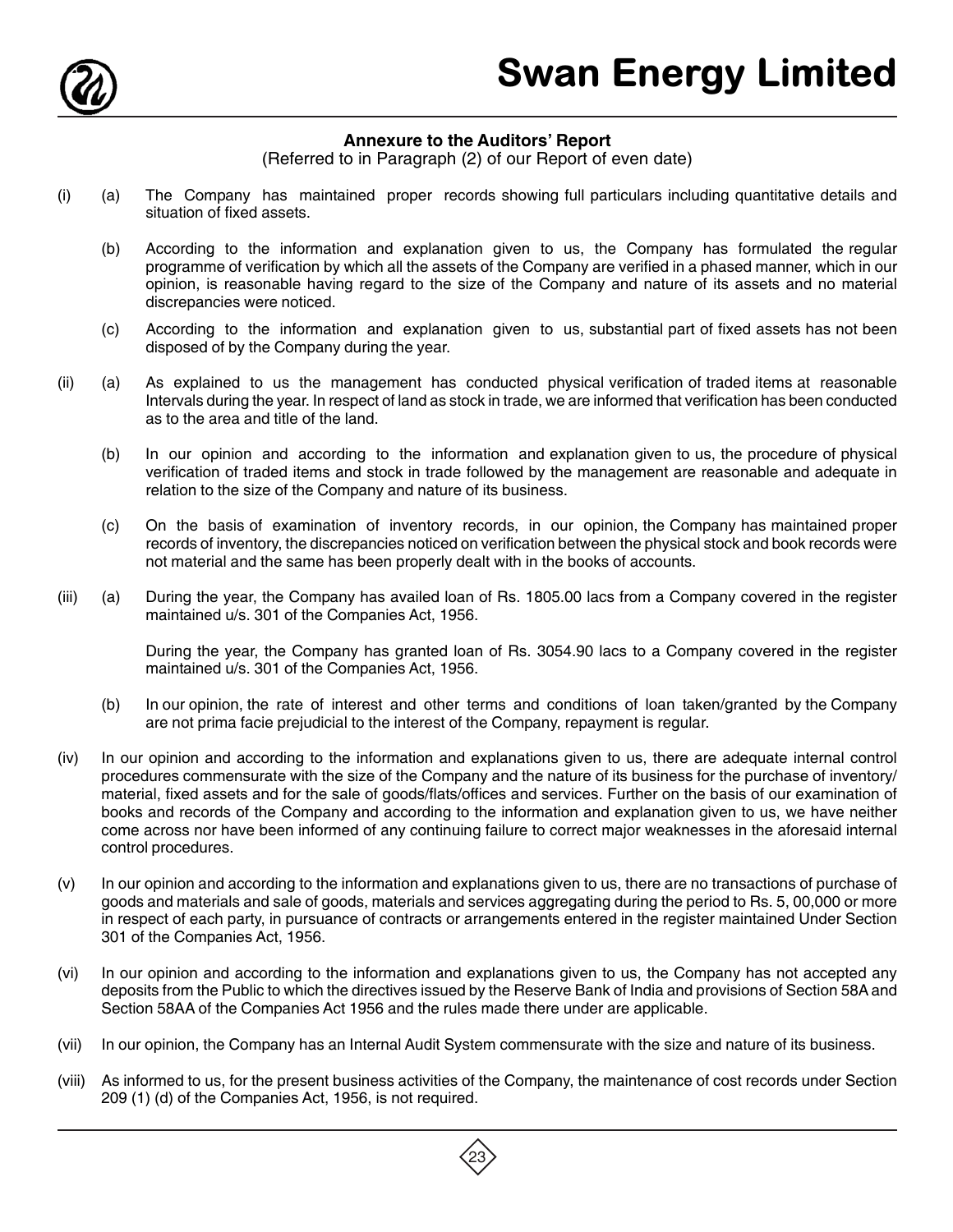

# Swan Energy Limited

- According to the information and explanation provided to us, the Company is generally regular in depositing with appropriate authorities undisputed statutory dues including Provident Fund, Investor Education and Protection Fund, Income Tax, Value Added Tax, Wealth tax, Excise duty, Cess and other material statutory dues applicable to it.
	- (b) According to the information and explanation given to us, there are no dues of Sales Tax, Service tax, Custom Duty, Wealth Tax, Excise duty or cess outstanding on account of any dispute, other than disputed Income tax demand as under:

| ' Sr. No. | Assessment Year | <b>Nature of Dues</b> | Amount (Rs. In Lacs) | Forum Where case is Pending |
|-----------|-----------------|-----------------------|----------------------|-----------------------------|
|           | .2006-07        | Income tax            | 343.20               | TAT                         |

- (x) As at the balance sheet date, the Company does not have any accumulated losses. The Company has not incurred cash losses during the year under report, and has also not incurred cash loss in the preceding financial year.
- (xi) According to the information and explanations given to us, the Company has not defaulted in repayment of dues to banks and financial institutions during the year.
- (xii) According to the information and explanations given to us, the Company has not granted loans and advances on the basis of security by way of pledge of shares, debenture and other securities.
- (xiii) According to the information and explanations given to us and in our opinion, the Company is not a chit fund or nidhi/ mutual benefit fund/ society. Therefore, the provisions of clause 4 (xiii) of the order are not applicable to the Company.
- (xiv) According to the information and explanations given to us, the Company has dealt in and/or traded in shares, securities, debentures and other investments during the year. Proper records have been manitained of the transactions and timely entries have been made therein. The investments have been held by the Company in its own name.
- (xv) According to the information and explanations given to us, the Company has not given any guarantee for loan taken by others from bank or financial institution.
- (xvi) In our opinion and according to the information and explanation given to us, the Company has applied the term loans for the purpose for which the loan was obtained.
- (xvii) In our opinion and according to the information and explanation given to us and on an overall examination of the Balance Sheet and Cash Flow Statement of the Company, we report that no funds raised on the short term basis have been utilized for long term investment.
- (xviii) According to the information and explanations given to us, the Company has not made any preferential allotment of shares to parties and companies covered in the register maintained U/s. 301 of the Companies act 1956.
- (xix) According to the information and explanations given to us, the Company has not issued any secured debentures, therefore the provisions of clause (xix) of the order are not applicable to the Company.
- (xx) During the period covered by our audit report, the Company has not raised any money by way of public issue, therefore the provisions of clause (xx) of the order are not applicable to the Company.
- (xxi) To the best of our knowledge and belief, according to the information and explanation given to us and based on the audit procedures performed, we report that no material fraud on or by the Company has been noticed or reported during the course of our audit.

For **V. R. Renuka & Co.** Chartered Accountants Firm Registration No. 108826W

**V. R. Renuka**

Proprietor Mumbai, 11<sup>th</sup> August, 2010.<br>M.N. 32263 .M.N. 32263

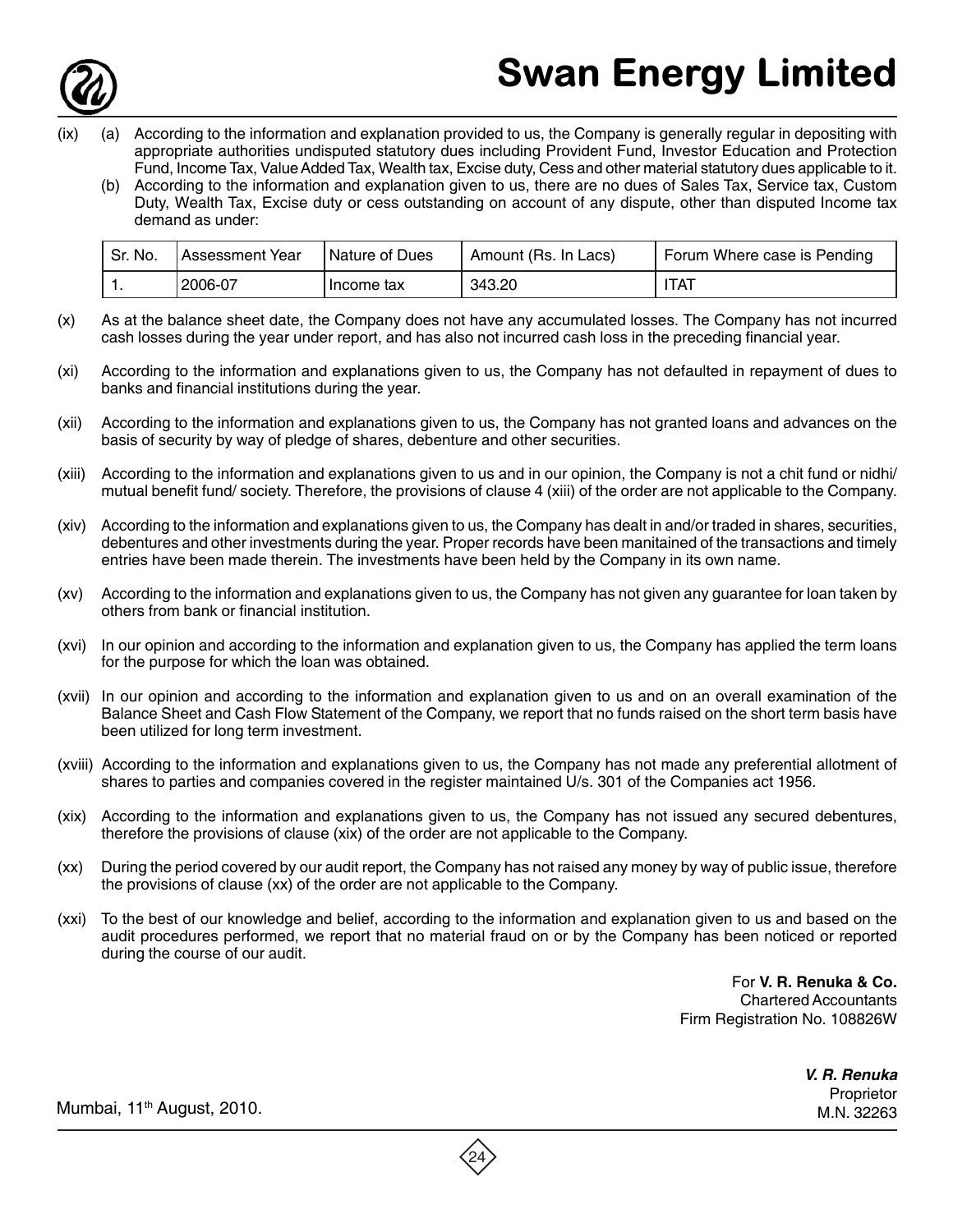

# Swan Energy Limited

As at

# **Balance Sheet as at 31st March, 2010**

| <b>Dalafice Stieet as at 31St March, 2010</b>                                                                                                                                       |                     |                                            |                          | 31.03.2009                                           |
|-------------------------------------------------------------------------------------------------------------------------------------------------------------------------------------|---------------------|--------------------------------------------|--------------------------|------------------------------------------------------|
|                                                                                                                                                                                     | <b>Schedule</b>     | <b>Rupees</b><br>in lacs                   | <b>Rupees</b><br>in lacs | Rupees<br>in lacs                                    |
| <b>I. SOURCES OF FUNDS</b>                                                                                                                                                          |                     |                                            |                          |                                                      |
| 1. Shareholders' Funds<br><b>Share Capital</b><br>Reserves & Surplus                                                                                                                | 1<br>$\overline{2}$ | 1,900.00<br>10,417.62                      |                          | 1,914.25<br>6,769.18                                 |
| 2. Loan Funds                                                                                                                                                                       |                     |                                            | 12,317.62                | 8,683.43                                             |
| Secured                                                                                                                                                                             | 3                   |                                            | 23,819.51                | 4,754.61                                             |
| <b>TOTAL</b>                                                                                                                                                                        |                     |                                            | 36,137.13                | 13,438.04                                            |
| <b>II. APPLICATION OF FUNDS</b>                                                                                                                                                     |                     |                                            |                          |                                                      |
| 1. Fixed Assets<br><b>Gross Block</b><br>Less : Depreciation<br>Net Block<br>Add: Capital Work-in-Progress & Advances                                                               | 4                   | 3,380.73<br>152.74<br>3,227.99<br>3,978.70 | 7,206.69                 | 3,305.68<br>138.08<br>3,167.60<br>745.64<br>3,913.24 |
| 2. Investments                                                                                                                                                                      | 5                   |                                            | 21,320.66                | 2,769.42                                             |
| 3. Net Current Assets<br><b>Current Assets, Loans &amp; Advances</b><br>Less: Current Liabilities & Provisions<br>4. Miscellaneous Expenditure<br>Deferred Tax Assets/(Liabilities) | 6<br>$\overline{7}$ | 43,681.94<br>36,047.75                     | 7,634.19<br>(24.41)      | 42,381.38<br>35,604.09<br>6,777.29<br>(21.91)        |
| <b>TOTAL</b>                                                                                                                                                                        |                     |                                            | 36,137.13                | 13,438.04                                            |
| <b>Accounting Policies and</b><br><b>Notes to the Accounts</b>                                                                                                                      | 12                  |                                            |                          |                                                      |
|                                                                                                                                                                                     |                     |                                            |                          | On behalf of Board of Directors                      |

As per our Report of even date attached **For V. R. RENUKA & CO.** Chartered Accountants Firm Registration No. 108826W

**V. R. RENUKA** Proprietor M. No. 32263

Mumbai, 11th August, 2010.

**ARUN S. AGARWAL** Company Secretary

On behalf of Board of Directors

**NAVINBHAI C. DAVE** Chairman

**NIKHIL V. MERCHANT** Managing Director

**PARESH V. MERCHANT** Executive Director

Mumbai, 11th August, 2010.

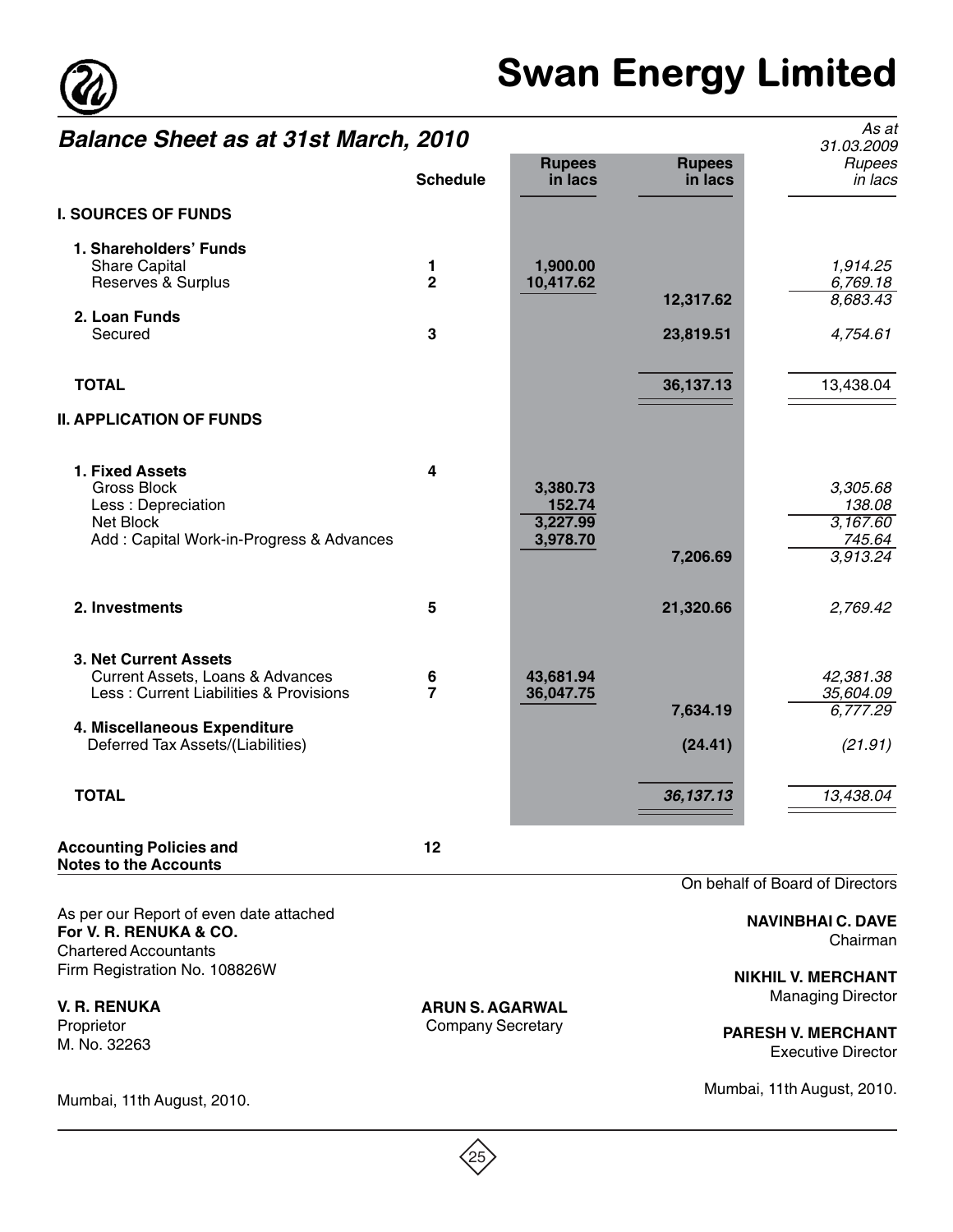

As at

# **Profit & Loss Account For the Year Ended 31st March,2010**

| For the Year Ended 31st March, 2010                                                                                                                                          |                 |                                           | 31.03.2009               |                            |
|------------------------------------------------------------------------------------------------------------------------------------------------------------------------------|-----------------|-------------------------------------------|--------------------------|----------------------------|
|                                                                                                                                                                              | <b>Schedule</b> | <b>Rupees</b><br>in lacs                  | <b>Rupees</b><br>in lacs | Rupees<br>in lacs          |
| <b>INCOME:</b>                                                                                                                                                               |                 |                                           |                          |                            |
| Sale of Products and Other Income<br>Add: Variation in Stock in Trade                                                                                                        | 8<br>9          | 53,729.20<br>(6,972.61)                   |                          | 21,963.56<br>1,399.62      |
| <b>EXPENDITURE:</b>                                                                                                                                                          |                 |                                           | 46,756.59                | 23,363.18                  |
| <b>Purchase and Other Expenses</b>                                                                                                                                           | 10              | 41,076.36                                 |                          | 18,919.97                  |
| Depreciation                                                                                                                                                                 |                 | 26.58                                     |                          | 20.28                      |
| Interest and Financial Charges                                                                                                                                               | 11              | 190.15                                    | 41,293.09                | 672.05<br>19,612.30        |
| Profit for the year before Tax<br>Provision for Taxation<br>- Current Year<br>- Deferred Tax                                                                                 |                 | 1,570.83<br>2.50                          | 5,463.50                 | 3,750.88<br>586.96<br>1.42 |
| <b>Profit After Tax available for Appropriation</b>                                                                                                                          |                 |                                           | 1,573.33<br>3,890.17     | 588.38<br>3,162.50         |
| <b>Transfer to Capital Redemption Reserve</b><br>Dividend on Preference Shares<br>Dividend Tax on above<br><b>Proposed Dividend - Equity Shares</b><br>Dividend Tax on above |                 | 14.25<br>17.24<br>2.93<br>190.00<br>31.56 | 255.98                   |                            |
| Transferred to Reserves & Surplus account (Profit & Loss)                                                                                                                    |                 |                                           | 3,634.19                 | 3,162.50                   |

**Accounting Policies and 12 Notes to the Accounts**

As per our Report of even date attached **For V. R. RENUKA & CO.** Chartered Accountants Firm Registration No. 108826W

**V. R. RENUKA** Proprietor M. No. 32263

Mumbai, 11th August, 2010.

**ARUN S. AGARWAL** Company Secretary

On behalf of Board of Directors

**NAVINBHAI C. DAVE** Chairman

**NIKHIL V. MERCHANT** Managing Director

**PARESH V. MERCHANT** Executive Director

Mumbai, 11th August, 2010.

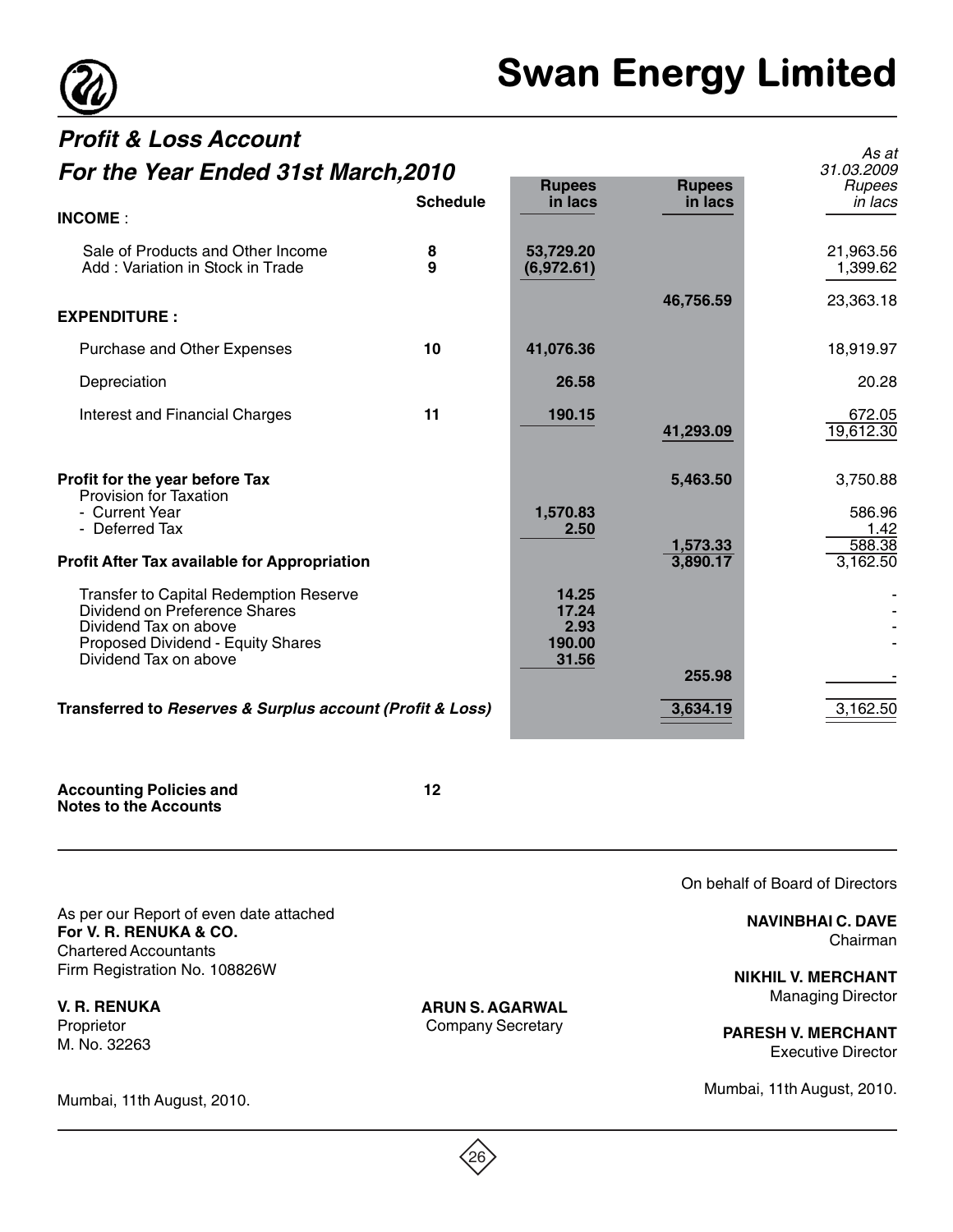

|    | <b>Schedules forming part of the Balance Sheet</b>                                  |               | As at      |
|----|-------------------------------------------------------------------------------------|---------------|------------|
|    | As at 31st March, 2010                                                              |               | 31.03.2009 |
|    |                                                                                     | <b>Rupees</b> | Rupees     |
|    |                                                                                     | in lacs       | in lacs    |
|    | <b>SCHEDULE "1"</b>                                                                 |               |            |
|    | <b>SHARE CAPITAL:</b>                                                               |               |            |
|    | <b>AUTHORISED</b>                                                                   |               |            |
|    | 15,000 11% Cumulative Redeemable Preference Shares of Rs.100 each                   | 15.00         | 15.00      |
|    | 10,000 11% Cumulative Preference Shares of Rs. 100 each                             | 10.00         | 10.00      |
|    | 50,00,00,000 Equity Shares of Rs. 2 each                                            |               |            |
|    | (Previous year: 9,50,00,000 Equity Shares of Rs. 2 each)                            | 10000.00      | 1900.00    |
|    |                                                                                     | 10025.00      | 1925.00    |
|    | <b>ISSUED AND SUBSCRIBED</b>                                                        |               |            |
|    | 9,250 11% Cumulative Redeemable Preference Shares of Rs.100 each fully paid         |               |            |
|    | up. Redeemable at par after giving three month's notice.                            |               | 9.25       |
|    | 5,000 11% Cumulative Preference Shares of Rs.100 each fully paid up.                |               | 5.00       |
|    | 9,50,00,000 Equity Shares of Rs. 2 each fully paid up.                              | 1900.00       | 1900.00    |
|    | Of the above, the following Shares were allotted for consideration other than cash: |               |            |
| 1) | 2,00,000 Equity Shares of Rs. 2 each fully paid up pursuant to a contract.          |               |            |
| 2) | 66,20,000 Equity Shares allotted as fully paid up Bonus Shares by way of            |               |            |
|    | Capitalisation of Reserves.                                                         |               |            |
|    | 3) 9,250 11% Cumulative Redeemable Preference Shares of Rs. 100 each fully          |               |            |
|    | paid up and 20,00,000 Equity Shares of Rs. 2 each fully paid up in terms of         |               |            |
|    | the Scheme of Amalgamation of the Jubilee Mills Ltd with the Company.               |               |            |
| 4) | 24,80,000 Equity Shares of Rs. 2 each fully paid up in terms of the Scheme of       |               |            |
|    | Amalgamation of the Coorla Spg & Wvg Co Ltd with the Company.                       |               |            |
| 5) | 5,000 11% Cumulative Preference Shares of Rs. 100 each fully paid up shares         |               |            |
|    | and 4,50,000 Equity Shares of Rs. 2 each fully paid up in terms of the Scheme       |               |            |
|    | of Amalgamation of Basanti Cotton Mills Ltd with the Company.                       |               |            |
| 6) | 8,29,20,000 Equity Shares of Rs.2 each fully paid up issued in lieu of conversion   |               |            |
|    | of Subordinated Unsecured Loans brought in by Promoters Associates in terms         |               |            |
|    | of BIFR Orders.                                                                     |               |            |
|    |                                                                                     |               |            |
|    | <b>TOTAL</b>                                                                        | 1900.00       | 1914.25    |

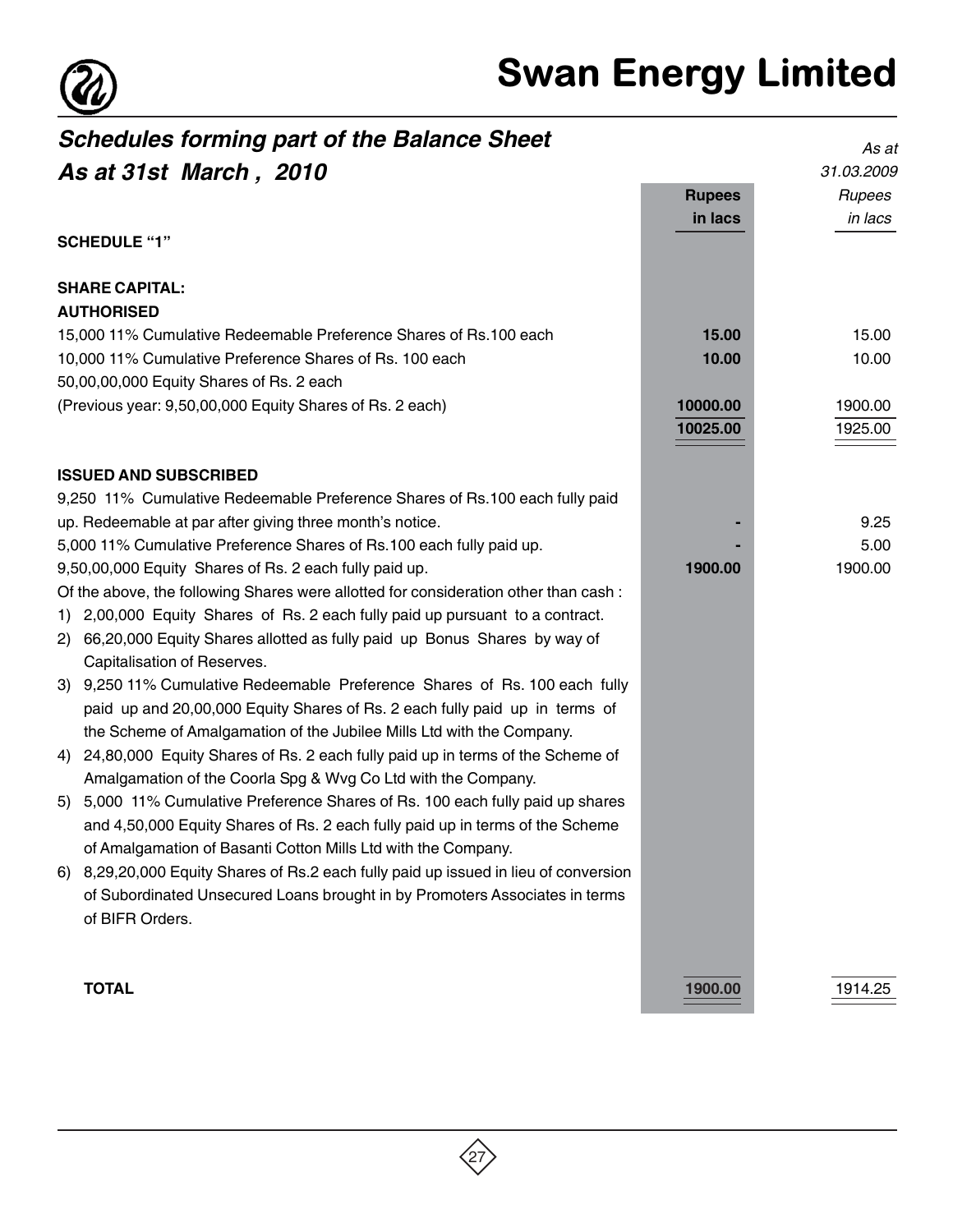

# Swan Energy Limited

|                                                                                                                                                                                         | <b>Rupees</b><br>in lacs       | <b>Rupees</b><br>in lacs                               | As at<br>31.03.2009<br>Rupees<br>in lacs                |
|-----------------------------------------------------------------------------------------------------------------------------------------------------------------------------------------|--------------------------------|--------------------------------------------------------|---------------------------------------------------------|
| <b>SCHEDULE "2"</b>                                                                                                                                                                     |                                |                                                        |                                                         |
| <b>RESERVES AND SURPLUS:</b><br><b>Capital Reserve</b><br>Per last Balance Sheet<br>Less: Remission of Interest<br><b>Share Premium</b><br>Per last Balance Sheet                       | 5,810.64                       | 5,810.64<br>0.43                                       | 8,528.71<br>2,718.07<br>5,810.64<br>0.43                |
| <b>Workmen's Welfare Reserve</b><br>Per last Balance Sheet                                                                                                                              |                                | 0.25                                                   | 0.25                                                    |
| <b>Capital Redemption Reserve</b>                                                                                                                                                       |                                | 14.25                                                  |                                                         |
| <b>Profit &amp; Loss Account</b><br>Per last Balance Sheet<br>Add:Profit for the year<br>Add: Remission of Interest<br><b>TOTAL</b>                                                     | 957.86<br>3,634.19<br>4,592.05 | 10,417.62                                              | (4,922.71)<br>3,162.50<br>2718.07<br>957.86<br>6,769.18 |
| <b>SCHEDULE "3"</b>                                                                                                                                                                     |                                |                                                        |                                                         |
| <b>SECURED LOANS:</b>                                                                                                                                                                   |                                |                                                        |                                                         |
| From banks and others:                                                                                                                                                                  |                                |                                                        |                                                         |
| (a) ICICI Bank and Associates<br>(b) State Bank of India<br>(c) Union Bank & Oriental Bank of Commerce<br>(d) Others<br>(e) Vehicle Loans<br>(Repayable within one year Rs. 24.21 Lacs) |                                | 14,695.13<br>5,000.00<br>3,091.41<br>1,000.00<br>32.97 | 2,500.00<br>2,200.00<br>54.61                           |
| <b>TOTAL</b>                                                                                                                                                                            |                                | 23,819.51                                              | 4,754.61                                                |

Notes :

(a) Secured by mortgage of properties financed, i.e., receivables and land at Sewri and Kurla and present and future construction thereon.

- (b) Secured by mortgage of property at Goa.
- (c) Secured by mortgage of property at Ahmedabad for Textile project.
- (d) Secured by pledge of part of Equity Shares held by the promoters.
- (e) Secured by hypothecation of Vehicles.

 $(28)$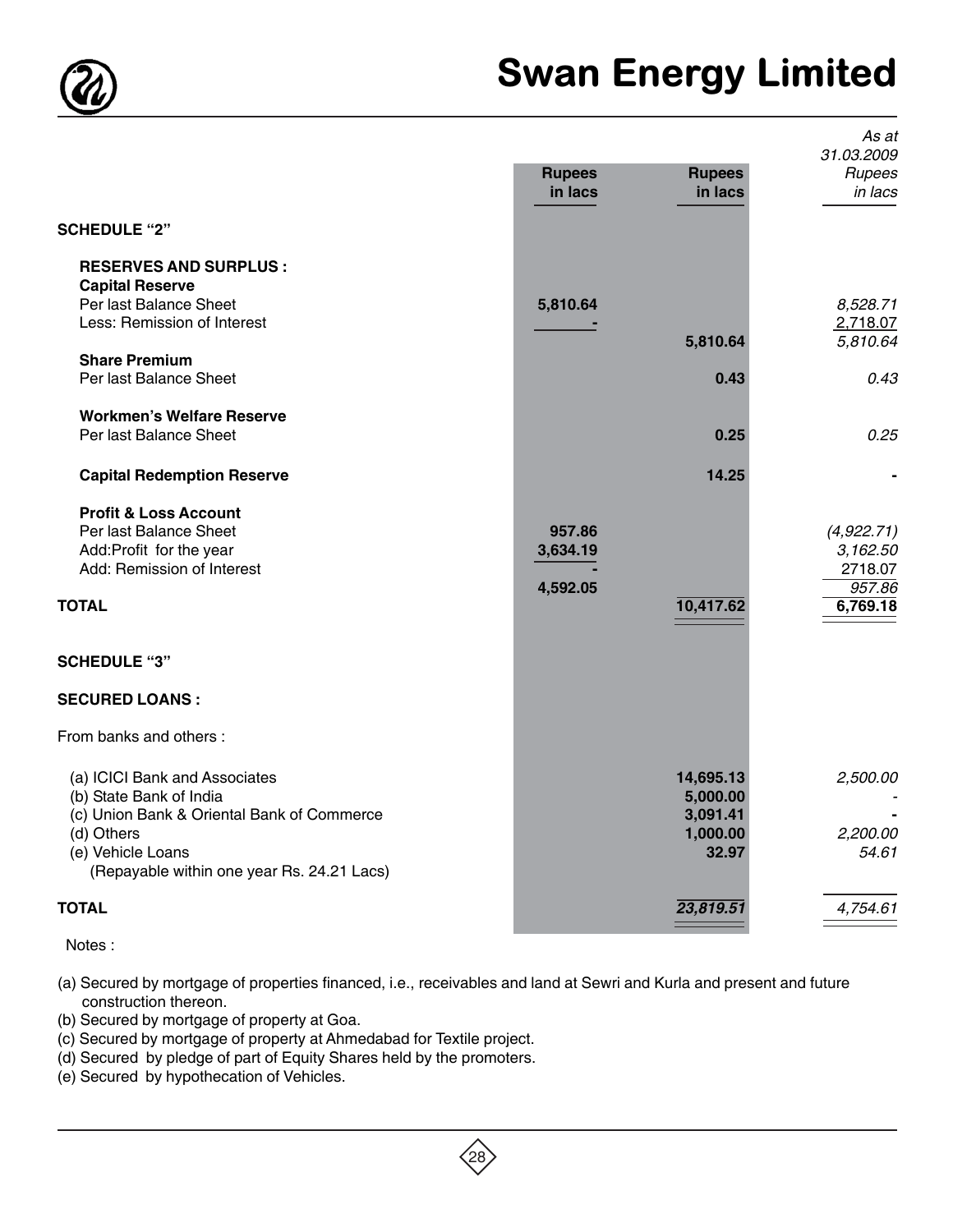

#### **SCHEDULE "4"**

#### **FIXED ASSETS :**

| <b>DESCRIPTION</b>     | <b>GROSS BLOCK (At cost or valuation)</b> |                |                 |                     | <b>NET BLOCK</b><br><b>DEPRECIATION</b> |        |                             |        |                                |                     |
|------------------------|-------------------------------------------|----------------|-----------------|---------------------|-----------------------------------------|--------|-----------------------------|--------|--------------------------------|---------------------|
| <b>OF ASSETS</b>       | As at<br>101.04.2009                      | Addi-<br>tions | Deduc-<br>tions | As at<br>31.03.2010 | As at l<br>01.04.2009                   | Period | For the IOn Deduc-<br>tions | As at  | As at<br>31.03.2010 31.03.2010 | As at<br>31.03.2009 |
|                        |                                           |                |                 |                     |                                         |        |                             |        |                                |                     |
| Land                   | 3,025.83                                  |                |                 | 3,025.83            |                                         |        |                             |        | 3,025.83                       | 3,025.83            |
| Plant and Machinery    | 19.51                                     | 11.89          |                 | 31.40               | 16.71                                   | 1.81   |                             | 18.52  | 12.88                          | 2.80                |
| Fumiture and Equipment | 75.36                                     | 8.64           |                 | 84.00               | <b>28.30</b>                            | 4.98   |                             | 33.28  | 50.72                          | 47.06               |
| <b>Motor Vehicles</b>  | 184.98                                    | 73.63          | 19.11           | $239.50$ (a)        | 93.07                                   | 19.80  | 11.93                       | 100.94 | 138.56                         | 91.91               |
| <b>TOTAL</b>           | 3,305.68                                  | 94.16          | 19.11           | 3,380.73            | 138.081                                 | 26.59  | 11.93                       | 152.74 | 3,227.99                       | 3,167.60            |
| Previous Year          | 1,188.03                                  | 2,117.65       |                 | 3,305.68            | 117.80                                  | 20.28  |                             | 138.08 | 3,167.60                       | 1,070.23            |

#### Notes :

(a) Includes Rs. 36.53 lacs (Previous year Rs. 49.70 lacs) being cash value of assets taken on hire purchase.

|                              |               | As at<br>31.03.2009 |
|------------------------------|---------------|---------------------|
|                              | <b>Rupees</b> | Rupees              |
| <b>SCHEDULE "5"</b>          | in lacs       | in lacs             |
| <b>INVESTMENTS:</b>          |               |                     |
| At Cost or Realisable Value  |               |                     |
| Mutual Funds (Liquid)        | 8,418.14      | 2,505.42            |
| <b>Unquoted Stocks</b>       | 265.00        | 264.00              |
| Share Application money-GPPC | 12,637.53     |                     |
| <b>TOTAL</b>                 | 21,320.66     | 2,769.42            |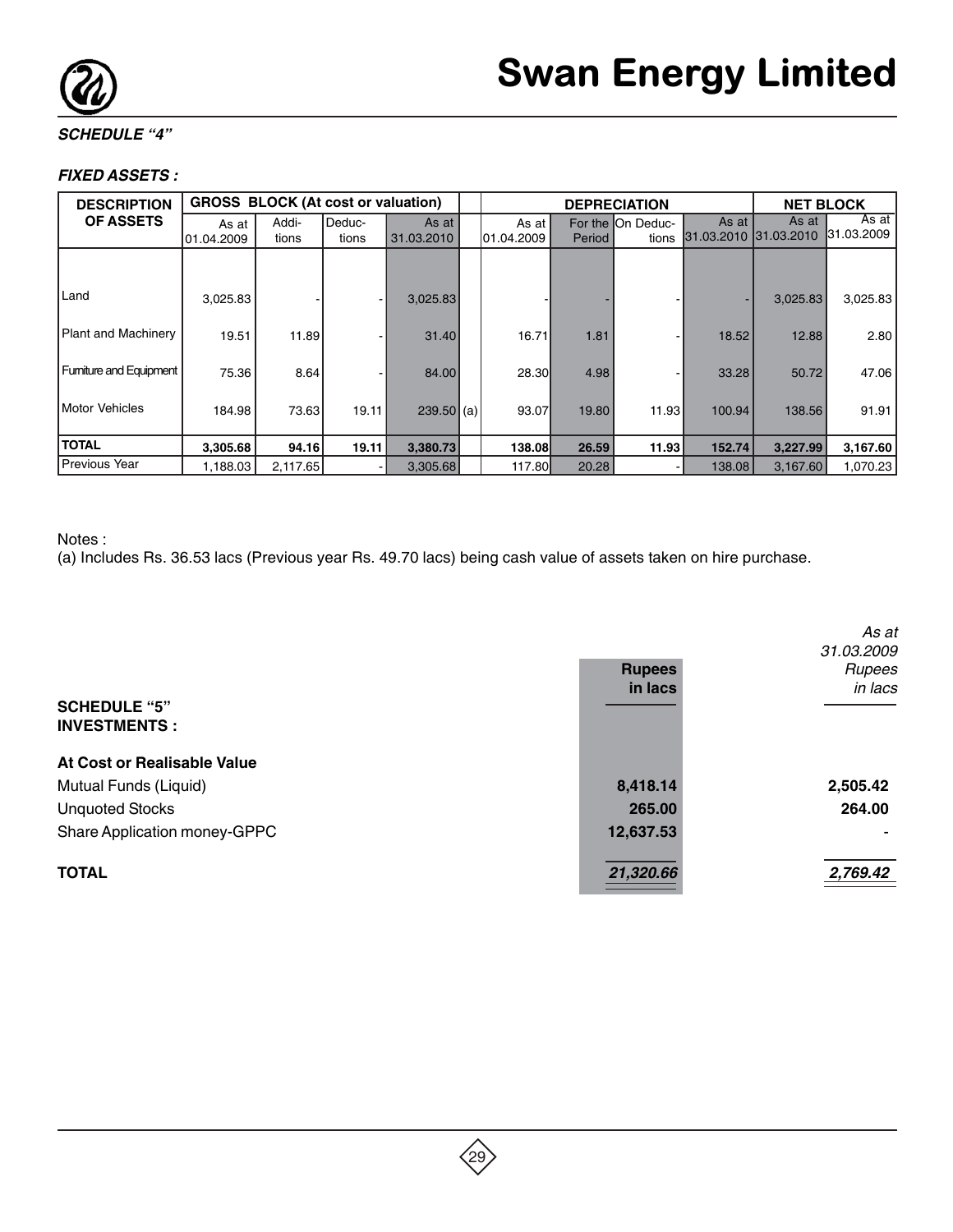

# Swan Energy Limited

|                                                                                                                                                                                              |                                              |                          | As at<br>31.03.2009                      |
|----------------------------------------------------------------------------------------------------------------------------------------------------------------------------------------------|----------------------------------------------|--------------------------|------------------------------------------|
|                                                                                                                                                                                              | <b>Rupees</b><br>in lacs                     | <b>Rupees</b><br>in lacs | Rupees<br>in lacs                        |
| <b>SCHEDULE "6"</b>                                                                                                                                                                          |                                              |                          |                                          |
| <b>CURRENT ASSETS, LOANS AND ADVANCES :</b>                                                                                                                                                  |                                              |                          |                                          |
| <b>A. Current Assets</b><br><i><b>Inventories</b></i><br>(as verified, valued and certified by the Management)<br>Property under Development:<br>Value of Land converted into Stock-in-trade |                                              |                          |                                          |
| at conversion cost and development expenses at cost<br>Others                                                                                                                                | 23,492.85<br>7.38                            |                          | 30,450.27<br>22.57                       |
| Sundry Debtors (unsecured, considered good)<br>Outstanding for more than six months<br>Others                                                                                                | 2,218.01<br>5,064.46                         | 23,500.23                | 30,472.84<br>1,008.02                    |
| Cash and Bank Balances:                                                                                                                                                                      |                                              | 7,282.47                 | 1,008.02                                 |
| Cash in hand                                                                                                                                                                                 | 0.69                                         |                          | 1.60                                     |
| With Scheduled Banks:<br><b>Current Accounts</b><br>Fixed Deposits with accrued interest                                                                                                     | 3,484.89<br>7,624.26                         | 11,109.84                | 2,217.54<br>3,553.62<br>5,772.76         |
| <b>TOTAL</b>                                                                                                                                                                                 |                                              | 41,892.54                | 37,253.62                                |
| B. Loans, Advances & Deposits (Unsecured) :                                                                                                                                                  |                                              |                          |                                          |
| Advances Recoverable in cash or in kind or for value to<br>be received<br>Considered good<br>Income tax paid and TDS                                                                         | 1,150.36<br>639.03                           |                          | 4,597.26<br>530.50                       |
|                                                                                                                                                                                              |                                              | 1,789.40                 | 5,127.76                                 |
| <b>TOTAL</b>                                                                                                                                                                                 |                                              | 43,681.94                | 42,381.38                                |
| <b>SCHEDULE "7"</b>                                                                                                                                                                          |                                              |                          |                                          |
| <b>CURRENT LIABILITIES &amp; PROVISIONS :</b><br><b>Provision for Taxations</b><br><b>Sundry Creditors</b><br>Project Advance<br>Interest                                                    | 1,570.49<br>18,641.67<br>15,708.42<br>127.17 |                          | 586.97<br>2,333.97<br>32,665.16<br>17.99 |
| <b>TOTAL</b>                                                                                                                                                                                 |                                              | 36,047.75                | 35,604.09                                |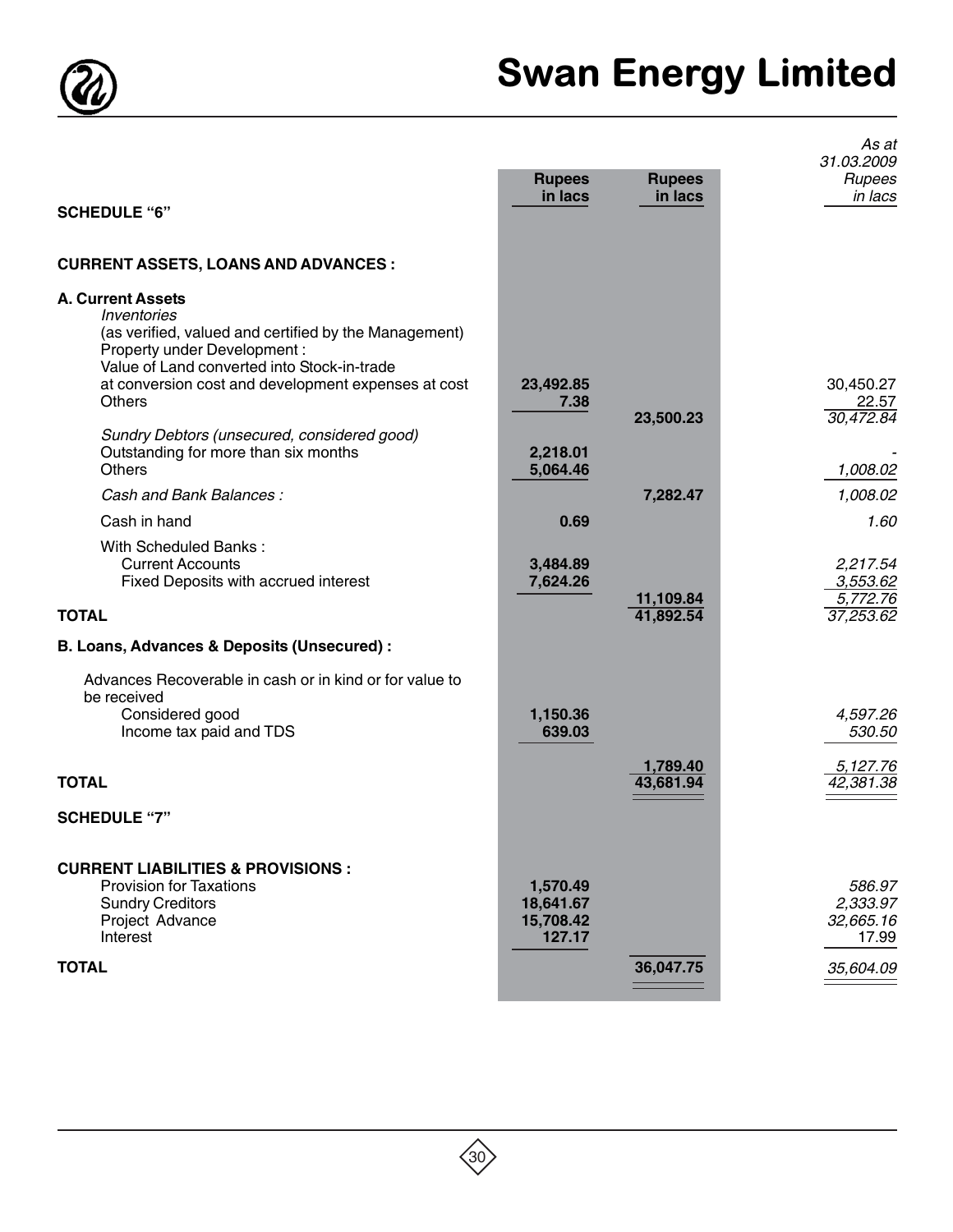

# Swan Energy Limited

| <b>SCHEDULE "8"</b>                                                                                                                                                       | <b>Rupees</b><br>in lacs                                           | <b>Rupees</b><br>in lacs             | Year Ended<br>31.03.2009<br>Rupees<br>in lacs                               |
|---------------------------------------------------------------------------------------------------------------------------------------------------------------------------|--------------------------------------------------------------------|--------------------------------------|-----------------------------------------------------------------------------|
|                                                                                                                                                                           |                                                                    |                                      |                                                                             |
| <b>SALE OF PRODUCTS AND OTHER INCOME:</b>                                                                                                                                 |                                                                    |                                      |                                                                             |
| <b>Sales</b><br>Other Income<br><b>TOTAL</b>                                                                                                                              |                                                                    | 53,480.49<br>248.71<br>53,729.20     | 17,497.07<br>4,466.49<br>21,963.56                                          |
| <b>SCHEDULE "9"</b>                                                                                                                                                       |                                                                    |                                      |                                                                             |
| <b>VARIATION IN VALUE OF STOCK IN TRADE:</b><br>Closing stock in trade<br>Less: Opening stock in trade<br><b>TOTAL</b>                                                    |                                                                    | 23,500.23<br>30,472.84<br>(6,972.61) | 30,472.84<br>29,073.22<br>1,399.62                                          |
| <b>SCHEDULE "10"</b>                                                                                                                                                      |                                                                    |                                      |                                                                             |
| <b>PURCHASE AND OTHER EXPENSES:</b>                                                                                                                                       |                                                                    |                                      |                                                                             |
| A. Purchase of Materials                                                                                                                                                  |                                                                    | 6,203.67                             | 45.50                                                                       |
| B. Expenditure towards construction activities                                                                                                                            |                                                                    |                                      |                                                                             |
| <b>Architect Fees &amp; Consultancy Charges</b><br>Interest on Loans<br>Rates, Taxes & Charges<br><b>Security Charges</b><br><b>Construction Materials &amp; Expenses</b> | 235.58<br>222.54<br>420.47<br>92.08<br>33,018.25                   |                                      | 363.43<br>830.75<br>1,297.74<br>58.48<br>16,004.01                          |
| C. Operating and Other Expenses :                                                                                                                                         |                                                                    | 33,988.92                            | 18,554.41                                                                   |
| Power and Fuel<br>Rent<br>Rates and Taxes<br>Insurance<br>Salary expenses<br><b>Consultancy Charges</b><br>Vehicle Expenses<br>Miscellaneous Expenses                     | 5.60<br>1.75<br>1.56<br>2.45<br>48.08<br>177.26<br>12.39<br>634.68 | 883.77                               | 4.77<br>2.03<br>1.54<br>2.15<br>12.36<br>81.88<br>12.84<br>202.49<br>320.06 |
| <b>TOTAL</b>                                                                                                                                                              |                                                                    | 41,076.36                            | 18,919.97                                                                   |
| <b>SCHEDULE "11"</b>                                                                                                                                                      |                                                                    |                                      |                                                                             |
| <b>INTEREST AND FINANCIAL CHARGES:</b>                                                                                                                                    |                                                                    |                                      |                                                                             |
| Interest and Financial Charges<br>Less: Interest Received                                                                                                                 |                                                                    | 236.07<br>45.92                      | 892.30<br>220.25                                                            |
| <b>TOTAL</b>                                                                                                                                                              |                                                                    | 190.15                               | 672.05                                                                      |

 $\overline{\bigotimes}$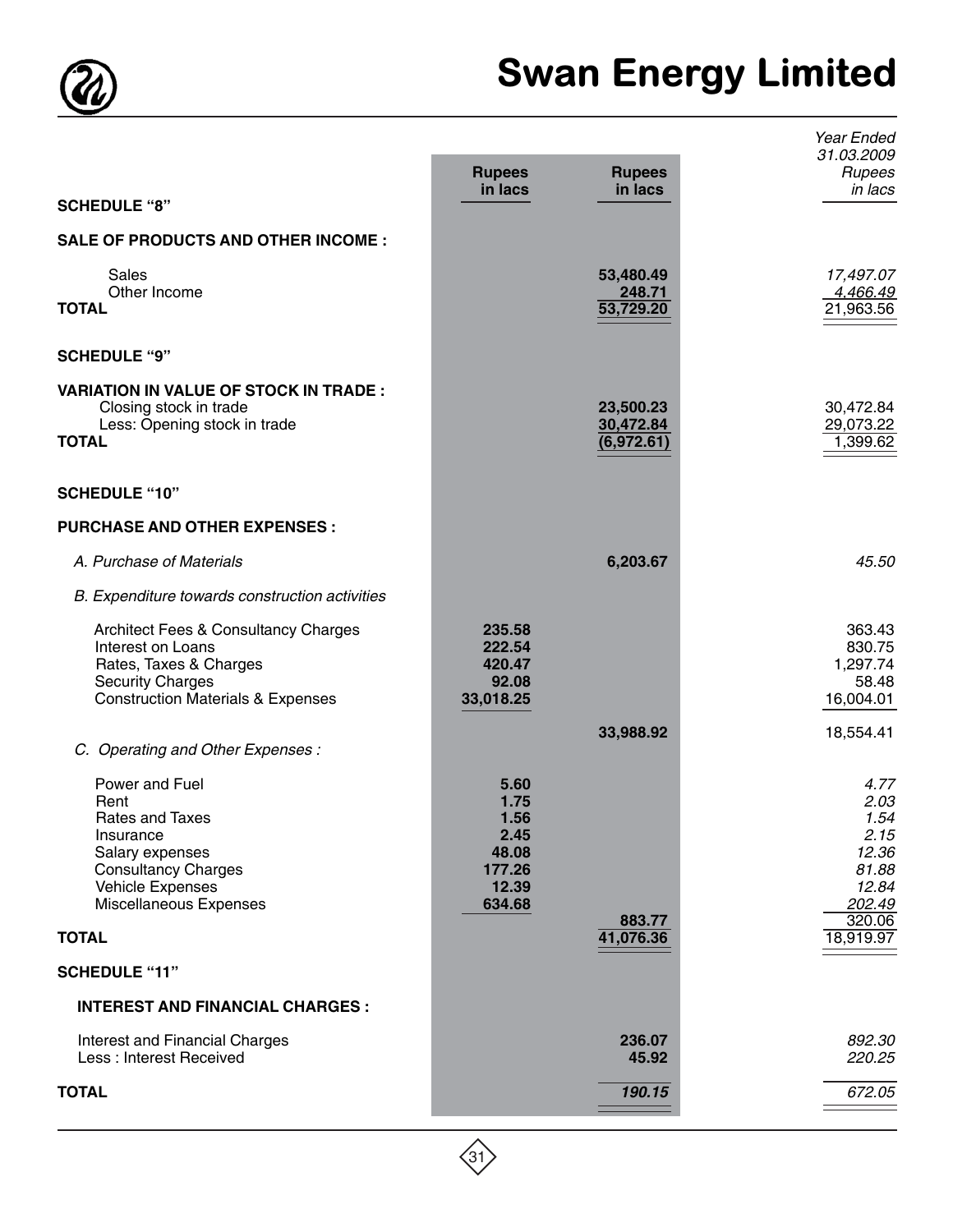

# **SCHEDULE "12" ACCOUNTING POLICIES & NOTES TO THE ACCOUNTS.**

### **(A)SIGNIFICANT ACCOUNTING POLICIES.**

#### **1 GENERAL**

The accounts of the Company are prepared under the historical cost convention using accrual method of accounting with generally accepted accounting principles.

#### **2 FIXED ASSETS**

Fixed assets are stated at cost of acquisition, including any attributable cost for bringing the assets to its working condition for its intended use/sale/development, less accumulated depreciation.

#### **3 DEPRECIATION**

Depreciation is provided on Straight Line Method at the rates given in Schedule XIV of the Companies act, 1956.

#### **4 INVESTMENTS**

Investments classified as short term investment are valued at cost.

#### **5 INVENTORIES**

Inventory, representing project work-in-progress, is valued at cost,which includes expenditure incurred for development, other related cost and cost of land. Other inventories in the nature of unsold flats and textile goods are valued at Cost.

#### **6 SALES & REVENUE RECOGNISATION**

- a) Sales/Other income are net of amount payable to the developer and taxes, if any.
- b) Company is engaged in the business of development of property and textile item. In consonance with the practice followed, the profit/Loss, if any, in respect of project under work-in-progress (Kurla Project) will be accounted on completion and / or sale. The sale is treated when substantial project is completed or peaceful possession of the flats/ commercial area is given to the buyer. All expenses incurred, including interest and selling & distribution expenses, on project are shown under Work-in-progress and amount received from customers towards booking of the area is shown as Project advances.

In respect of residential complex, Ashok Garden, Sewree, the revenue is recognised in the annexed Accounts since it is substantially completed during the year and the unsold flats are considered as Stock, at cost, under "Inventories".

#### **7 FOREIGN CURRENCY TRANSACTION**

Transaction in Foreign Exchange are accounted at the exchange rate prevailing on the date the transaction has taken place. Unrealised/Payable balance in the form of current assets, current liabilities & loans at the year end are converted at closing Bank Exchange rate prevailing at the Balance Sheet date.

#### **8 RETIREMENT BENEFITS**

As the entire work force of the company had accepted VRS, no liabilities towards Retirement benefit is due for the year and hence no provision is made for the year.

#### **9 CONSTRUCTION ACTIVITIES**

Construction cost incurred in respect of Kurla project are considered as W.I.P and shown as Current Assets under inventories. The initial amount received as sale of units are considered as Project Advances, reduced to the extent it is paid/payable to the developer.

32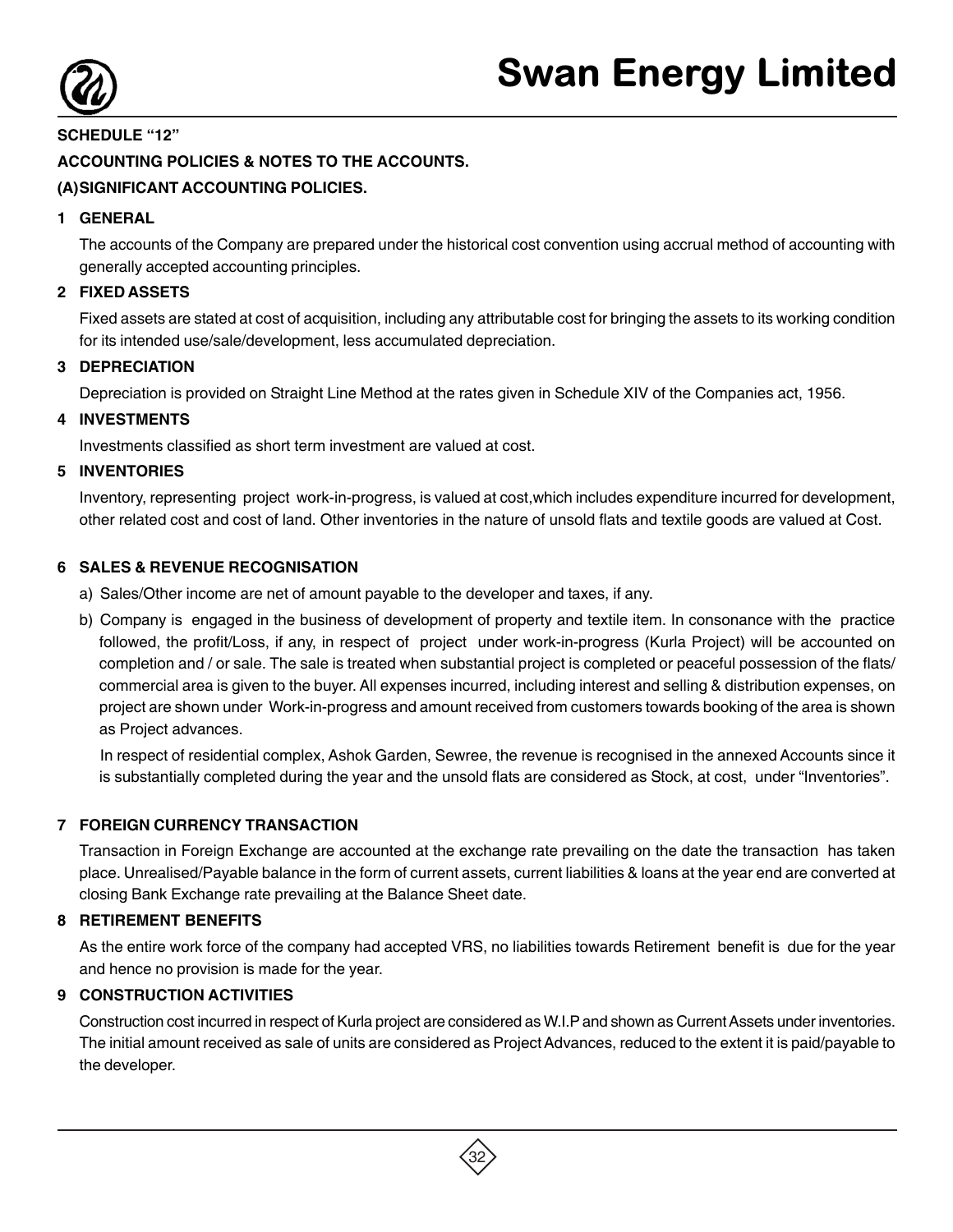

#### **10 TAXATION**

Tax comprises both current and deferred tax.Current Income Tax is determined on the basis of tax payable on taxable income for the year. In compliance with Accounting Standard-22, deferred tax is calculated at current income tax rate and is recognised on timing difference arising in this year and being capable of reversal in the subsequent year/s. between taxable income and accounting income subject to consideration of prudence and to the extent there is a virtual certainty.

#### **(B) NOTES TO THE ACCOUNTS**

- **1** The Company has completed substantial work of residential project 'ASHOK GARDEN' at Sewree and net sales & revenue thereon have been recognised during the year. As at Balance sheet date, Stock in trade of Rs. 23492.85 lacs includes conversion cost of land & development expenses and cost of unsold area of 'Ashok Garden', Sewree.
- **2** Cardinal Energy and Infrastructure Pvt. Ltd. has been taken over by the Company by purchasing 9,998 shares of Rs. 10/ - each at par during this year. Since no material transaction/activity is carried on by the said subsidiary company, the consolidated accounts are not considered.

| 3 | <b>Earning Per Share</b>                                            | <b>Current Yr</b> | Previous Yr  |
|---|---------------------------------------------------------------------|-------------------|--------------|
|   | Numerator used for calculating basic and diluted earnings per share |                   |              |
|   | Profit as per P & L Rs. lacs                                        | 3890.17           | 3,162.50     |
|   | Weighted average number of shares used as denominator for           |                   |              |
|   | calculating basic and diluted earning per share                     | 95,000,000        | 95,000,000   |
|   | Nominal Value of share (Rs. per share)                              | $\overline{c}$    | $\mathbf{2}$ |
|   | Basic/Diluted earning per share Rs.                                 | 4.09              | 3.33         |
| 4 | Contingent Liabilities (Rs In Lacs)                                 |                   |              |
|   | a) Arrears of cumulative Pref. Share Dividend                       |                   | 15.69        |
|   | b) Income Tax                                                       | 343.20            | 343.20       |
| 5 | Miscellaneous Expenses includes payments to Auditors (Rs. In Lacs)  |                   |              |
|   | <b>Audit Fees</b>                                                   | 0.80              | 0.80         |
|   | <b>Tax Audit Fees</b>                                               | 0.40              | 0.40         |
|   | Other capacity                                                      |                   | 0.03         |
| 6 | In terms of Notification No.GSR (129 E) dated 22.02.1999 issued     |                   |              |
|   | by the Department of Company affairs, the Company is required to    |                   |              |
|   | furnish the details of outstanding to Small Scale Industrial        |                   |              |
|   | undertakings under the head Current Liabilities and Provisions.     |                   |              |
|   | The Creditors have been requested to furnish requisite information  |                   |              |
|   | along with SSI Registration Number. Due to lack of feedback, the    |                   |              |
|   | Company is unable to provide such information in its accounts.      |                   |              |
| 7 | <b>Raw Material Consumed</b>                                        | N.A.              | N.A.         |
| 8 | <b>Licensed Capacity</b>                                            | N.A.              | N.A.         |
| 9 | Capacity and Production                                             | N.A.              | N.A.         |

33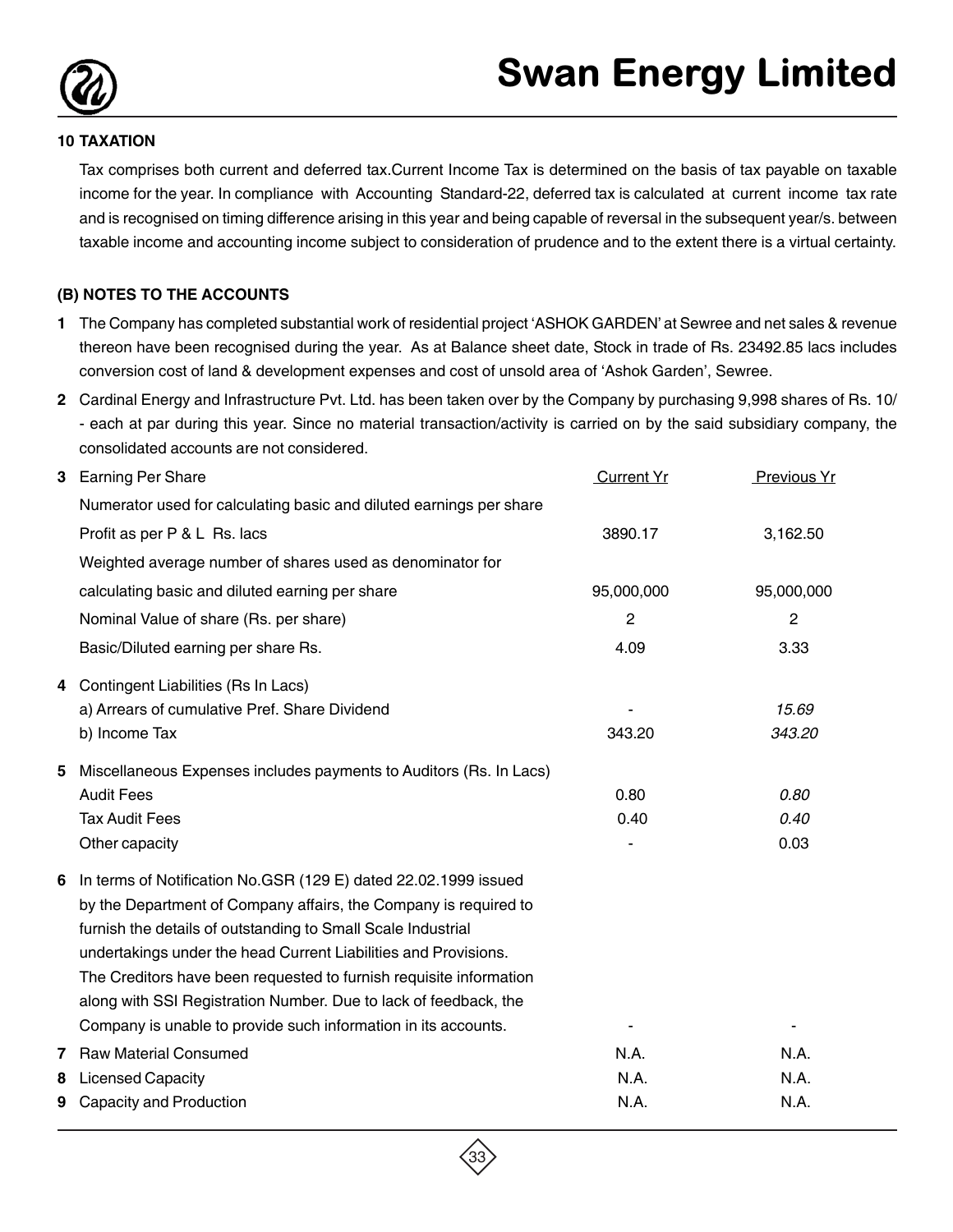

# Swan Energy Limited

|    |                                                                                                                                                                                                   |                     | Current   | Previous  |
|----|---------------------------------------------------------------------------------------------------------------------------------------------------------------------------------------------------|---------------------|-----------|-----------|
|    |                                                                                                                                                                                                   |                     | Year      | Year      |
| 10 | Sale of Products Cloth                                                                                                                                                                            | Qty in lac Mtrs     | 83.46     | 1.12      |
|    |                                                                                                                                                                                                   | Value in Rs. Lacs   | 6,241.96  | 52.37     |
| 11 | Purchase of Cloth                                                                                                                                                                                 | Qty in lac Mtrs     | 83.19     | 0.86      |
|    |                                                                                                                                                                                                   | Value in Rs. Lacs   | 6,203.67  | 45.50     |
| 12 | Expenditure incurred / payment in Foreign Currency (Rs. In Lacs.):                                                                                                                                |                     |           |           |
|    | (i) CIF Value of Capital Goods imported :                                                                                                                                                         |                     | 1884.97   |           |
|    | (ii) Travelling Expenses :                                                                                                                                                                        |                     | 7.43      | 3.70      |
| 13 | Stock in trade and Construction                                                                                                                                                                   |                     |           |           |
|    | Work-in-progress - Construction                                                                                                                                                                   | Plot Area/Sq. Mtrs. | 22,577    | 48,927    |
|    |                                                                                                                                                                                                   | Value in Rs. Lacs   | 23,492.85 | 30,450.27 |
|    | Cloth / Textile materials                                                                                                                                                                         | Qty in lac Mtrs     | 0.16      | 0.42      |
|    |                                                                                                                                                                                                   | Value in Rs. Lacs   | 7.38      | 22.57     |
|    | Ami Industries (India) Pvt. Ltd.<br>b - Key Management Personnel:<br>Mr. Nikhil V. Merchant, Managing Director<br>Mr. Paresh V. Merchant, Executive Director<br>(ii) Particulars of Transactions: |                     |           |           |
|    | a) Inter Corporate Deposit received (Rs. In Lacs)                                                                                                                                                 |                     |           |           |
|    | Ami Industries (India) Pvt. Ltd.<br>b) Inter Corporate Deposit given (Rs. In Lacs)                                                                                                                |                     | 1,805.00  | 2,670.00  |
|    | Ami Industries (India) Pvt. Ltd.                                                                                                                                                                  |                     | 3,054.90  |           |
|    | c) Net Interest paid/received (Rs. In Lacs)                                                                                                                                                       |                     |           |           |
|    | Ami Industries (India) Pvt. Ltd.                                                                                                                                                                  |                     | 26.90     | 447.47    |
|    | d) Remuneration paid (Rs. In Lacs)                                                                                                                                                                |                     |           |           |
|    | Mr. Nikhil V. Merchant, Managing Director                                                                                                                                                         |                     | 14.00     |           |
|    | Mr. Paresh V. Merchant, Executive Director                                                                                                                                                        |                     | 14.00     |           |
|    | e) Rent paid (Rs. In Lacs)                                                                                                                                                                        |                     |           |           |
|    | Mr. Paresh V. Merchant, Executive Director                                                                                                                                                        |                     | 1.02      | 1.02      |
| 15 | The Managerial remuneration under                                                                                                                                                                 |                     |           |           |
|    | Section 198 of the Companies Act, 1956                                                                                                                                                            |                     | 28.00     |           |

 $\overline{\bigotimes}$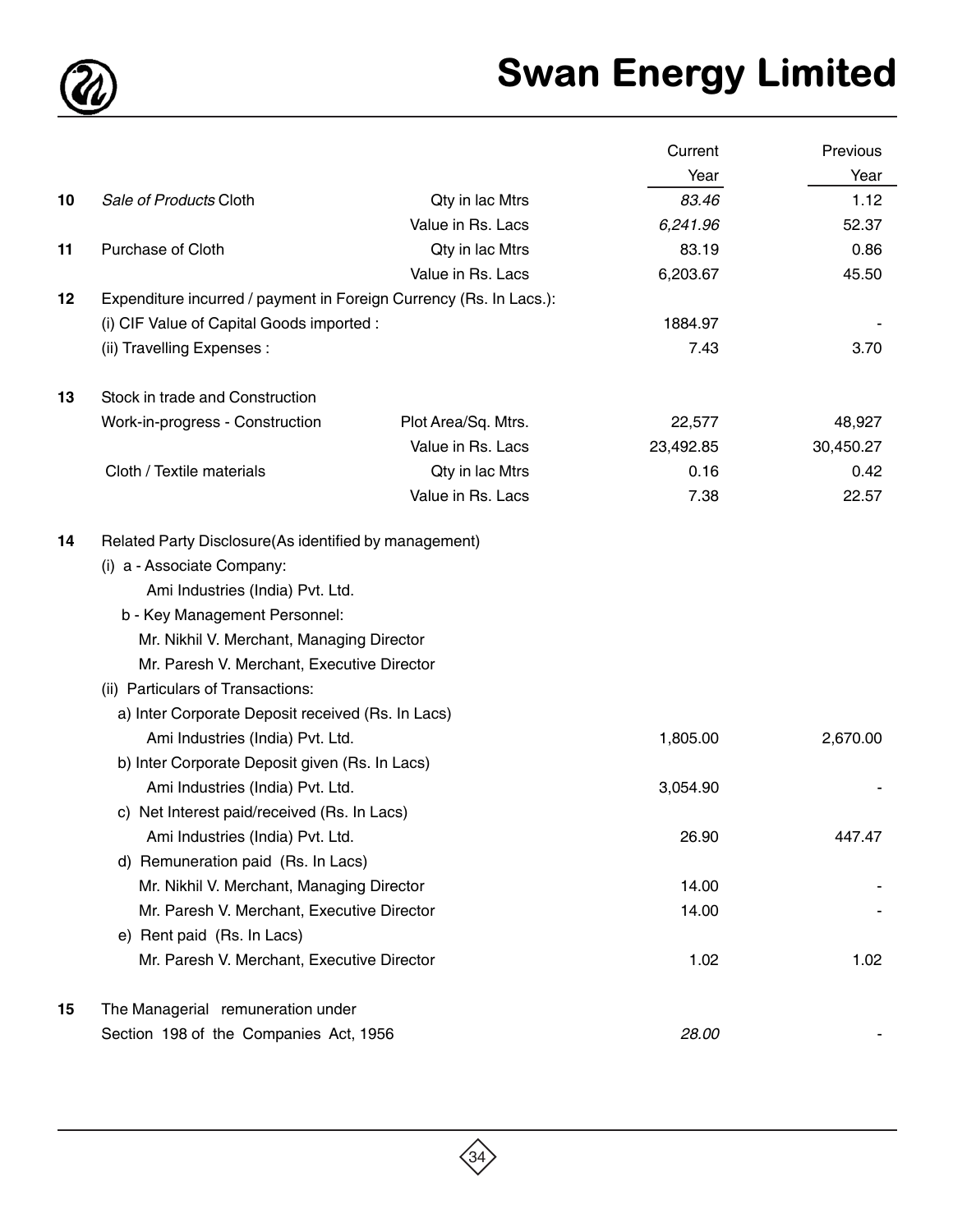

#### **16** Segment information :

The company has identified business segments as primary segments.

The reportable business segments are Textile and Property Development

|                              | <b>Textiles</b> | <b>Property</b> | (Rs. In Lacs) |
|------------------------------|-----------------|-----------------|---------------|
|                              |                 | development     | <b>Total</b>  |
| Revenue                      | 6,241.96        | 47,238.53       | 53,480.49     |
| <b>Segment Results</b>       | 23.10           | 3,867.07        | 3,890.17      |
| <b>Segment Assets</b>        | 6,854.63        | 65,330.26       | 72,184.89     |
| <b>Segment Liabilities</b>   | 4,159.00        | 68,025.89       | 72,184.89     |
| <b>Geographical Segments</b> |                 |                 |               |

All development and Trading activity have been undertaken in India only, hence Geographical segment reporting is not required.

- **17** All items of income and expenses in the period are included in the determination of net profit for the year. There are no changes in the accounting policies from that of the previous year.
- **18** Quarterly financial results are published in accordance with the guidelines issued by SEBI. The recognition and measurement principles as laid down in the standards are followed with respect to such results. The half yearly results are also subjected to limited review by the auditors as required by SEBI.
- **19** At the Balance Sheet date, an assessment is done to determine whether there is any indication of impairment in the carrying amount of the fixed assets. No impairment loss is determined.
- **20** The Miscellaneous expenses includes donation of Rs. 72.19 lacs and scholership fees of Rs. 12 lacs.
- **21** The Company had entered into Development Agreement with Peninsula Land Ltd (Formerly Piramal Holdings Ltd) to develop and sale of properties at Mumbai and they are entitled to 22% of the gross receipt. The transactions and effect thereof are accordingly given in this accounts.
- **22** During the year, the Company has redeemed 9250 11 % Cumulative Redeemable Preference Shares and 5,000 11 % Cumulative Preference Shares, each of Rs. 100 each fully paid up, along with arrears of dividend till 31/03/2010.
- **23** Previous Year's figures are regrouped/rearranged wherever necessary.

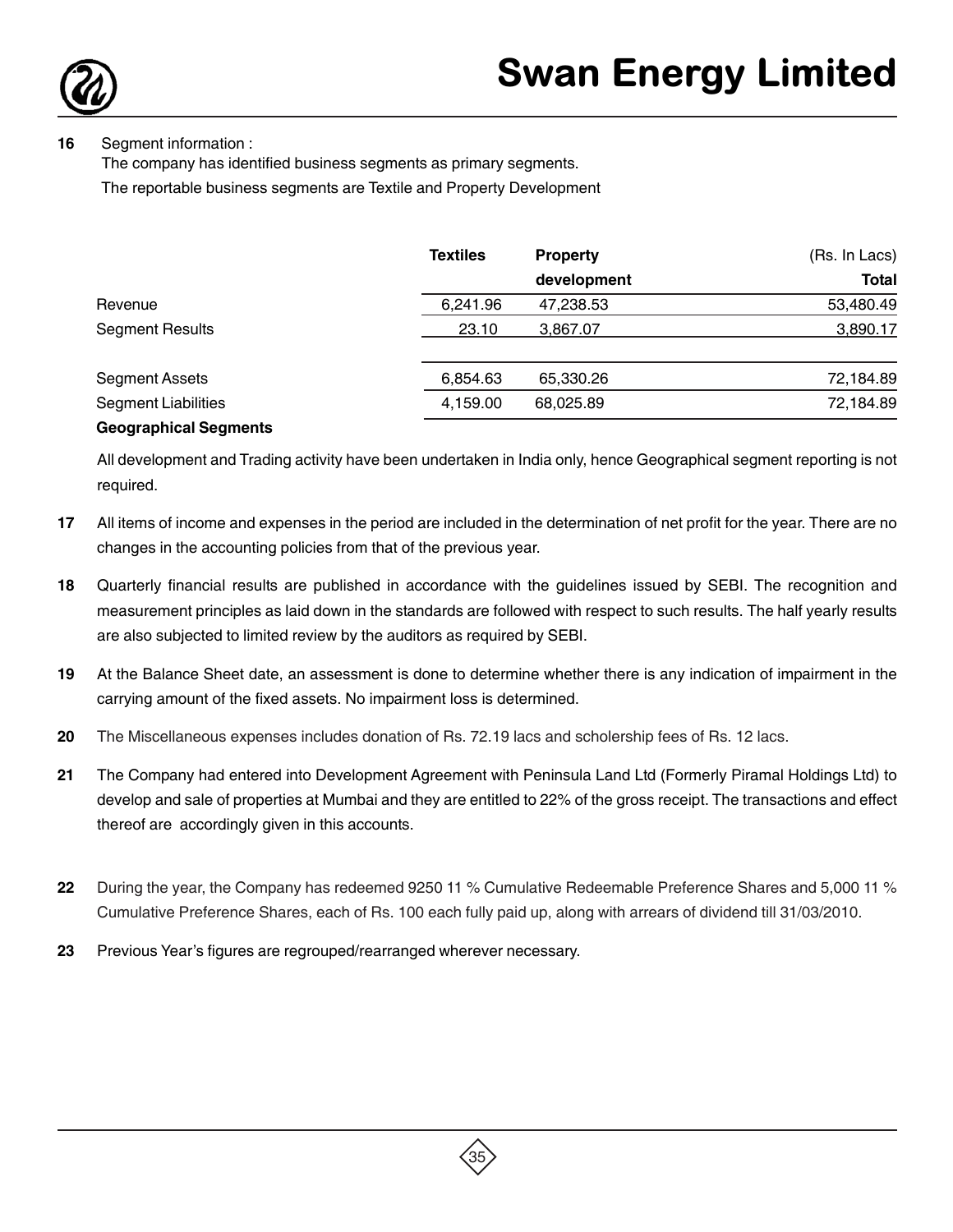

| 24                                                     | <b>BALANCE SHEET ABSTRACT AND COMPANY'S GENERAL BUSINESS PROFILE</b>          |                                                                          |                          |                                 |                                                        |
|--------------------------------------------------------|-------------------------------------------------------------------------------|--------------------------------------------------------------------------|--------------------------|---------------------------------|--------------------------------------------------------|
|                                                        |                                                                               | Statement pursuant to Part IV of Schedule VI to the Companies Act., 1956 |                          |                                 |                                                        |
|                                                        |                                                                               |                                                                          |                          |                                 |                                                        |
| <b>I. Registration Details</b>                         |                                                                               |                                                                          |                          |                                 |                                                        |
|                                                        | Registration No.                                                              | 294                                                                      |                          | State Code                      | 11                                                     |
|                                                        | <b>Balance Sheet Date</b>                                                     | 31.03.2010                                                               |                          |                                 |                                                        |
|                                                        | II. Capital raised during the year (Amount Rs. In Thousand)                   |                                                                          |                          |                                 |                                                        |
|                                                        | <b>Public Issue</b>                                                           | <b>NIL</b>                                                               | Bonus Issue              |                                 | NIL                                                    |
|                                                        | <b>Right Issue</b>                                                            | <b>NIL</b>                                                               | <b>Private Placement</b> |                                 | NIL                                                    |
|                                                        | III. Position of Mobilisation and Deployment of Funds(Amount Rs. In Thousand) |                                                                          |                          |                                 |                                                        |
|                                                        | <b>Total Liabilities</b>                                                      | 3,613,713                                                                | <b>Total Assets</b>      |                                 | 3,613,713                                              |
| Source of Funds                                        |                                                                               |                                                                          |                          |                                 |                                                        |
|                                                        | Paid up Capital                                                               | 190,000                                                                  | Reserve & Surplus        |                                 | 1,041,762                                              |
|                                                        | Secured Loans                                                                 | 2,381,951                                                                | <b>Unsecured Loans</b>   |                                 | NIL                                                    |
| Application of Funds                                   |                                                                               |                                                                          |                          |                                 |                                                        |
|                                                        | <b>Net Fixed Assets</b>                                                       | 720,669                                                                  | Investments              |                                 | 2,132,066                                              |
|                                                        | <b>Net Current Assets</b>                                                     | 763,419                                                                  | Misc. Expenditure        |                                 | (2, 441)                                               |
|                                                        | <b>Accumulated Losses</b>                                                     | <b>NIL</b>                                                               |                          |                                 |                                                        |
|                                                        | IV. Performance of Company (Amount Rs. In Thousands)                          |                                                                          |                          |                                 |                                                        |
|                                                        | Turn over                                                                     | 5,372,920                                                                | <b>Total Expenditure</b> |                                 | 4,826,570                                              |
|                                                        | Profit before Tax                                                             | 546,350                                                                  | Profit after Tax         |                                 | 389,017                                                |
|                                                        |                                                                               |                                                                          |                          |                                 |                                                        |
|                                                        | Earning per Share in Rs.                                                      | 4.09                                                                     | Dividend Rate %          |                                 | 10.00                                                  |
|                                                        | V. Generic names of three Principal Products/Services of the Company          |                                                                          |                          |                                 |                                                        |
| (as per monetary items)                                |                                                                               |                                                                          |                          |                                 |                                                        |
| Item Code No. (ITC Code)                               |                                                                               | N. A.                                                                    |                          |                                 |                                                        |
|                                                        |                                                                               |                                                                          |                          | On behalf of Board of Directors |                                                        |
| For V. R. RENUKA & CO.<br><b>Chartered Accountants</b> | As per our Report of even date attached                                       |                                                                          |                          |                                 | <b>NAVINBHAI C. DAVE</b><br>Chairman                   |
| Firm Registration No. 108826W                          |                                                                               |                                                                          |                          |                                 | <b>NIKHIL V. MERCHANT</b>                              |
| <b>V. R. RENUKA</b>                                    |                                                                               | <b>ARUN S. AGARWAL</b>                                                   |                          |                                 | <b>Managing Director</b>                               |
| Proprietor<br>M. No. 32263                             |                                                                               | <b>Company Secretary</b>                                                 |                          |                                 | <b>PARESH V. MERCHANT</b><br><b>Executive Director</b> |
|                                                        |                                                                               |                                                                          |                          | Mumbai, 11th August, 2010.      |                                                        |
| Mumbai, 11th August, 2010.                             |                                                                               |                                                                          |                          |                                 |                                                        |

 $\overline{\bigotimes}$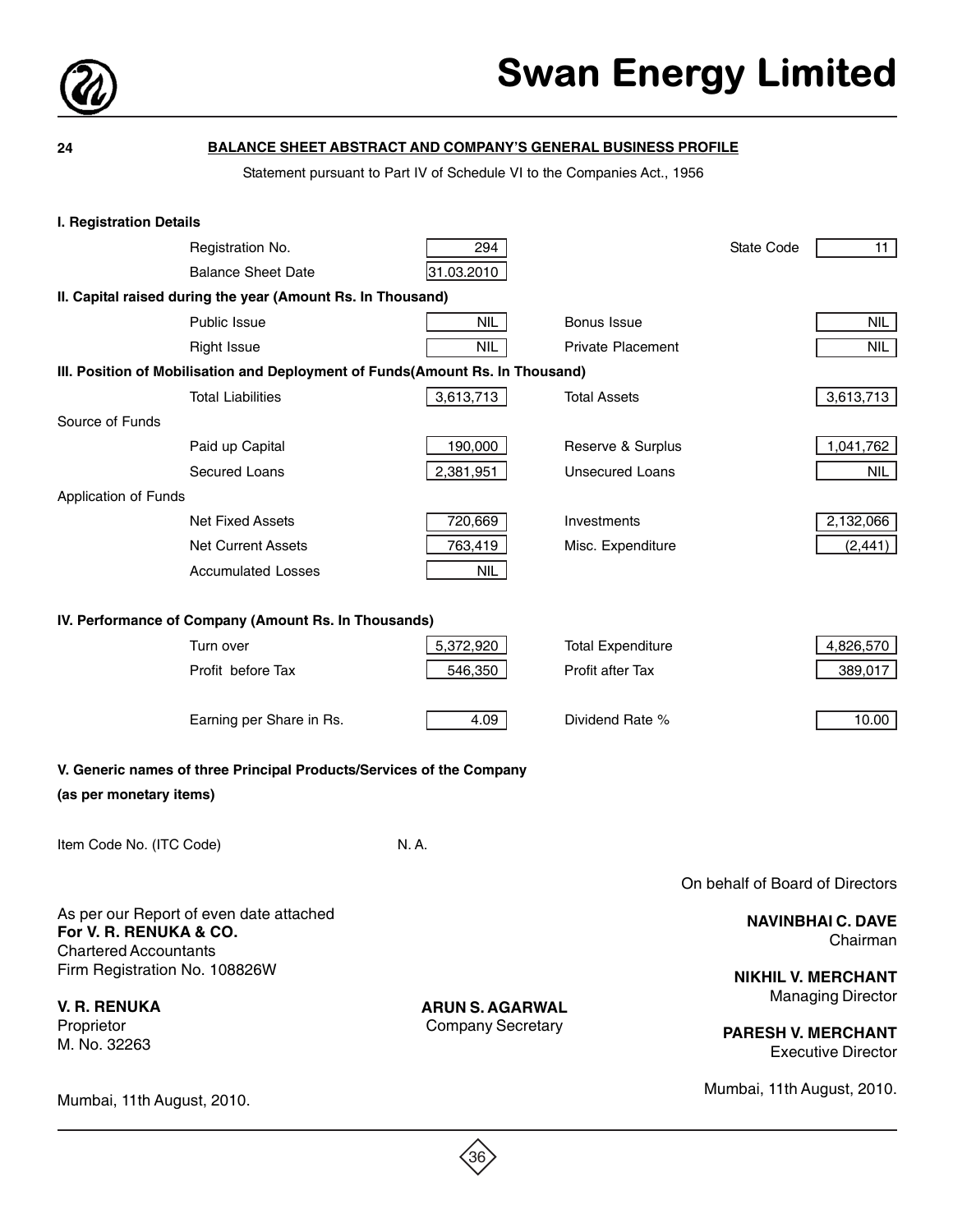

|              |                                                        |               |               | Year ended           |
|--------------|--------------------------------------------------------|---------------|---------------|----------------------|
|              |                                                        | <b>Rupees</b> | <b>Rupees</b> | 31.03.2009<br>Rupees |
|              |                                                        | in lacs       | in lacs       | in lacs              |
| A            | <b>Cash Flow from Operating Activities</b>             |               |               |                      |
|              | Net Profit                                             |               | 3,890.17      | 3,162.50             |
|              | Adjustment for:                                        |               |               |                      |
|              | Depreciation                                           | 26.58         |               | 20.28                |
|              | <b>Capital Redemption Reserve</b>                      | (14.25)       |               |                      |
|              | <b>Interest Received</b>                               | 45.92         |               | 220.25               |
|              | <b>Interest Paid</b>                                   | 236.07        |               | 892.30               |
|              | Provision for Taxation(Deferred Tax)                   | 2.50          |               | 1.41                 |
|              |                                                        |               | 296.82        | 1,134.24             |
|              | Operating Profit/(Loss) before Working Capital Changes |               | 4,186.99      | 4,296.74             |
|              | Adjustment for:                                        |               |               |                      |
|              | Trade & Other Receivables/Advances                     | (2,827.56)    |               | 3,940.25             |
|              | Inventories                                            | 6,972.61      |               | (1,399.62)           |
|              | <b>Trade Payables</b>                                  | 443.66        |               | 8,984.24             |
|              |                                                        |               | 4,588.71      | 11,524.87            |
|              | Cash generated from operations                         |               | 8,775.70      | 15,821.61            |
|              | <b>Interest Paid</b>                                   |               | (236.07)      | (892.30)             |
|              | Direct Taxes (Paid)/Refund Received                    |               | (108.53)      | (174.17)             |
|              | <b>Cash Flow from Operating Activities</b>             |               | 8,431.10      | 14,755.15            |
| B            | <b>Cash Flow from Investing Activities</b>             |               |               |                      |
|              | (Purchase)/disposal of Fixed Assets/Cap WIP            | (3,320.03)    |               | (1,921.13)           |
|              | Disposal of/(New) Investments                          | (18, 551.24)  |               | (1,755.42)           |
|              | Interest Income                                        | (45.92)       |               | (220.25)             |
|              | <b>Cash Flow from Investing Activities</b>             |               | (21, 917.19)  | (3,896.80)           |
|              |                                                        |               |               |                      |
| $\mathsf{C}$ | <b>Cash Flow from Financing Activities</b>             |               |               |                      |
|              | Proceeds/(Repayment)from Long Term & Short             |               |               |                      |
|              | <b>Borrowings</b>                                      | 19,064.90     |               | (10, 377.96)         |
|              | Dividend - Equity & Preference (Including Tax)         | (241.73)      |               |                      |
|              | <b>Cash Flow from Financing Activities</b>             |               | 18,823.17     | (10, 377.96)         |
| D            | Net increase in Cash & Cash Equivalents (A+B+C)        |               | 5,337.08      | 480.39               |
| $\mathsf E$  | <b>Cash &amp; Cash Equivalents: Opening Balance</b>    |               | 5,772.76      | 5,292.37             |
| F            | <b>Cash &amp; Cash Equivalents: Closing Balance</b>    |               | 11,109.84     | 5,772.76             |
|              |                                                        |               |               |                      |

As per our Report of even date attached **For V. R. RENUKA & CO.** Chartered Accountants Firm Registration No. 108826W

**V. R. RENUKA** Proprietor M. No. 32263

Mumbai, 11th August, 2010.

**ARUN S. AGARWAL** Company Secretary

On behalf of Board of Directors

**NAVINBHAI C. DAVE** Chairman

**NIKHIL V. MERCHANT** Managing Director

**PARESH V. MERCHANT** Executive Director

Mumbai, 11th August, 2010.

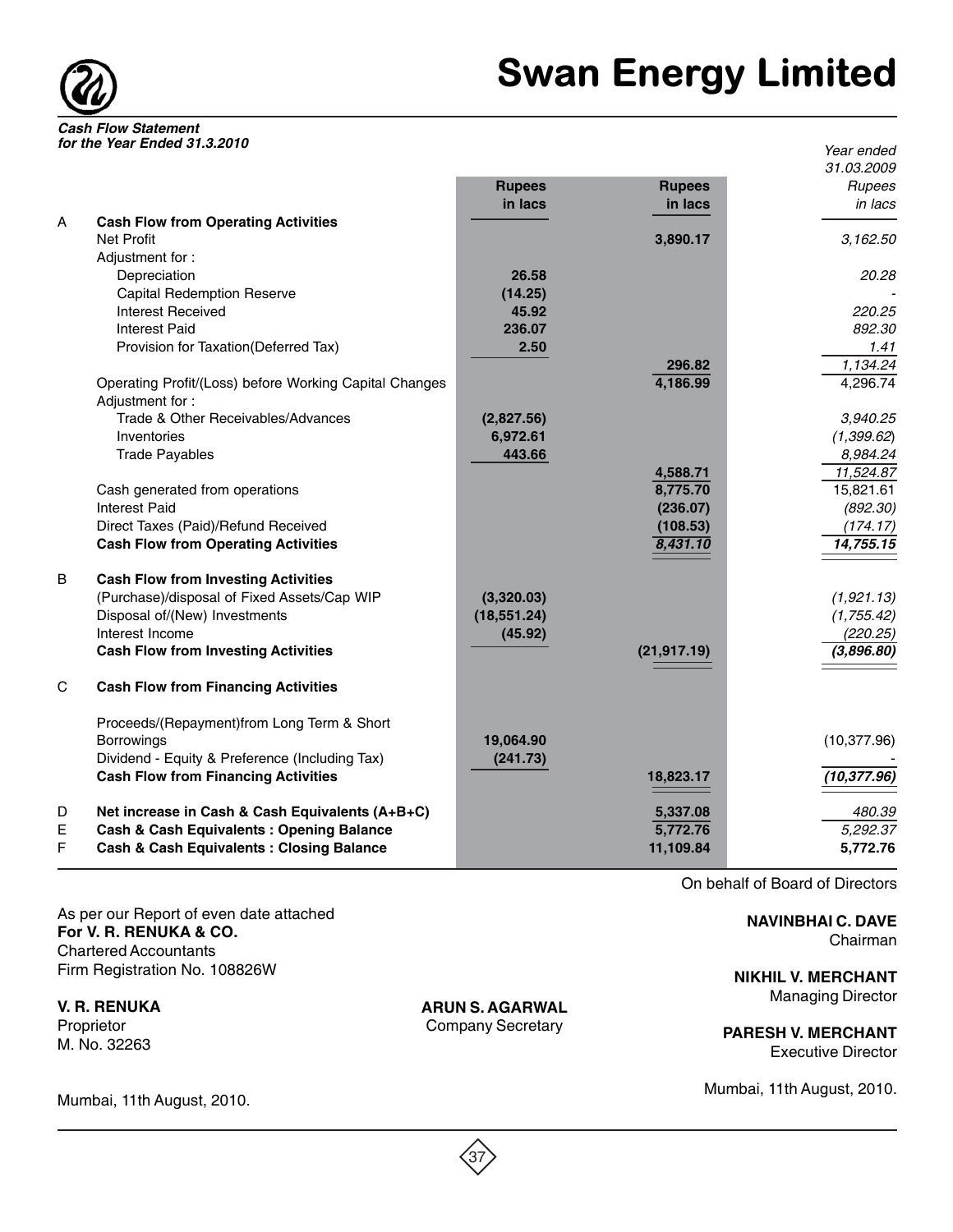

# **Statement pursuant to Section 212 (3) and 212 (5) of the Companies Act, 1956.**

The interest of Swan Energy Limited in its Subsidiary Company as at 31.03.2010

- 1. Name of the Subsidiary Company : Cardinal Energy and Infrastructure Pvt. Ltd.
- 2. For the period : From 01-04-2009 to 31-03-2010
- 3. Extent of interest of the Company

| a) Number of Shares | 9,998 Shares |
|---------------------|--------------|
| b) Value            | Rs. 99,980/- |

4. Net aggregate amount of Subsidiary's Profit / (Loss) not dealt with in the Company's Accounts:

| a) For the year ended 31.03.2010 | (Rs. 20,429/) |
|----------------------------------|---------------|
| b) In respect of earlier years   | (Rs. 11,850/) |

- 5. There has been no material change on Company's interest in the Subsidiary Company between its financial year and that of the Company.
- 6. There has been no material change in the Fixed Assets, Investments, money lent and borrowed by the Subsidiary Company between its financial period and that of the Company.

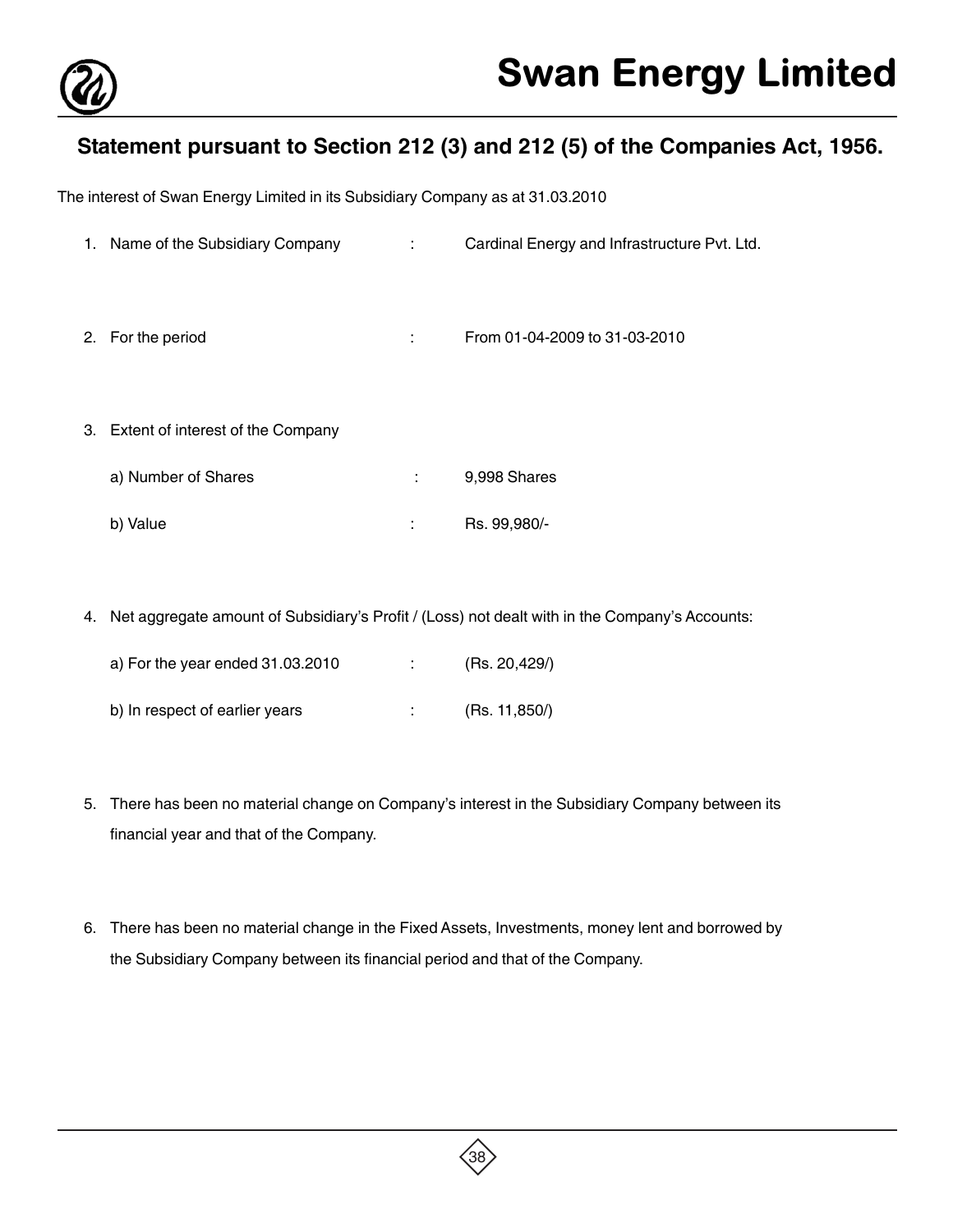#### **DIRECTORS 'REPORT**

#### Dear Shareholders,

Your directors have pleasure in presenting their Second Annual Report of your Company together with the Audited Accounts of your Company for the year ended 31<sup>st</sup> March 2010.

#### FINANCIAL RESULTS

The Company has not commenced any commercial activities during the year under review. During the financial year, Company has incurred a net loss of Rs 20,429.

No Provision for Tax has been made in view of Losses.

#### DIVIDEND

In view of the Losses, the directors do not propose any dividend in the current year .

#### CAPITAL EXPENDITURE

During the year under review your Company did not incur any capital expenditure.

#### FIXED DEPOSITS

Your Company has not accepted any fixed deposit during the year ended  $31<sup>st</sup>$  March, 2010.

#### DIRECTORS' RESPONSIBILITY STATEMENT

As required under Section 217 (2AA) of the Companies Act, 1956 ("the Act"), your directors confirm that:

i) In the preparation of Annual Accounts, the applicable accounting standards had been followed consistently and there is no material departure;

- ii) The Directors had selected such accounting policies and made judgments and estimates that are reasonable and prudent so as to give a true and fair view of the state of affairs of your Company as at 31<sup>st</sup> March, 2010;
- iii) the Directors had taken proper and sufficient care for the maintenance of adequate accounting records in accordance with the provision of the Act for safeguarding the assets of your Company and for preventing and detecting fraud and other irregularities; and
- iv) The Directors had prepared the annual accounts on a going concern basis.

#### AUDITORS' REPORT

There are no adverse comments, observation or reservation in the Auditors' Report on the Annual Accounts of your Company. The Notes to the Accounts referred to in the Auditors' Report are self explanatory and therefore do not call for any further comments from Directors.

#### PARTICULARS OF EMPLOYEES

Section 217(2A) of the Act read with the Companies (Particulars of Employees) Rules, 1975 do not apply to your Company as none of its employees are covered under these provisions.

#### CONSERVATION OF ENERGY, TECHNOLOGY ABSORPTION, FOREIGN EXCHANGE EARNINGS & OUTGO

During the year under review, your Company did not carry any commercial /business activity and accordingly particulars under conservation of energy, technology absorption, foreign exchange earnings and outgo are not applicable.

#### AUDITORS

M/s V.R.RENUKA &CO; Chartered Accountants, Mumbai existing Auditors will retire at the ensuing Annual General Meeting of your Company. They being eligible to be re-appointed have expressed their willingness to be re-appointed as the Statutory Auditors' of your Company for the financial year 2010-11. A resolution seeking your approval for the re-appointment of said auditor has been included in the Notice convening the Annual General Meeting.

#### ACKNOWLEDGEMENT

The Board of Directors wish to place on record their appreciation for the support and co-operation extended, by Swan Energy Limited, the Auditors and Bankers of your Company.

For and on behalf of the Board of Directors.

**Paresh V. Merchant**

Mumbai 11th August, 2010. Director

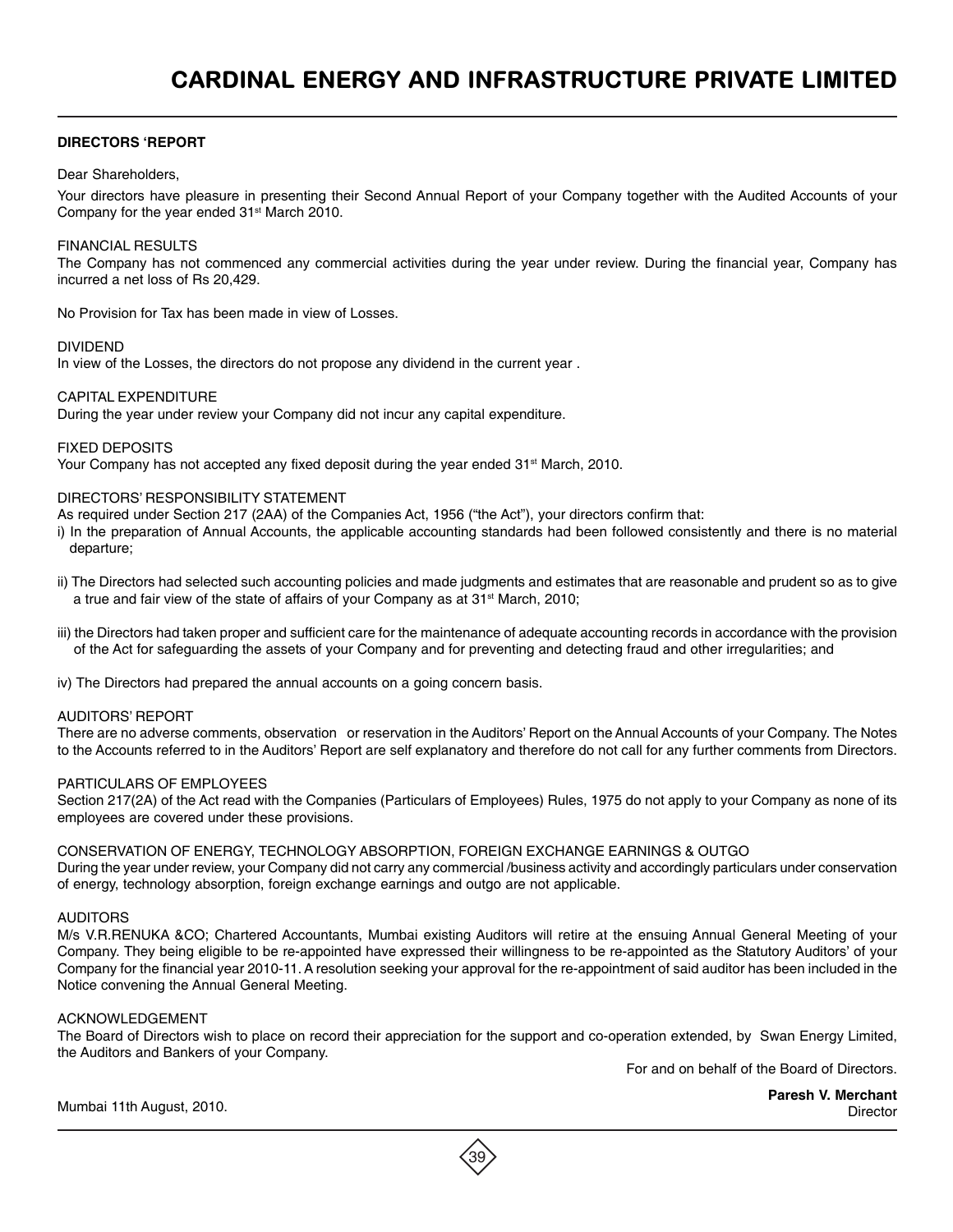# **AUDITORS' REPORT**

We have audited the attached Balance Sheet of CARDINAL ENERGY AND INFRASTRUCTURE PVT. LTD as at 31<sup>st</sup> March 2010 and the Profit and Loss Account of the Company for the year ended 31<sup>st</sup> March 2010 annexed thereto .These financial statements are the responsibility of the Company's management .Our responsibility is to express an opinion on these financial statements based on our audit.

We conducted our audit in accordance with auditing standards generally accepted in India .Those standards require that we plan and perform the audit to obtain reasonable assurance about whether the financial statement are free of material misstatement .An audit includes examining ,on a test basis, evidence supporting the amounts and disclosure in the financial statements. An audit also includes assessing the accounting principles used and significant estimates made by the management, as well as evaluating the overall financial statement presentation .We believe that our audit provides a reasonable basis for our opinion.

1. As required by the Companies (Auditor's Report) Order, 2003 (as amended) issued by the Central Government of India in terms of sub-section (4A) of section 227 of the Companies Act, 1956,we enclose in the Annexure a statement on the matter specified in paragraphs 4 and 5 of the said Order.

2. Further to our comments in paragraph 1 above, we report that:

a) We have obtained all the information and explanations, which to the best of our knowledge and belief were necessary for the purpose of our audit;

b) In our opinion ,proper books of accounts as required by law have been kept by the Company so far as appears from our examination of those books;

c) The balance sheet dealt with by this report is in agreement with the books of account;

d) In our opinion , the balance sheet dealt with by this report ,complies with the accounting standards referred to in Section 211(3C) of the Companies Act,1956, to the extent applicable;

e) On the basis of written representations received from the Directors as on 31<sup>st</sup> March,2010 and taken on record by the Board of Directors, we report that none of the Directors is disqualified as on 31<sup>st</sup> March, 2010 from being appointed as a Director in terms of Section  $274(1)(q)$  of the Companies Act, 1956; and

f) In our opinion and to the best of our information and according to the explanations given to us , the said Balance Sheet and Profit and Loss Account read together with the significant accounting policies and other notes thereon gives the information required by the Companies Act ,1956,in the manner so required and give a true and fair view :-

i) In the case of Balance Sheet of the state of Company's affairs as at  $31<sup>st</sup>$  March, 2010

and the contract of the contract of the contract of the contract of the contract of the contract of the contract of the contract of the contract of the contract of the contract of the contract of the contract of the contra

ii) In the case of Profit and Loss Account of the loss of the Company for the year ended on that date.

For **V.R.RENUKA & Co.** Chartered Accountants Firm Reg. Number-108826W.

> **V. R. Renuka** Proprietor.

Mumbai 11th August, 2010. M. No. 32263.

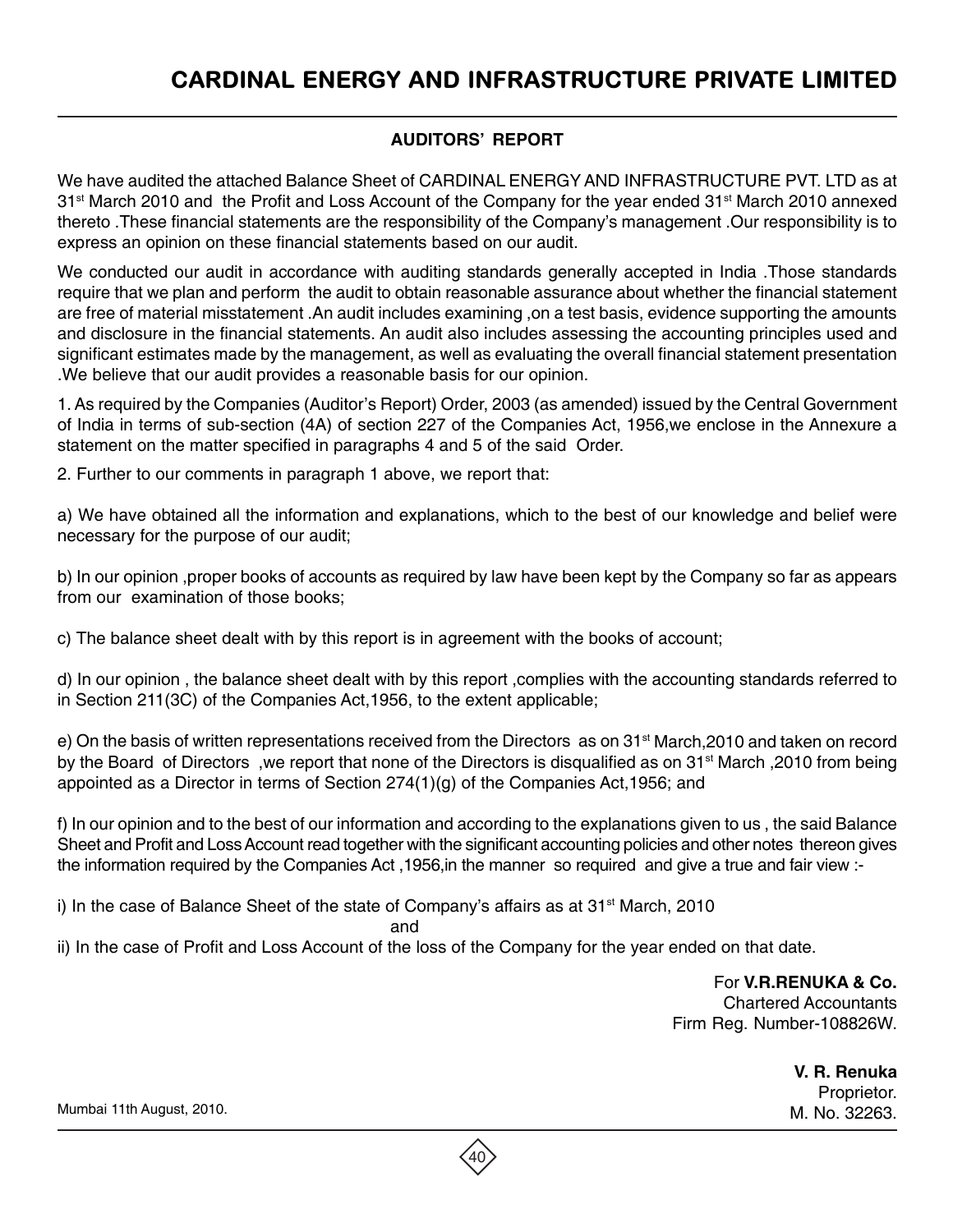# **ANNEXURE TO THE AUDITORS REPORT**

Re: CARDINAL ENERGY AND INFRASTRUCTURE PVT. LTD.

(Referred to in paragraph (1) of our report of even date)

- I. The Company has no Fixed Assets.
- II. The Company has not obtained unsecured loans from parties listed in Register maintained under section 301 of the Companies Act ,1956.
- III. The Company has not granted unsecured loans to companies, firms or other parties listed in the Register maintained under Section 301 of the companies Act ,1956..
- IV. The Company has not accepted any deposits from the public.
- V. According to the information and explanation given to us and as records examined by us ,no personal expenses of employees or directors have been charged to Profit and Loss Account ,other than those payable in accordance with generally accepted business practice.
- VI. There are no undisputed amount payable in respect of Income Tax, Sales Tax etc. outstanding as on 31<sup>st</sup> March 2010, for the period of more than six months from the date they became payable.
- VII. Other paras of the order are not applicable.

For **V.R.RENUKA & Co**. Chartered Accountants Firm Reg. Number-108826W.

> **V. R. Renuka** Proprietor.

Mumbai 11th August, 2010. M. No. 32263.

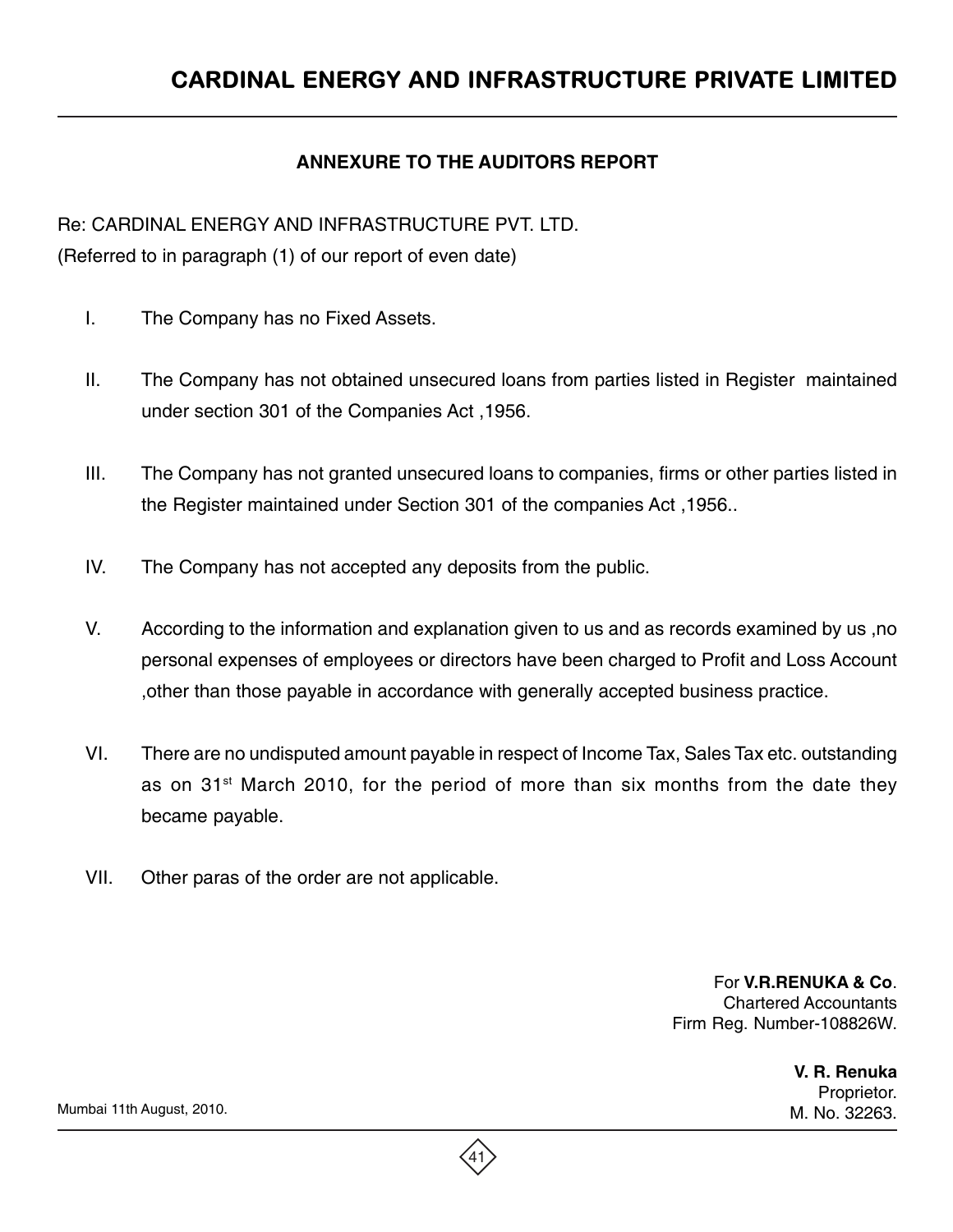# CARDINAL ENERGY AND INFRASTRUCTURE PRIVATE LIMITED

| <b>Balance Sheet as at 31 March, 2010</b>                                                                                              |                        |                          | As at<br>31.03.2009                          |
|----------------------------------------------------------------------------------------------------------------------------------------|------------------------|--------------------------|----------------------------------------------|
|                                                                                                                                        | <b>Rupees</b>          | <b>Rupees</b>            | Rupees                                       |
| <b>I. SOURCES OF FUNDS</b><br><b>Shareholders' Funds</b><br><b>Share Capital</b>                                                       |                        |                          |                                              |
| Authorised:<br>10,000 Equity shares of Rs. 10/- each<br>Issued, Subscribed & Paid up:<br>10,000 Equity shares of Rs. 10/- each         |                        | 100,000.00<br>100,000.00 | 100,000.00<br>100,000.00                     |
| <b>Loan Funds</b><br>Unsecured                                                                                                         |                        | 37,100.00                |                                              |
| <b>TOTAL</b>                                                                                                                           |                        | 137,100.00               | 100,000.00                                   |
| <b>II. APPLICATION OF FUNDS</b>                                                                                                        |                        |                          |                                              |
| <b>Fixed Assets</b>                                                                                                                    |                        |                          |                                              |
| <b>Investments</b>                                                                                                                     |                        |                          |                                              |
| <b>Current Assets, Loans &amp; Advances</b><br>Cash & Bank balances                                                                    | 94,236.00              |                          | 72,500.00                                    |
| Less: Current Liabilities & Provisions<br><b>Current Liabilities</b><br><b>Net Current Assets</b>                                      | 12,500.00              | 81,736.00                | 10,000.00<br>62,500.00                       |
| <b>Miscellaneous Expenditure</b><br>(To the extent not written of or adjusted)<br><b>Preliminery Expenses</b><br>Profit & Loss Account | 23,085.00<br>32,279.00 |                          | 25,650.00<br>11,850.00                       |
| <b>TOTAL</b>                                                                                                                           |                        | 55,364.00<br>137,100.00  | 100,000.00                                   |
| <b>Accounting Policies and</b><br><b>Notes to the Accounts</b><br>: Schedule A                                                         |                        |                          |                                              |
| As per our Report of even date attached<br>For V. R. RENUKA & CO.<br><b>Chartered Accountants</b><br>Firm Registration No. 108826W     |                        |                          | <b>NIKHIL V. MERCHANT</b><br><b>Director</b> |
| <b>V. R. RENUKA</b><br>Proprietor<br>M. No. 32263                                                                                      |                        |                          | <b>PARESH V. MERCHANT</b><br><b>Director</b> |
| Mumbai, 11th August, 2010.                                                                                                             |                        |                          |                                              |

 $\overline{42}$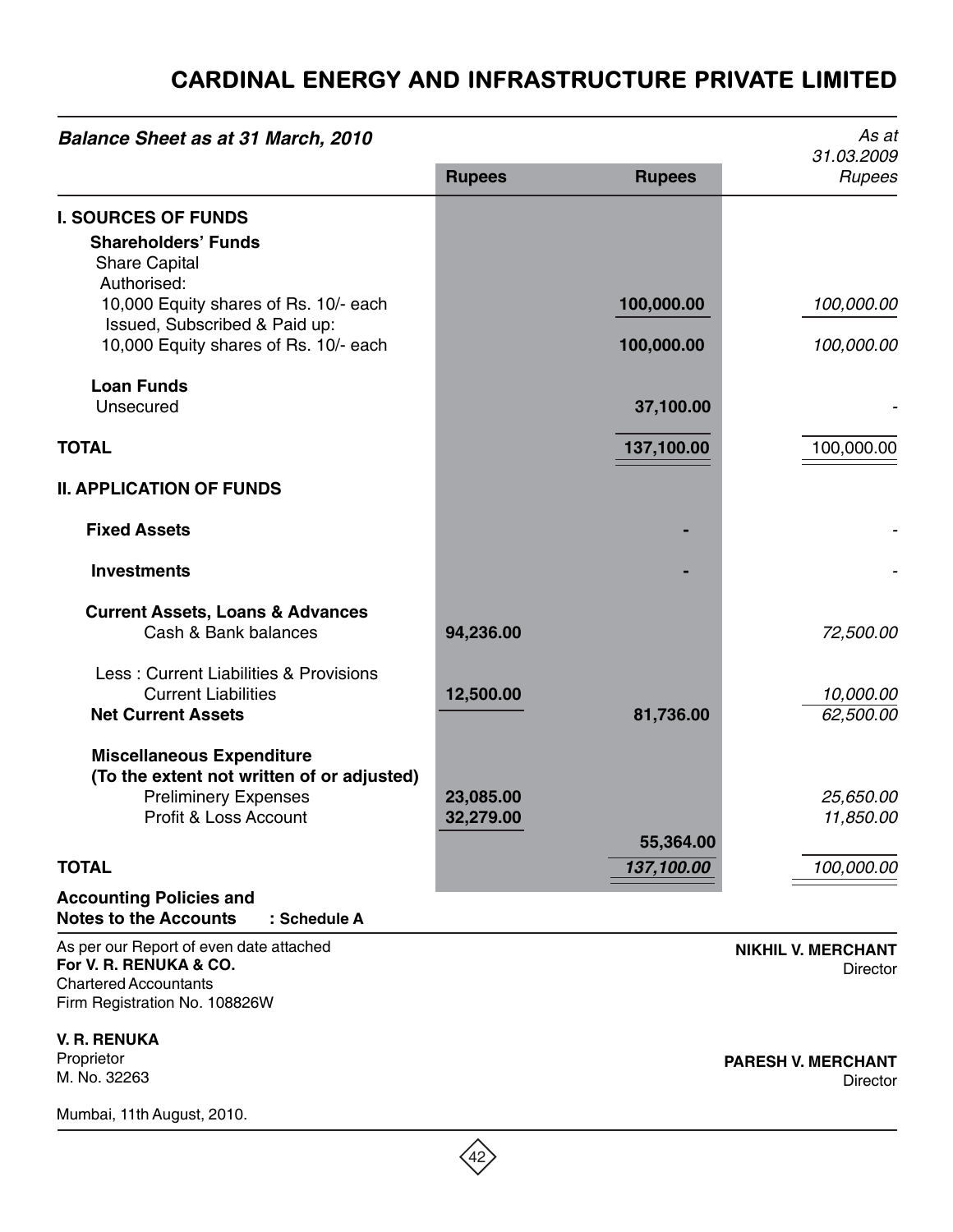| Profit & Loss Account For the Year Ended 31st March, 2010               |               |                              | Year ended           |
|-------------------------------------------------------------------------|---------------|------------------------------|----------------------|
|                                                                         | <b>Rupees</b> | <b>Rupees</b>                | 31.03.2009<br>Rupees |
| <b>INCOME:</b>                                                          |               |                              |                      |
| Income                                                                  |               |                              |                      |
| <b>EXPENDITURE:</b>                                                     |               |                              |                      |
| <b>Filing Fees</b>                                                      | 3,120.00      |                              |                      |
| <b>Bank Charges</b>                                                     | 2,100.00      |                              |                      |
| <b>Miscellaneous Expenses</b>                                           | 144.00        |                              | 1,850.00             |
| Preliminery Expenses written off                                        | 2,565.00      |                              |                      |
| <b>Auditor's Remuneration</b>                                           |               |                              |                      |
| <b>Audit Fees</b>                                                       | 7,500.00      |                              | 5,000.00             |
| <b>Other Capacity</b>                                                   | 5,000.00      |                              | 5,000.00             |
|                                                                         |               | 20,429.00                    | 11,850.00            |
| Profit/ (Loss) for the year before Tax<br><b>Provision for Taxation</b> |               | (20, 429.00)                 | (11,850.00)          |
| Profit/ (Loss) for the year after Tax                                   |               | (20, 429.00)                 | (11, 850.00)         |
| Loss Brought Forward                                                    |               | (11, 850.00)<br>(32, 279.00) | (11, 850.00)         |
| Earning per share Basic in Rs.                                          |               | (3.23)                       | (1.19)               |

 $(43)$ 

# CARDINAL ENERGY AND INFRASTRUCTURE PRIVATE LIMITED

## **Accounting Policies and Notes to the Accounts : Schedule A**

As per our report of even date attached **For V. R. RENUKA & CO.** Chartered Accountants Firm Registration No. 108826W

**V. R. RENUKA** Proprietor M. No. 32263

Mumbai, 11th August, 2010.

**NIKHIL V. MERCHANT Director** 

**PARESH V. MERCHANT Director**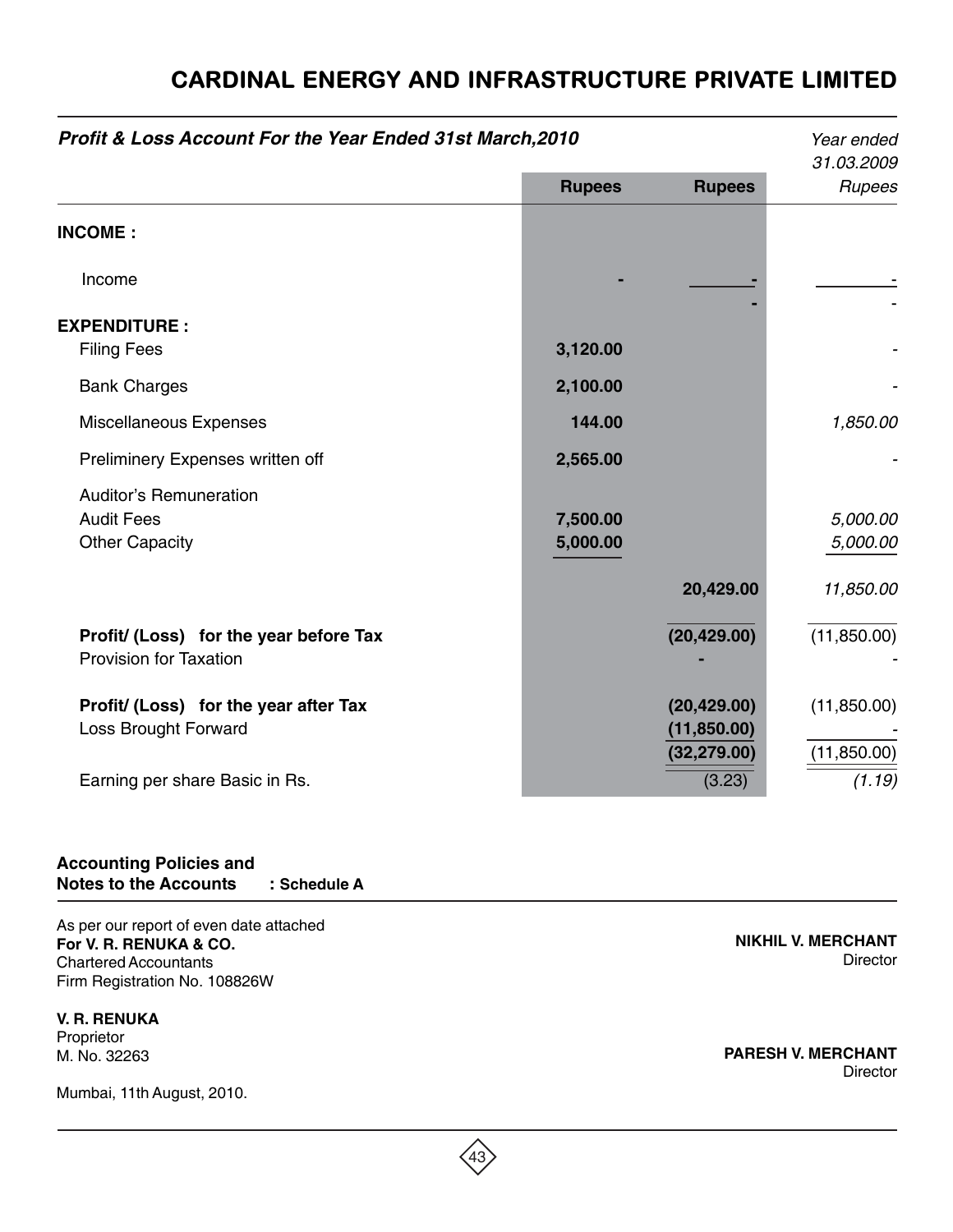Schedules forming part of the Accounts: **SCHEDULE A:** Accounting Policies and Notes to the Accounts

1. Significant Accounting Policies:

The Company maintains its accounts on accrual basis following the historical cost convention in accordance with generally accepted accounting principles ("GAAP") and in compliance with the accounting standards referred to in 211 (3C) and other requirements of the Companies Act, 1956, to the extent applicable.

2. Contingent Liabilities - NIL

3. Previos year figures have bben regrouped whereever necessary.

#### **BALANCE SHEET ABSTRACT AND COMPANY'S GENERAL BUSINESS PROFILE**

Statement pursuant to Part IV of Schedule VI to the Companies Act., 1956

| I. Registration Details                                                                                     |            |                          |            |  |
|-------------------------------------------------------------------------------------------------------------|------------|--------------------------|------------|--|
| Registration No.                                                                                            | 184,568    | State Code               | 11         |  |
| <b>Balance Sheet Date</b>                                                                                   | 31.03.2010 |                          |            |  |
| II. Capital raised during the year (Amount Rs. In Thousand)                                                 |            |                          |            |  |
| Public Issue                                                                                                | <b>NIL</b> | Bonus Issue              | <b>NIL</b> |  |
| <b>Right Issue</b>                                                                                          | <b>NIL</b> | <b>Private Placement</b> | <b>NIL</b> |  |
| III. Position of Mobilisation and Deployment of Funds(Amount Rs. In Thousand)                               |            |                          |            |  |
| <b>Total Liabilities</b>                                                                                    | 137        | <b>Total Assets</b>      | 137        |  |
| <b>Source of Funds</b>                                                                                      |            |                          |            |  |
| Paid up Capital                                                                                             | 100        | Reserve & Surplus        |            |  |
| Secured Loans                                                                                               |            | Unsecured Loans          | 37         |  |
| <b>Application of Funds</b>                                                                                 |            |                          |            |  |
| <b>Net Fixed Assets</b>                                                                                     |            | Investments              |            |  |
| <b>Net Current Assets</b>                                                                                   | 82         | Misc. Expenditure        | 23         |  |
| <b>Accumulated Losses</b>                                                                                   | 32         |                          |            |  |
| IV. Performance of Company (Amount Rs. In Thousands)                                                        |            |                          |            |  |
| Turn over                                                                                                   |            | <b>Total Expenditure</b> | 20         |  |
| Profit before Tax                                                                                           | (20)       | Profit after Tax         | (20)       |  |
| Earning per Share in Rs.                                                                                    | (3.23)     | Dividend Rate %          | <b>NIL</b> |  |
| V. Generic names of three Principal Products/Services of the Company (as per monetary items)<br><b>N.A.</b> |            |                          |            |  |

44

As per our Report of even date attached **For V. R. RENUKA & CO.** Chartered Accountants Firm Registration No. 108826W

**V. R. RENUKA** Proprietor M. No. 32263

**NIKHIL V. MERCHANT Director** 

Mumbai, 11th August, 2010.

**PARESH V. MERCHANT Director**